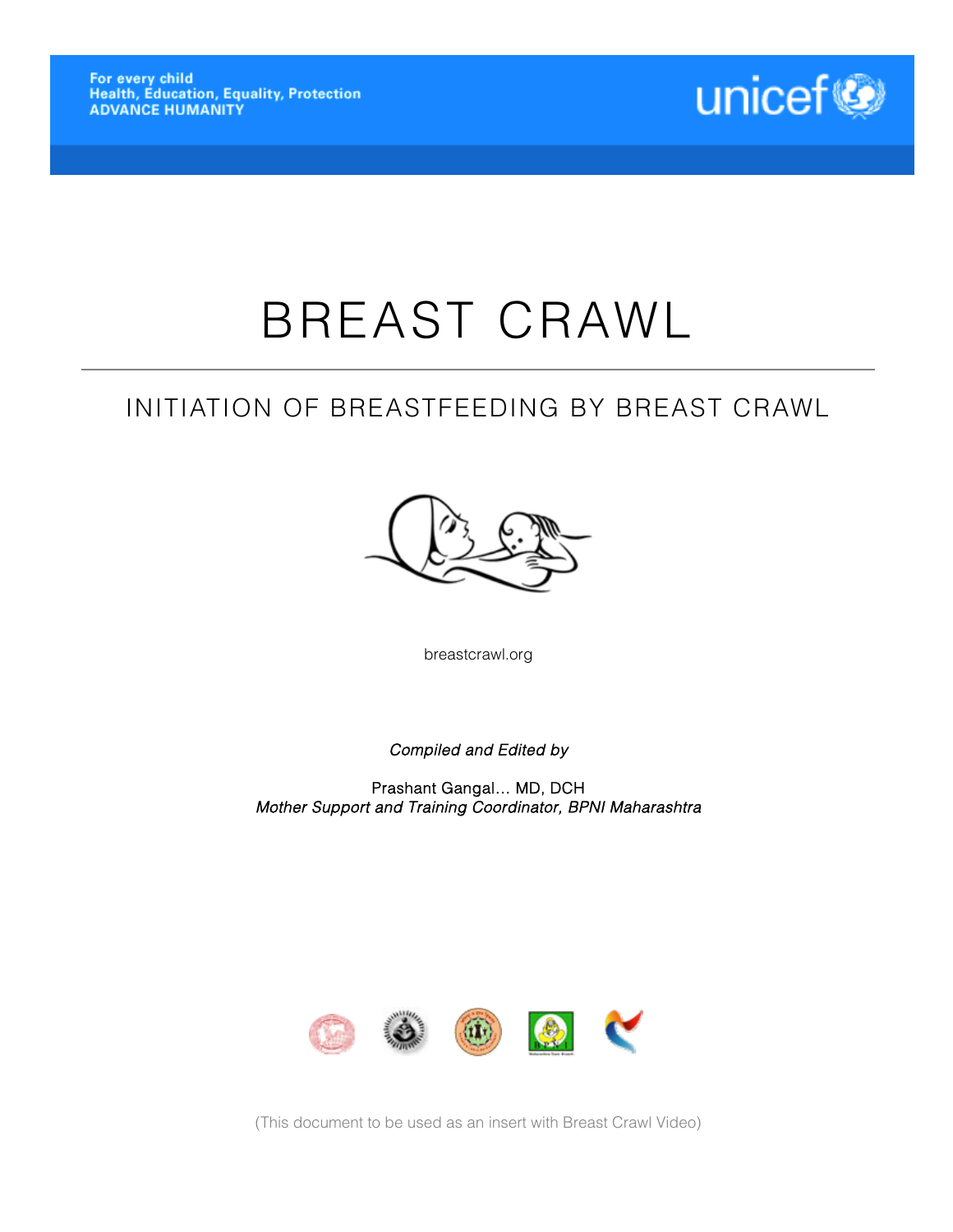# BREAST CRAWL

Initiation of Breastfeeding by Breast Crawl (Insert with Breast Crawl Video)

# First Edition

#### Published by:

UNICEF Maharashtra 19, Harish Enterprises Parsee Panchayat Road, Andheri (E) Mumbai, India 400069

[unicef.org/india](http://unicef.org/india/)  Email: rnair@unicef.org Tel: +91-22-28269727

© 2007 UNICEF India



All rights reserved. Publications of UNICEF Maharashtra can be obtained from the above address.

Requests for permission to reproduce or translate UNICEF publications – whether for sale or for non-commercial distribution – should be also sent to the same address.

This publication reflects the activities of separate agencies around an issue of common concern. Each agency implements actions in accordance with the principles and policies of its mandate. United Nations Children's Fund shall not be liable for any damages incurred as a result of the use of information contained in this publication.

The named authors alone are responsible for the views expressed in this publication.

Designed by………..Subodh Arts Breast Crawl Logo…Nilesh Jadhav

Printed in India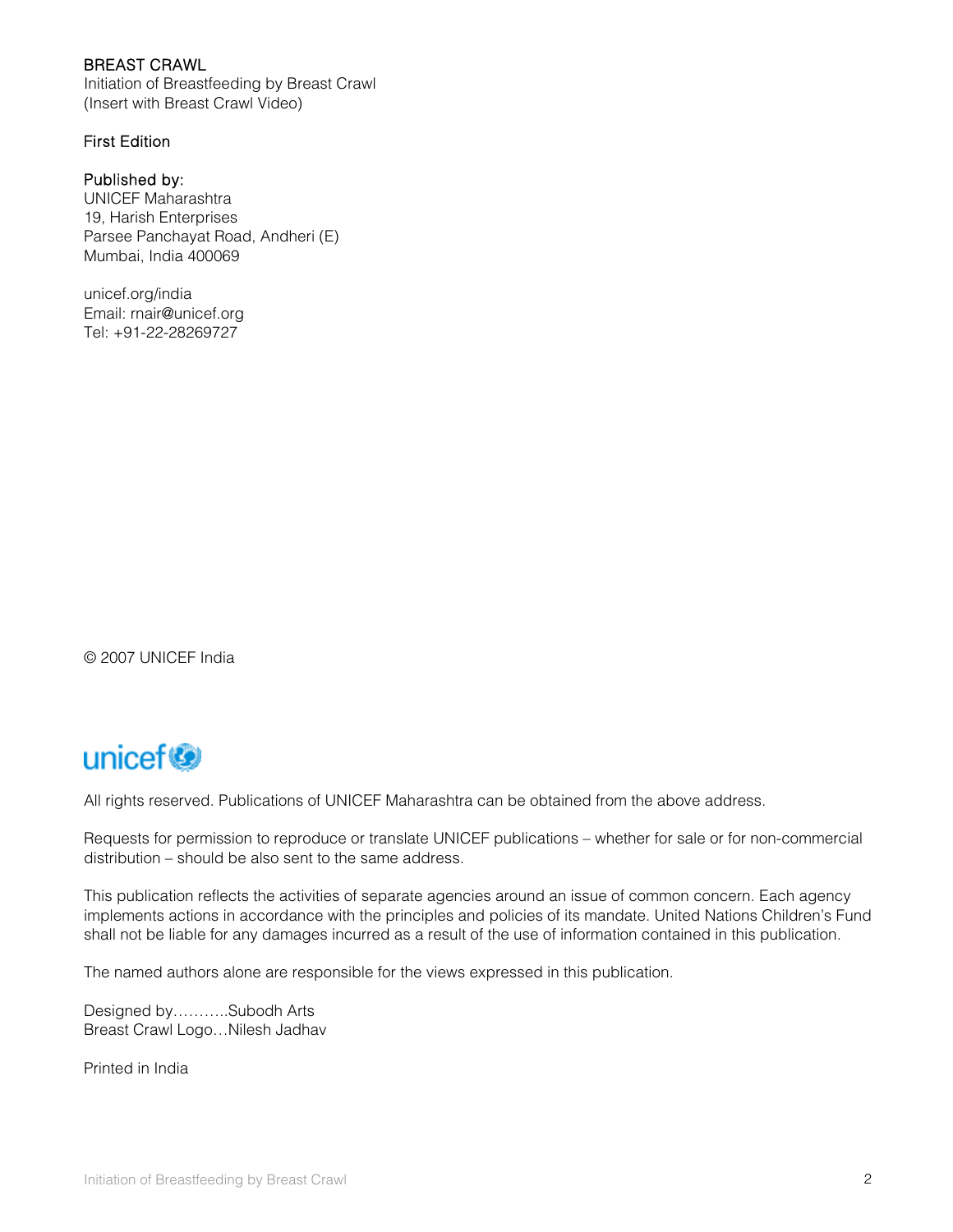#### *Authors*

Prashant Gangal<br>hagat **Canjay Prabhu** Kartikeya Bhagat Rajlakshmi Nair

# *Technical Advisors*

Marshall Klaus Felicity Savage Phyllis Klaus R. K. Anand Werner Schultink M. B. Kumta<br>David Clark G. S. Hathi David Clark

# *Policy Advisors – Government of Maharashtra*

V. Ramani Vandana Krishna Ujjwal Uke P. Anbalagan Nipun Vinayak

#### *Photography and Video Documentation*

Saptarshi Pratim Fullframe, Mumbai

# *Communication Consultant*

Nand Wadhwani Health Education to Villages [hetv.org](http://hetv.org/)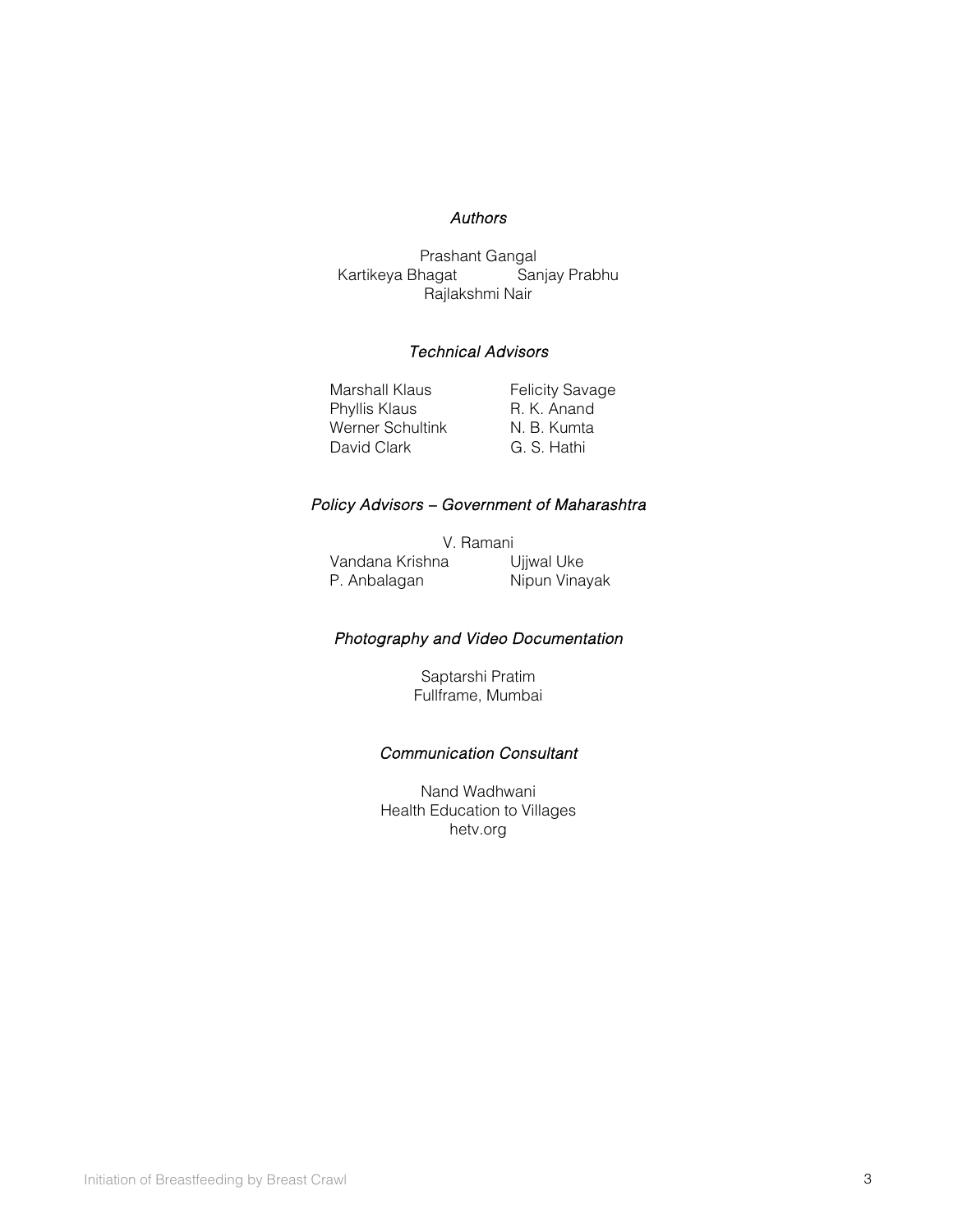#### REVIEWS



As someone who has spent the last decade trying to help protect parents from the aggressive marketing of breastmilk substitutes, this timely initiative is a welcome reminder of the miracle of childbirth, and the natural process of nurturing that follows. As part of an integrated strategy to protect, promote and support breastfeeding, the Breast Crawl will clearly contribute to a substantial reduction in the 1.3 million annual child deaths that could be avoided through exclusive breastfeeding. And apart from that - the video is such a joy to watch!

David Clark Legal Officer, Nutrition Section UNICEF, New York

The magnificent power of the baby crawl is beautifully and systematically illustrated and explained in this presentation. It shows the power of nature fostering breastfeeding and adding to the medicinal, nutritional and bonding between mother and child in what can only be described as magical!

# Anwar Fazal

Chairperson Emeritus World Alliance for Breastfeeding Action (WABA)

This is a most timely and useful publication - combining an evidence-based review and a practical video of a topic of newly recognized importance - how a baby takes its first breastfeed. This was the subject of "World" [Breastfeeding Week"](http://worldbreastfeedingweek.org/) in the year 2007.

The material is a much needed tool for trainers in Infant and Young Child Feeding programmes. None of the existing infant feeding courses cover the topic with sufficient accuracy and detail. It is also a valuable advocacy tool and can be used to educate people from policy makers to communities about "breast crawl" so that mothers can be prepared for this wonderful experience ahead of time.

#### Felicity Savage

Honorary Senior Lecturer, Institute of Child Health, London Director "Breastfeeding Practice and Policy" Course, ICH, London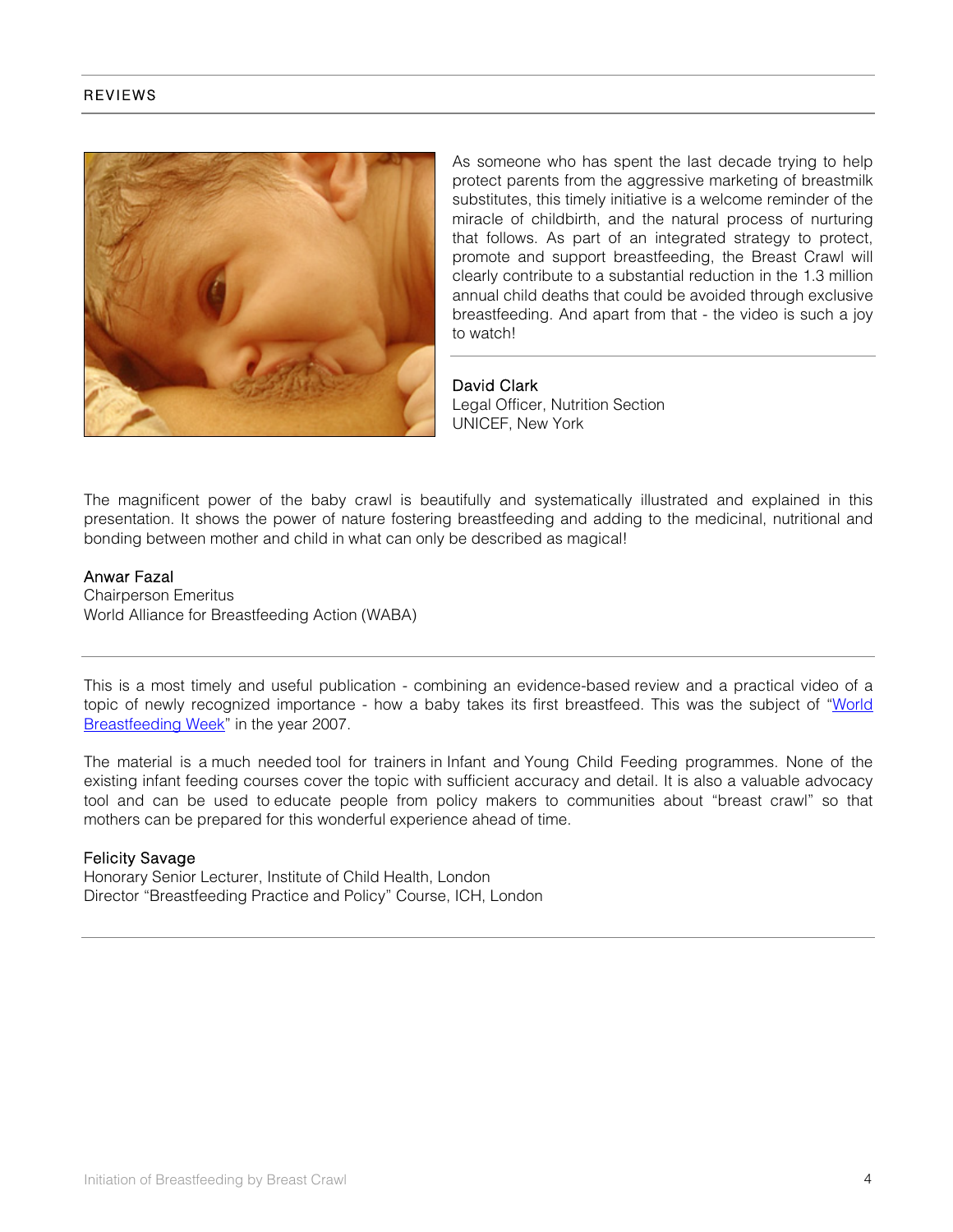My passion in life has been to promote healthy and a happy living. This superb video will help initiate this process right from the time the baby is born.

#### R. K. Anand

Head, Dept. of Paediatrics and Neonatology Jaslok Hospital and Research Centre, Mumbai

BPNI Maharashtra has strived hard to prepare a cadre of devoted workers who have taken upon themselves the onerous task of inculcating the art and promoting the virtues of breastfeeding. I recommend that all health care workers in charge of looking after pregnant mothers should watch this video on "Breast Crawl" to comprehend and appreciate nature's method of encouraging maternal and infant bonding - so vital to the survival of the species.

# S. N. Daftary

Prof. Emeritus, Dept. of Obstetrics and Gynaecology Former Dean - Nowrosji Wadia Maternity Hospital Past President, Federation of Obstetric and Gynaecological Societies of India (FOGSI)

Breast crawl is the natural instinctive behaviour of the human newborn. The mother and the newborn dyad are mutually responsive in the most sensitive period of half to one hour following delivery. This period is crucial for laying the foundation for successful breastfeeding. The benefits accrued from the practice of breastfeeding are innumerable, the most important being a significant reduction in mortality, morbidity and malnutrition among the children. This video and the dossier brought out on the occasion of World Breastfeeding Week (WBW) 2007 have efficiently demonstrated the Breast Crawl and important issues related to it.

# N. B. Kumta

Former Prof. and Head, Dept. of Paediatrics, Seth G. S. Medical College and K. E. M. Hospital, Mumbai Chief Coordinator, BPNI (1991-2004) Founder Advisor, BPNI Maharashtra Past President, Indian Academy of Paediatrics (IAP)

This is a marvellous tool to assist in establishing when and how a new born is first nourished. New life saving habits can be formed by this simple initial intervention. Nature has provided both the mother and baby with the sense of smell, vision, taste, sound and instinct to prepare them for this first breastfeed. Our challenge lies in putting this information in the hands of the health care providers and mothers.

Too many of our children die before having a fair chance at life, and many more live, but are left to lead a life forever handicapped by a childhood of hunger, illness, and both physical and mental underdevelopment. This new habit will go a long way towards valuing and saving these lives.

# Nand Wadhwani

Executive Director, Health Education to Villages (HETV)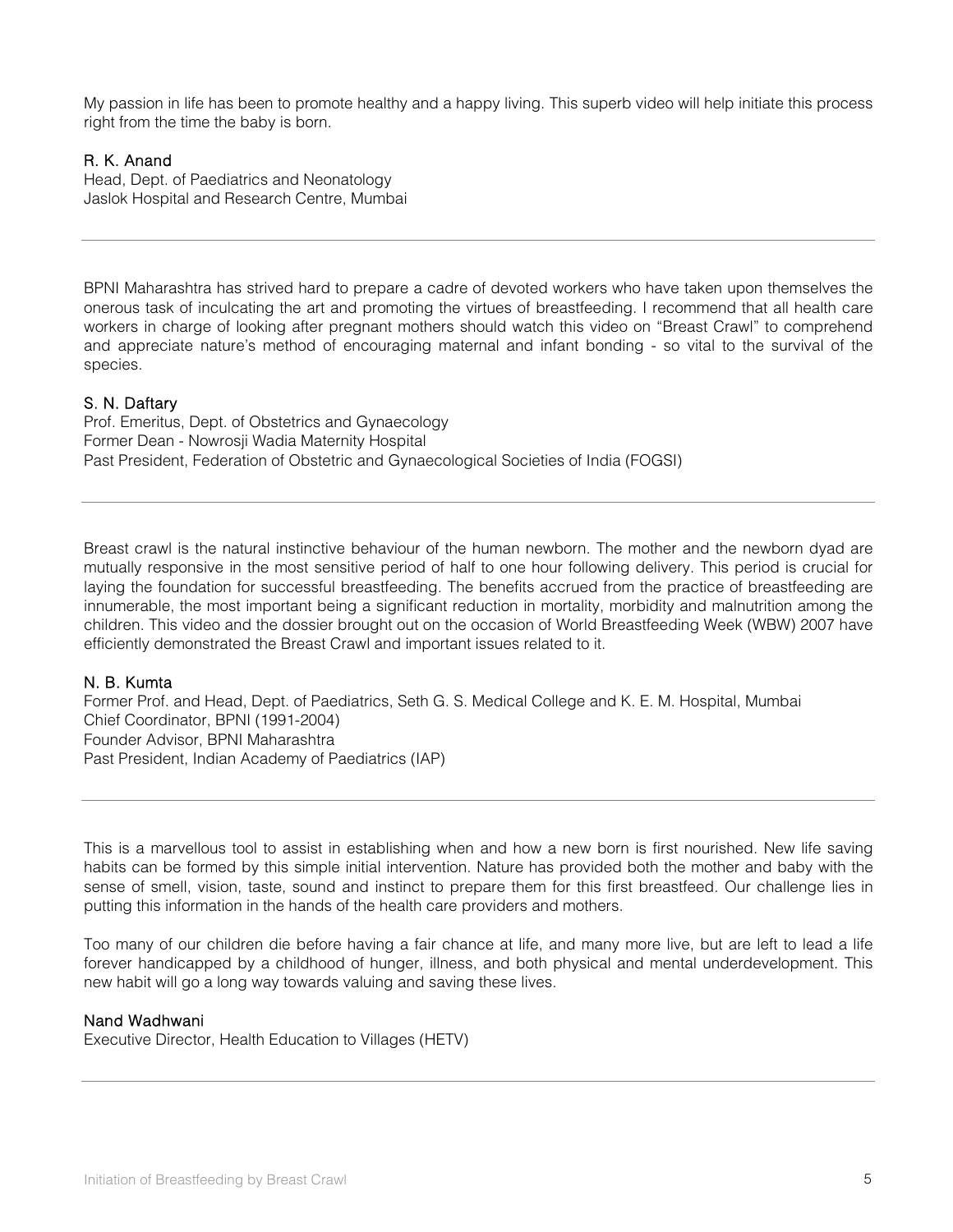# ACKNOWLEDGEMENT

UNICEF Maharashtra office would like to specially acknowledge the contribution of Dr. Prashant Gangal, Dr. Sanjay Prabhu and the team of BPNI (Maharashtra) who made this path breaking video on nature's miraculous way of initiating breastfeeding by the "Breast Crawl". Special acknowledgement is also due to the mother and the child from Nandurbar who allowed us to document this miracle.

The Government of Maharashtra in collaboration with UNICEF and BPNI took up an ambitious plan for improving infant and young child feeding practices in the state as a critical strategy to prevent malnutrition in young children.

Nandurbar district in Maharashtra is one of the most backward tribal districts with high rates of malnutrition in young children due to poor feeding and caring practices. This district was selected as a pilot to test the *Infant* [and Young Child Feeding](http://www.unicef.org/nutrition/index_breastfeeding.html) (IYCF) training programme before scaling it up in the entire state.

This miracle of Breast Crawl was first filmed in a government hospital in Nandurbar as part of the IYCF counselling training. The response was excellent. It moved the mothers, caregivers, functionaries, community volunteers and policy makers which encouraged us to create a specific video on the "Breast Crawl" as the method to promote early initiation of breastfeeding.

I congratulate Dr. Prashant Gangal of BPNI who has made tireless efforts to bring this video along with the technical dossier to the world.

I also take this opportunity to acknowledge the contributions made by our partners - Mrs. Vandana Krishna, Secretary - Department of Women and Child, Mr. V. Ramani, Director General - the State Nutrition Mission, Mr. Ujjwal Uke, Commissioner - Integrated Child Development Schemes, Mrs. Anna Dani, Secretary - Public Health, Dr. Anblagan, CEO, ZP, Nandurbar, Dr. Nipun Vinayak, CEO, ZP, Jalna and the entire team of trainers, facilitators from Nandurbar. This video was filmed by Mr. Saptarshi Pratim who participated in the entire training programme to understand the context.

We specially thank Dr. Marshall Klaus and Ms. Phyllis Klaus, the pioneers of this technique of initiation of breastfeeding, for having patiently reviewed our effort and for writing a wonderful preface.

We would also thank all our pioneers in the field of infant and young child feeding, i.e. Dr. R. K. Anand, Dr. N. B. Kumta and Dr. G. S. Hathi and Dr. Felicity Savage of the Institute of Child Health, London.

We would like to thank Dr. Werner Schultink, Chief, Child Development and Nutrition, UNICEF, Mr. David Clark, Legal Officer, Nutrition Section, UNICEF and Dato Anwar Fazal, Chairperson Emeritus, World Alliance for Breastfeeding Action (WABA) for their technical contribution. I would like to acknowledge the contribution made by Ms. Rajlakshmi Nair, Child Development and Nutrition Officer, UNICEF – Maharashtra who has been instrumental in facilitating the entire process jointly with the key partners.

We appreciate all the contribution made by our reviewers, trainers, community volunteers, NGOs and key training institutes of the government.

Last, but not least, special thanks to Mr. Nand Wadhwani, who has been instrumental in technically supporting the reviewing and for developing a special website: breastcrawl.org for communicating this 'miracle' worldwide.

We hope that this video and the dossier would create a demand for endorsing 'Breast Crawl' as the method for initiating breastfeeding by the nature's way.

> Gopinath Menon State Representative, UNICEF (Maharashtra)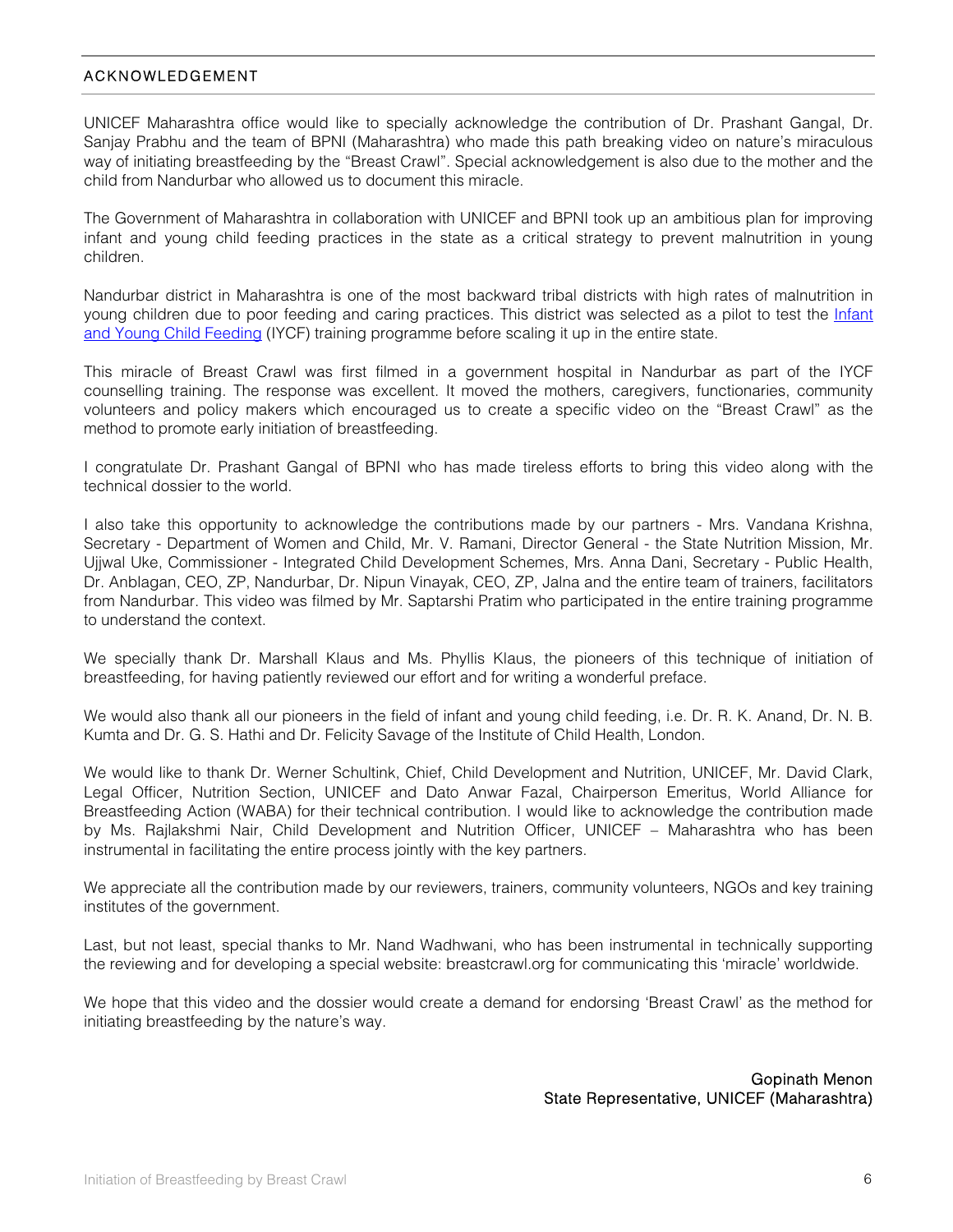# PREFACE

Ever since the exciting observations of the human infant's ability to crawl to his or her mother's breast shortly after birth, latch on, and suckle all on its own, mothers and fathers have been entranced by this amazing feat.

To think that for many decades both caregivers and parents believed that in order to breastfeed, a baby would not know what to do to feed and was usually pushed onto the breast. The baby would just look and lick and often balk at the intrusion. Actually at birth the infant may know more than the mother.

We are now aware that a number of other interventions also interfere with the infant's natural ability to explore, seek, and find the breast all on his or her own. Narcotic medication either injected or as agents used in epidurals given to the mother during labor can transfer via the placenta to the infant and cause difficulty for the infant to latch on; and also the mother's discomfort from an episiotomy can interfere. Over hydration from intravenous fluids may cause edema around the areola, and gastric suction by catheter causes distress to the infant. Interestingly suctioning is no longer recommended for 90% of babies who are breathing, have good color, and no meconium at birth, since it is so aversive to the baby's comfort with sucking, and often with touching the back of the throat causes a severe lowering of the heart rate. Even the bulb suction is unnecessary and the nose and mouth can just be wiped gently with a cloth.

What is especially important now is to provide the information to parents and birth attendants so they can create the quiet, calm unobtrusive environment to allow this event of the "breast crawl" to occur.

There is something special about the first hour of life. Parents have waited many months to see their baby and surprisingly when the baby is born, he or she is in a special state of alertness- called State Four, the quiet state of consciousness, ready to meet its parents, and is especially interested in the mother's and father's face.

In this special state, the baby's eyes are wide open, the baby is quiet. The baby has heard and remembers the mother's voice from uterine life and will distinguish her voice from other women's voices, and 80% of babies remember the father's voice. The baby is warmed by the mother's chest and soothed by the mother's touch. This quiet time together helps the transition from uterine life to the outside world.

This special state in the infant lasts for 30 to 45 minutes or longer. All sorts of exchanges between the mother and infant are going on. The baby is taking- in the mother through many senses as is the mother learning about her baby. The baby is becoming familiar with the mother's smell and within a few days will pick out his or her mother's breast pad from other women's breast pads. This is related to the particular smell of one's own mother not her milk.

As the baby gazes in the mother's face he is recording a memory of her face so that if he is tested with a picture of his mother's face and other women's faces four hours later, he will choose his mother's face over and over again.

The mother is taking in her baby also, by touch, smell, as well as sight. Curiously, if she is tested a few hours later to pick out her baby from two others, she will know her baby by touch and smell within one day.

In this early period of the first breastfeeding the baby and mother are giving each other numerous other benefits. Oxytocin is secreted by both the mother and baby. Oxytocin has many effects; it activates the production of prolactin for the milk letdown; it helps production of special GI hormones some of which are growth hormones and aid the absorption of food by elongating the intestinal villae. Oxytocin raises the pain threshold, creates calm in both the mother and baby, causes a feeling of sleepiness, and draws them closer together since it is the cuddle hormone, the hormone of love.

As the baby pushes up on her little elbows, sucks on her hand to get the taste of amniotic fluid, a property of which is similar to one secreted by the breast, she uses smell and taste as an additional guide to the nipple.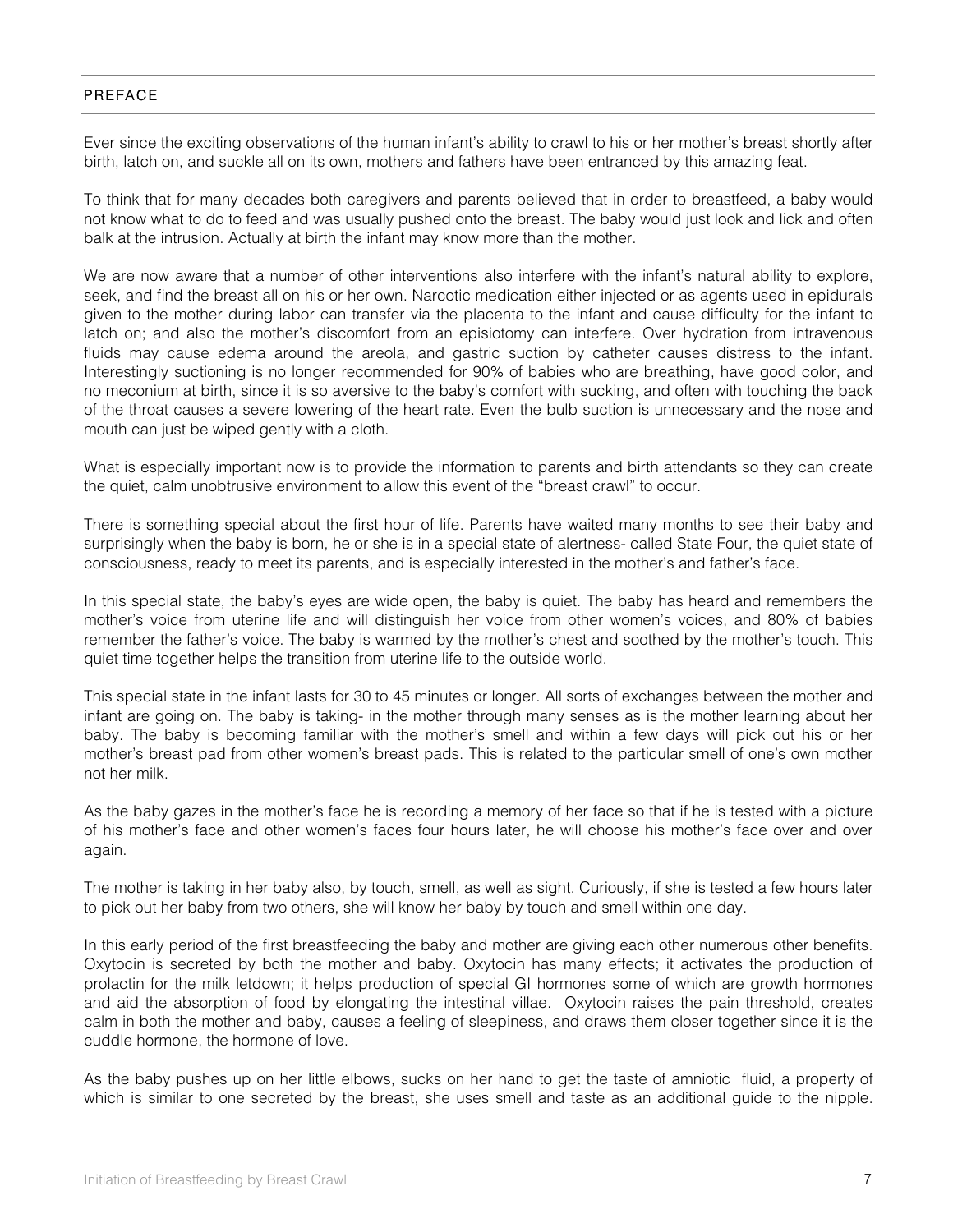Other benefits of this early breastfeeding experience include helping the infant feel more secure, reducing infant mortality through the numerous immunological properties of human milk, and encouraging a longer period of breastfeeding.

Little behaviours that have been rehearsed in utero are used here. The baby has an ability to reach at birth, although reaching does not occur developmentally until four months, and curiously this reaching behaviour touches the mother's breast, and massages and elongates the nipple for a good placement. Each touch of the nipple creates a surge of oxytocin in both the mother's brain and baby's brain. The stepping movements the infant practiced as a foetus help the baby climb to the breast, and stepping on the abdomen over the uterus helps the uterus clamp down, decreasing the bleeding and expelling the placenta.

Many subtle events occur in this early period and can be observed, but more would be missed unless understood. In this special quiet time the mother and baby are becoming acquainted, the baby hardly cries at all, and they are laying the foundation of secure attachment on the baby's part and more confidence in the mother for her ability to nourish and nurture her baby in the growing bond between them.

Dr. Prashant Gangal and colleagues from BPNI Maharashtra with support from UNICEF and Government of Maharashtra have created a beautiful video and one of great importance to the health of India's children.

MFT, LCSW MD

Phyllis Klaus, National According to the Control of the Control of the Control of the Marshall Klaus, National Marshall Klaus, National According to the Control of the Control of the Control of the Control of the Control o

Marshall Klaus, MD is Professor Emeritus of Pediatrics, University of California, San Francisco. He is an internationally known neonatologist and researcher, and has focused his research on how mothers develop a bond to their normal, sick, malformed, or premature infants. In addition, his research has involved the remarkable effects of continuous emotional and social support for the mother by a skilled labor support woman (the doula) on decreasing the complications of labor, changing the psychology of the mother and improving her behaviour with her infant. His early research also demonstrated the importance of the infant's early contact with the mother after birth which encouraged or led to longer and more sustained breast feeding. This research helped create three of the major tenets of the UNICEF Baby Friendly Hospital Initiative. He is the author or co-author of numerous articles and books, including *Care of the High-Risk Neonate, The Doula Book, Bonding, Your Amazing Newborn*, and co–editor for 10 years of *The Neonatal/ Perinatal Yearbook*.

Phyllis Klaus, MFT, CSW, is a licensed psychotherapist, clinical social worker, and Approved Consultant and Trainer of EMDR.. She teaches and practices at the Milton H. Erickson Institute in Santa Rosa, California, and also practices in Berkeley, California, providing psychotherapy, hypnotherapy, counseling, and EMDR to individuals, couples, families, children, and groups. She has been working with the concerns of families in the perinatal period for the past 30 years, and has been involved in research and training of doulas and maternity caregivers since 1980. She consults and presents workshops nationally and internationally and is co author of several articles as well as the following books: *The Doula Book; Bonding; Your Amazing Newborn*; a video, *The Amazing Talents of the Newborn;* and *When Survivors Give Birth*: *Understanding and Healing the Effects of Child Sexual Abuse on Childbearing Women*.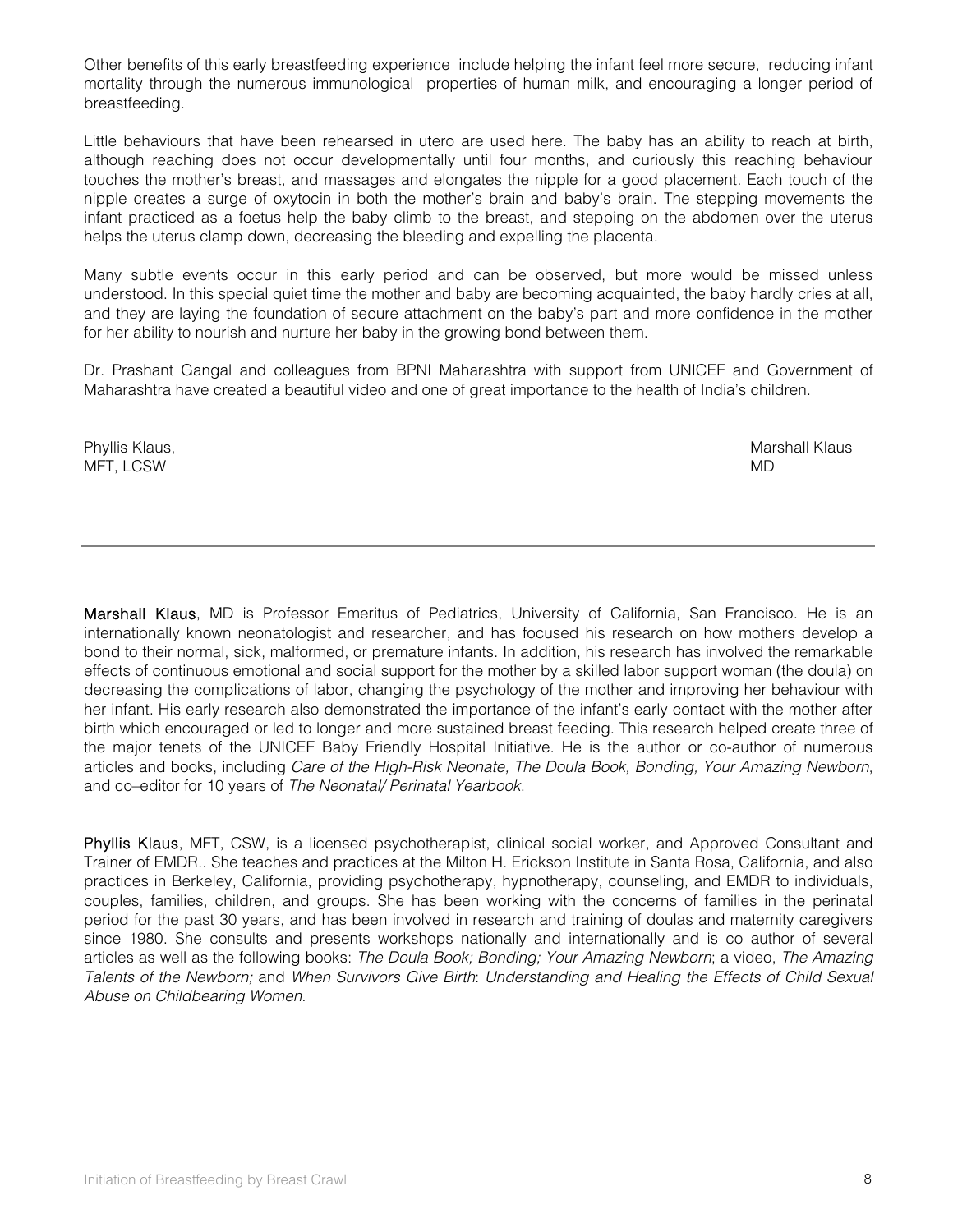# <span id="page-8-0"></span>CONTENTS



# Page No.

|            | 10 |
|------------|----|
|            | 11 |
|            | 12 |
|            | 14 |
|            | 19 |
|            | 29 |
|            | 33 |
| Appendices |    |
|            | 35 |
|            | 36 |
|            | 39 |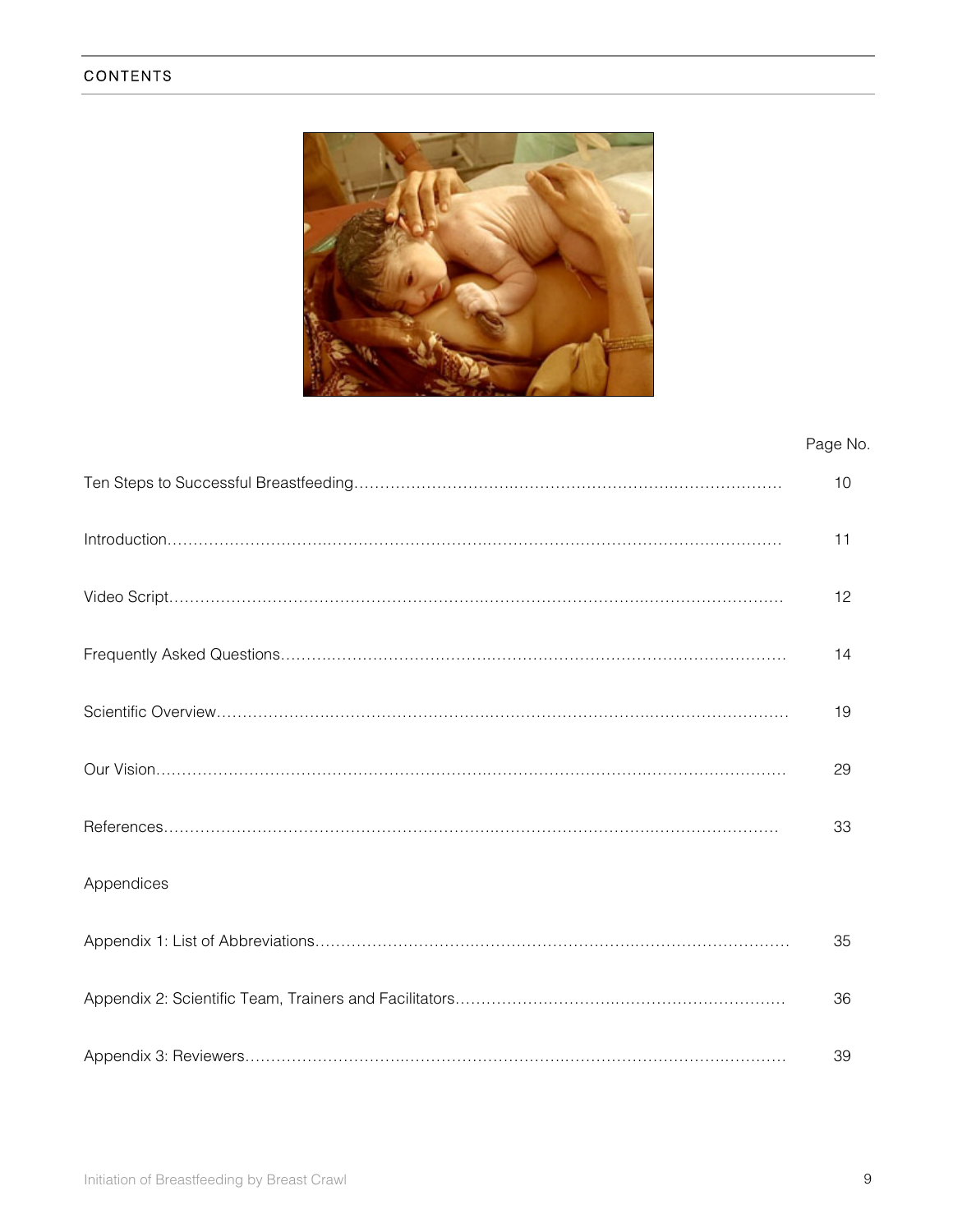#### <span id="page-9-1"></span><span id="page-9-0"></span>TEN STEPS TO SUCCESSFUL BREASTFEEDING



# Every facility providing maternity services and care for newborn infant should:

- 1. Have a written breastfeeding policy that is routinely communicated to all health care staff.
- 2. Train all health care staff in skills necessary to implement this policy.
- 3. Inform all pregnant women about the benefits and management of breastfeeding.

#### 4. Help mothers initiate breastfeeding within a half-hour of birth.

- 5. Show mothers how to breastfeed and how to maintain lactation, even if they should be separated from their infants.
- 6. Give newborn infants no food or drink other than breastmilk, unless medically indicated.
- 7. Practice rooming-in allow mothers and infants to remain together 24 hours a day.
- 8. Encourage breastfeeding on demand.
- 9. Give no artificial teats or pacifiers (also called dummies or soothers) to breastfeeding infants.
- 10. Foster the establishment of breastfeeding support groups and refer mothers to them on discharge from the hospital or clinic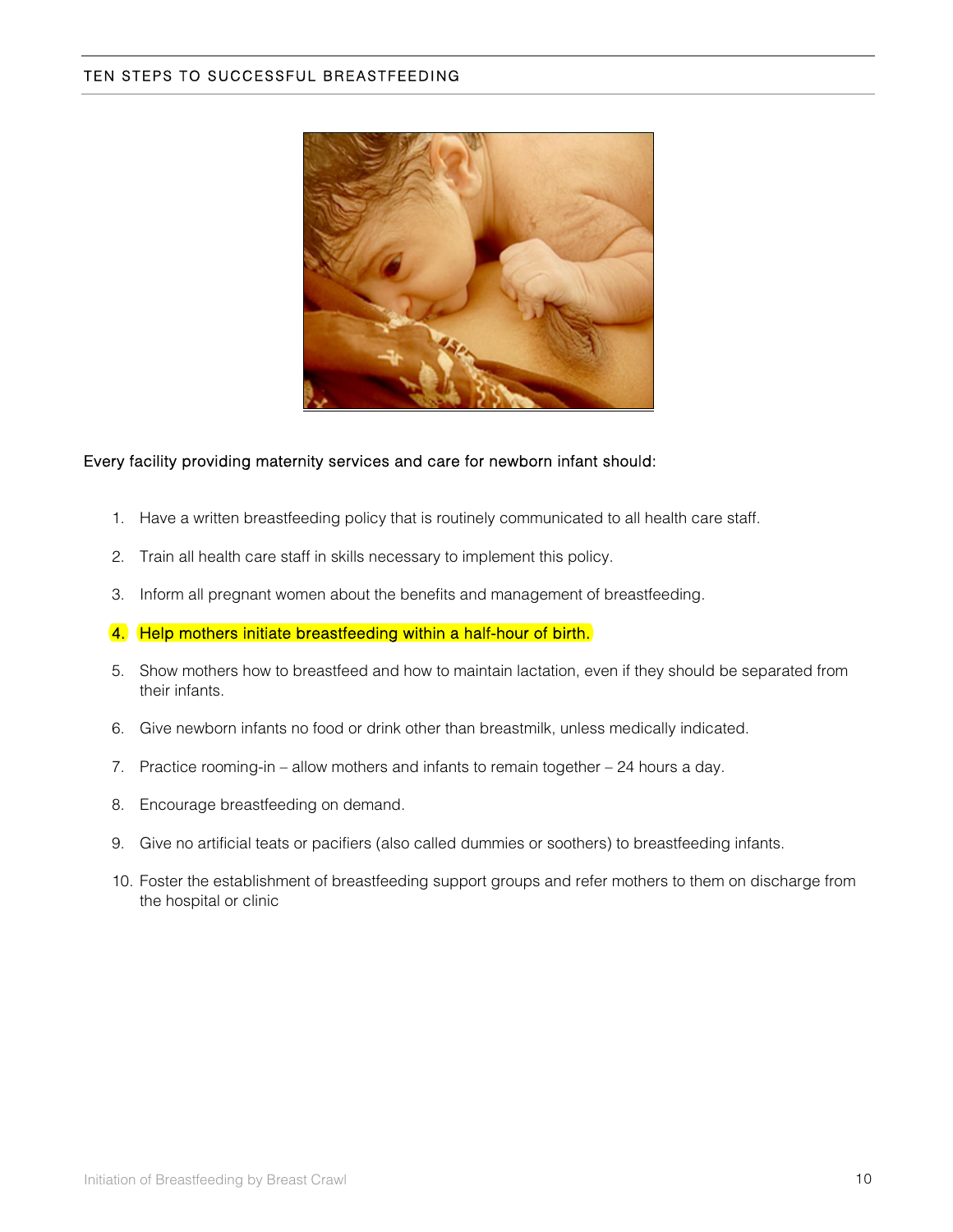# <span id="page-10-0"></span>INTRODUCTION



This is a mother and baby friendly document. Hence it starts with 'Ten [Steps to Successful Breastfeeding](#page-8-0)' which also form the basis of 'Baby Friendly Hospital Initiative'. This document aims at strengthening ['Step 4'](#page-9-1) by focussing on nature's miraculous way of initiating breastfeeding by a phenomenon called 'Breast Crawl' i.e.

"*Every newborn, when placed on the mother's abdomen soon after birth, has the ability to find her mother's breast all on her own and to decide when to take the first breastfeed.*"

This method is evidence based and has been field tested by us. A documentary on the 'Breast Crawl' has been prepared for training, advocacy and for wider dissemination. The video has created a very high level of sensitivity among all the levels of functionaries and was officially endorsed by senior policy makers as the right approach for initiating breastfeeding. This dossier provides the background and a scientific overview to the documentary.

Initiation of breastfeeding by the Breast Crawl is a critical component of the IYCF (Infant and Young Child Feeding) initiative for the state of Maharashtra, India. IYCF deals with nutrition of children from birth to 3 years of age, and also takes into consideration the nutrition of pregnant and lactating mothers. Two critical components of IYCF are breastfeeding and complementary feeding. Improved IYCF practices promote optimal growth and development, prevent malnutrition and improve child survival. With 40% of the children in the state undernourished, this initiative becomes extremely critical.

UNICEF has facilitated partnerships with all stakeholders including the State Government, State Nutrition Mission, the Integrated Child Development Services (ICDS), Public Health Department, BPNI (Breastfeeding Promotion Network of India), NGOs, Community Based Organisations (CBOs) and several academic institutions, for this major initiative. These partnerships are aimed at creating a revolution in the state promoting IYCF practices.

Maharashtra is a state privileged to have IYCF specialists trained by experts such as Dr. Felicity Savage, Ms. Helen Armstrong, Dr. R. K. Anand, Dr. N. B. Kumta, Dr. G. S. Hathi and Dr. Armida Fernandez. The breastfeeding initiative in the state acquired momentum through the concerted efforts of these leaders. They have created a second line of advocates and trainers who are now aggressively promoting IYCF through Maharashtra State Branch of BPNI.

We are sure that this documentary and dossier will greatly help similar initiatives worldwide. It is our strong desire that this information helps every mother and baby to experience the miracle of Breast Crawl. If we all could achieve early initiation of breastfeeding, we will be able to prevent 22% of all deaths among babies below 1 month.

This can be achieved by training all health care providers to initiate breastfeeding, by Breast Crawl, to give infants the best start in life.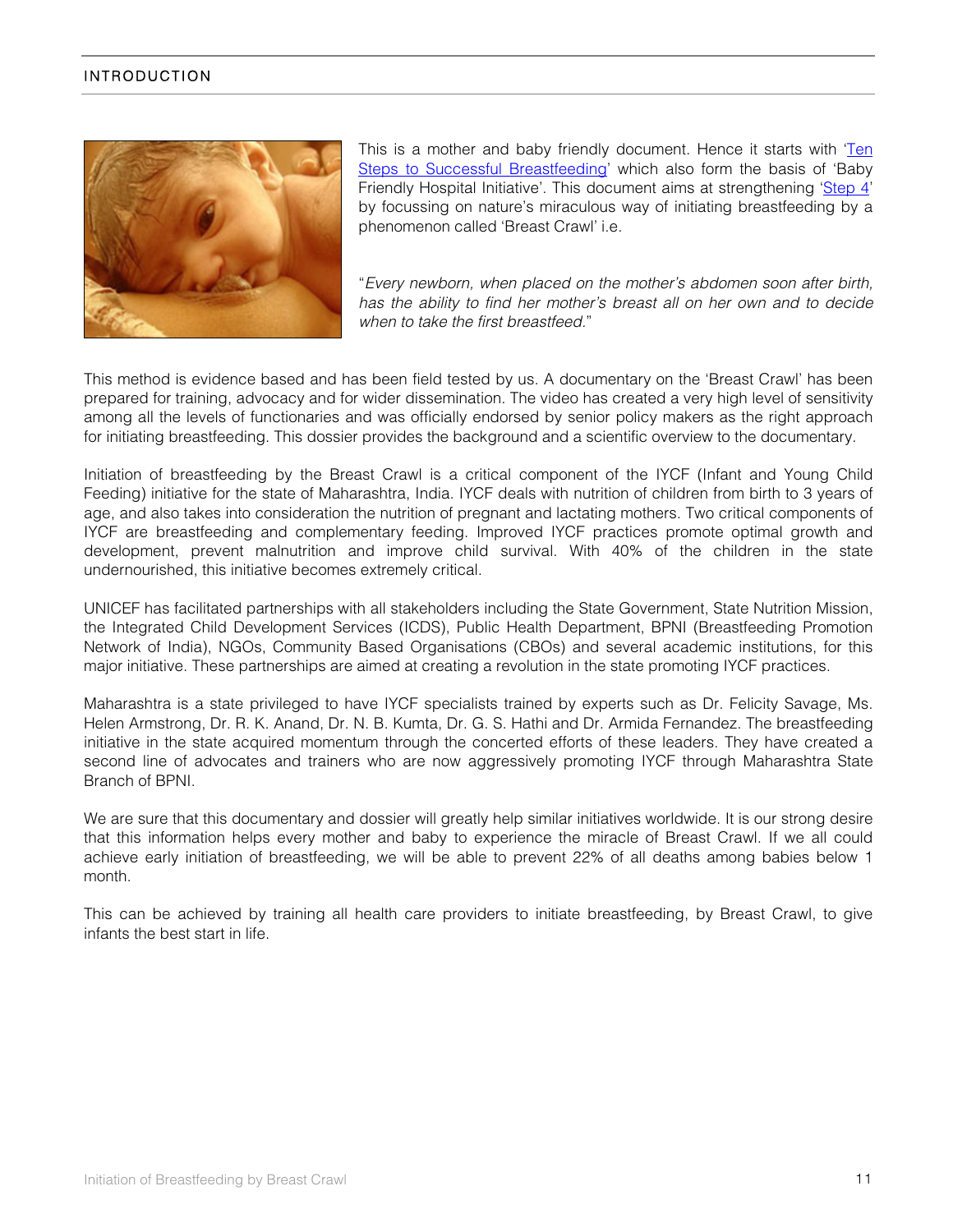# <span id="page-11-0"></span>VIDEO SCRIPT

UNICEF, WHO and WABA along with the scientific community strongly recommend initiating breastfeeding within half an hour of birth. [Evidence](http://pediatrics.aappublications.org/cgi/content/abstract/117/3/e380) shows that early initiation can prevent 22% of all deaths among babies below one month, in developing countries. However, the scientific community has not widely recommended any specific method of initiation of breastfeeding. In the current scenario, the prevalent rate of under-nutrition in young children is a high 46 %, in India, according to  $3<sup>rd</sup>$  National Family Health Survey ([NFHS III](http://www.nfhsindia.org/nfhs3.html)). This coupled with high morbidity and mortality, led to a felt need, in Maharashtra (India), for the identification of an evidence–based, workable method which is easy, replicable and cost effective.

It is also known that even human babies can initiate breastfeeding on their own, like the young ones of the animals, provided they are kept in skin-to-skin contact between their mother's breasts. This is known as the 'Breast Crawl'. The Government of Maharashtra, Nutrition Mission, ICDS (Integrated Child Development Services) and BPNI (Breastfeeding Promotion Network of India) Maharashtra, jointly with UNICEF have initiated an ambitious programme to train government / NGO functionaries in the basics of IYCF (Infant and Young Child Feeding). The miracle has moved one and all, from grass-root health workers to the highest bureaucrats and they have accepted it as the answer for early initiation of breastfeeding.

Soon after delivery and after the baby has cried & started breathing well

- $\div$  The baby should be thoroughly dried (except for the hands) with a soft cotton cloth.
- $\triangle$  Hands must be properly washed with soap and water before touching the baby.
- $\div$  Then the baby is to be shown to the mother and kept close to her and held briefly in cheek-to-cheek contact. This enables the mother to kiss the baby and also facilitates the custom of saying a holy message in the baby's ear.
- $\div$  The baby is then placed prone in between the mother's breasts. The baby and the mother's chest are both naked, so that the baby has full skin-to-skin contact with the mother. The baby and the mother should be covered together with a cloth, so that they keep warm while continuing with skin to skin contact.
- $\mathbf{\hat{P}}$  Care should be taken to prevent the baby from falling.
- \* The baby is very alert and responsive soon after delivery and hence is at her best instinctive level.
- $\clubsuit$  The baby is kept warm by being in skin-to-skin contact with the mother. Touch is also a strong stimulus for neurodevelopment.
- The baby's risk of infection is reduced because safe germs (bacteria) from the mother start to colonise her skin and intestines, and prevent harmful germs from growing.
- $\div$  This position ensures early instinctive stimulation and gives warmth, love, security and food. It also initiates the bonding process between the baby and the mother.
- $\bullet$  Whenever possible, raise mother's head on a pillow to facilitate mother-baby visual contact.
- Kicks from the baby will give tender firm jerks to the womb stimulating it to contract. This will help to expel the placenta and reduce bleeding.
- $\bullet$  Once the baby realizes that food is in close proximity, she starts salivating.
- $\bullet$  Breast odour is a strong stimulus which drives the baby toward the nipple. The baby's sense of smell is well developed. The odour of a substance secreted by the nipple is similar to the smell of a substance in the amniotic fluid which surrounds the baby in the womb.
- $\bullet$  Nipple Massage by the baby makes it protract. This helps attachment. Nipple massage also releases a hormone called oxytocin in the mother. This helps to contract the uterus, reduce bleeding and prevent maternal anaemia.
- $\clubsuit$  The baby starts to make mouthing movements. The baby's hands should have amniotic fluid on them, as it guides the baby to the nipple.
- $\clubsuit$  The baby's shoulder, hip and neck muscles are sufficiently developed to help her move.
- $\bullet$  Even with her limited vision, the baby can see the areola. If the baby raises her head, she can also see her mother's face.
- $\bullet$  The baby then reaches the nipple, raises her head and gets nicely attached onto the nipple with her mouth wide open to take a mouthful of breast.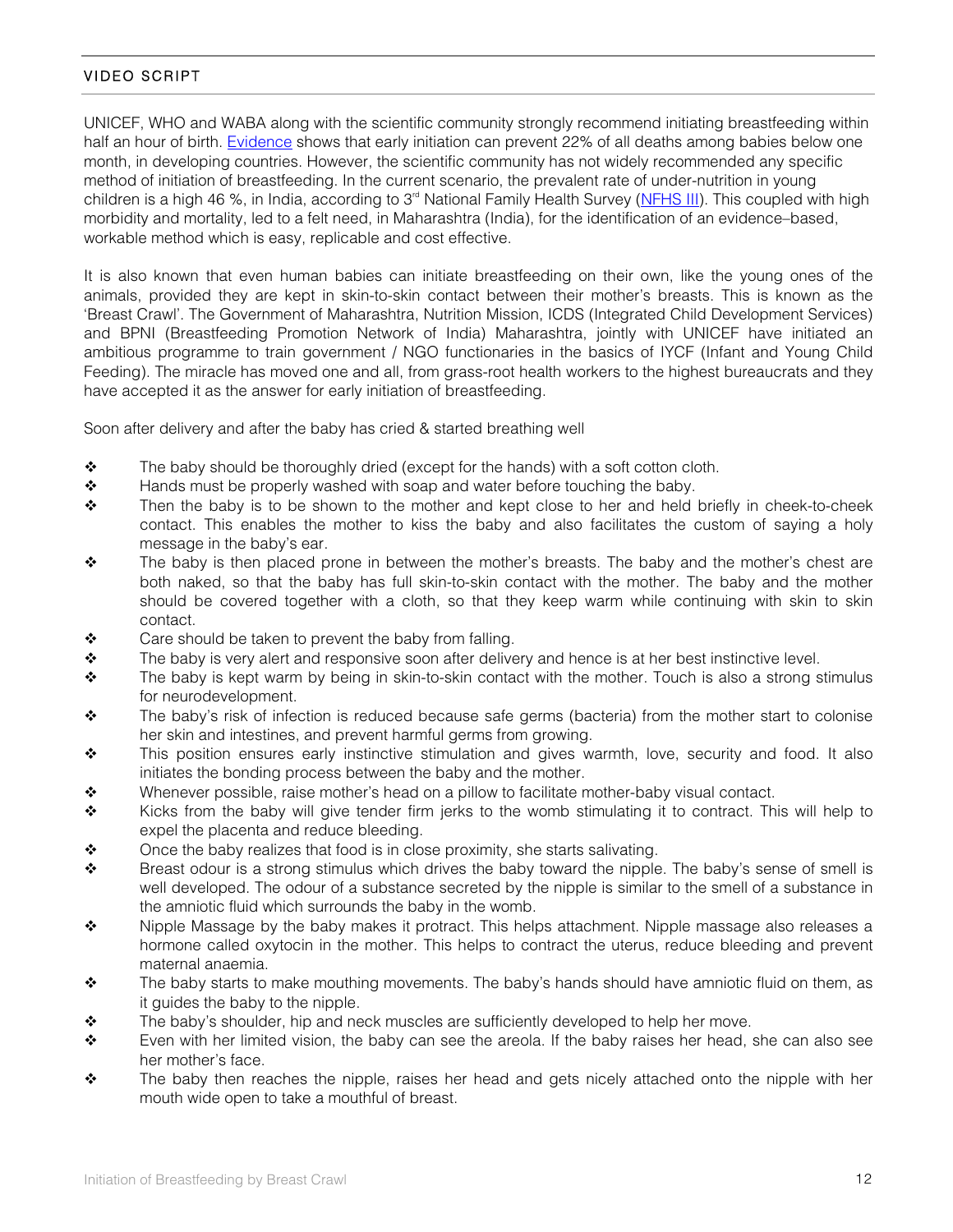<span id="page-12-0"></span>

What a beautiful moment of joy, for the mother and the child! This baby has reached its destination in just over 10 minutes. The majority of babies will successfully complete the Breast Crawl in about 30-60 minutes.

Like all other gifts of nature this gift comes free of cost. However, the health and nutrition benefits offered will save millions of lives and will save billions in terms of health cost. They will create a generation which will reach the highest human potential of growth and development.

We request you to carry this message to all future mothers and their families to prepare them to experience this miracle. Train every health worker in the maternity service to help every baby and mother to initiate breastfeeding, the nature's way.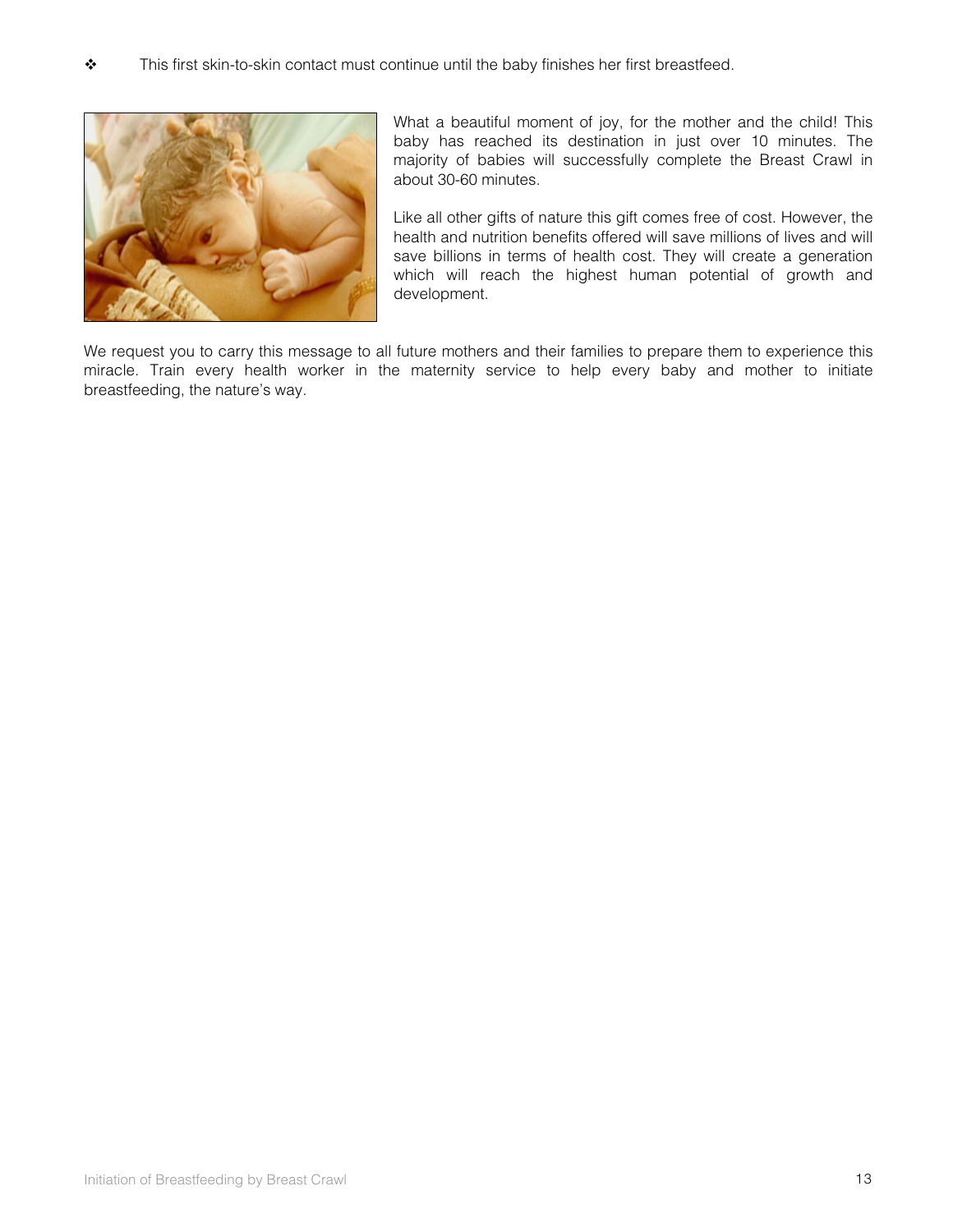# <span id="page-13-0"></span>FREQUENTLY ASKED QUESTIONS

#### 2.1 We have neither heard of nor seen this happen before. How did you discover the 'Breast Crawl'?



We have been aware of scientific articles describing this phenomenon for many years. About two years ago (2005), we read about the 'Breast Crawl' in a textbook of neonatology ['Care of the High-Risk Neonate'](http://www.nature.com/jp/journal/v22/n7/full/7210686a.html) by Dr. Marshall Klaus and Dr. Avroy Fanaroff. It was the first time that we found 'a textbook' recommending 'Breast Crawl' as a method to initiate breastfeeding. The vivid description and good scientific explanation influenced us greatly. The Breast Crawl was originally described in 1987 by Dr. Ann-Marie Widström, Dr. Anna-Berit Ransjo-Arvidson, Dr. Kyllike Christensson, Ms. Ann-Sofi Matthiesen, Dr. Jan Winberg and Dr. Kerstin Uvnäs-Moberg from Karolinska Institute (Sweden).

The recommendation was discussed with Obstetricians Rachna and Kartik Bhagat, who readily agreed to try it out at their maternity service 'Grace Maternity & Nursing Home' at Kandivali (Mumbai). The Breast Crawl was seen exactly as described in the textbook. It was a thrilling experience not only for the parents but for the entire staff, who felt that they had witnessed a miracle. The Breast Crawl generated such excitement and motivation that the method continued to be used routinely. This was in sharp contrast to the great efforts that were required to introduce any new routines in the past. The Breast Crawl seemed to be the best and easiest method to implement the recommendation to 'Initiate breastfeeding within half an hour of birth'  $(4<sup>th</sup>$  Step). We were convinced that the Breast Crawl had tremendous potential to change initiation practices.

Subsequently, BPNI Maharashtra adopted the Breast Crawl as a recommended method for the initiation of breastfeeding. The demonstration of the Breast Crawl became a part of our 3 day IYCF Workshops. A video recording done during a workshop at Nandurbar (Maharashtra) in December 2005 was subsequently used for a one day-sensitization programme of grass-root health workers, advocacy to senior government officers and predelivery counselling sessions for pregnant mothers. The response everywhere was overwhelming.

This motivated us to convert the video clip into a documentary. We felt that the Breast Crawl deserved world wide dissemination for improving initiation rates, breastfeeding success and ultimately reducing neonatal, infant and under-five morbidity and mortality.

# 2.2 If the Breast Crawl is evidence based, why is it not being practised?



Many health personnel in maternity services are probably not aware of implementing the recommendation to 'Initiate breastfeeding within half an hour of birth'. Routines and procedures established on the grounds of efficiency or for supposed scientific reasons may also interfere. As a result, the initiation of breastfeeding is often delayed. In these circumstances, awareness and practice of the Breast Crawl is next to impossible.

Even in those places where health professionals are well informed and keen to initiate breastfeeding within half an hour of birth, awareness of the Breast Crawl is lacking. Few textbooks, other than the book by Dr. Klaus, mention this phenomenon or vividly describe the techniques of initiation. The Breast Crawl is not a part of standard medical or health curriculum.

WHO and UNICEF [BFHI](http://www.unicef.org/nutrition/index_24806.html) documents that recommend initiating breastfeeding within half an hour of birth subtly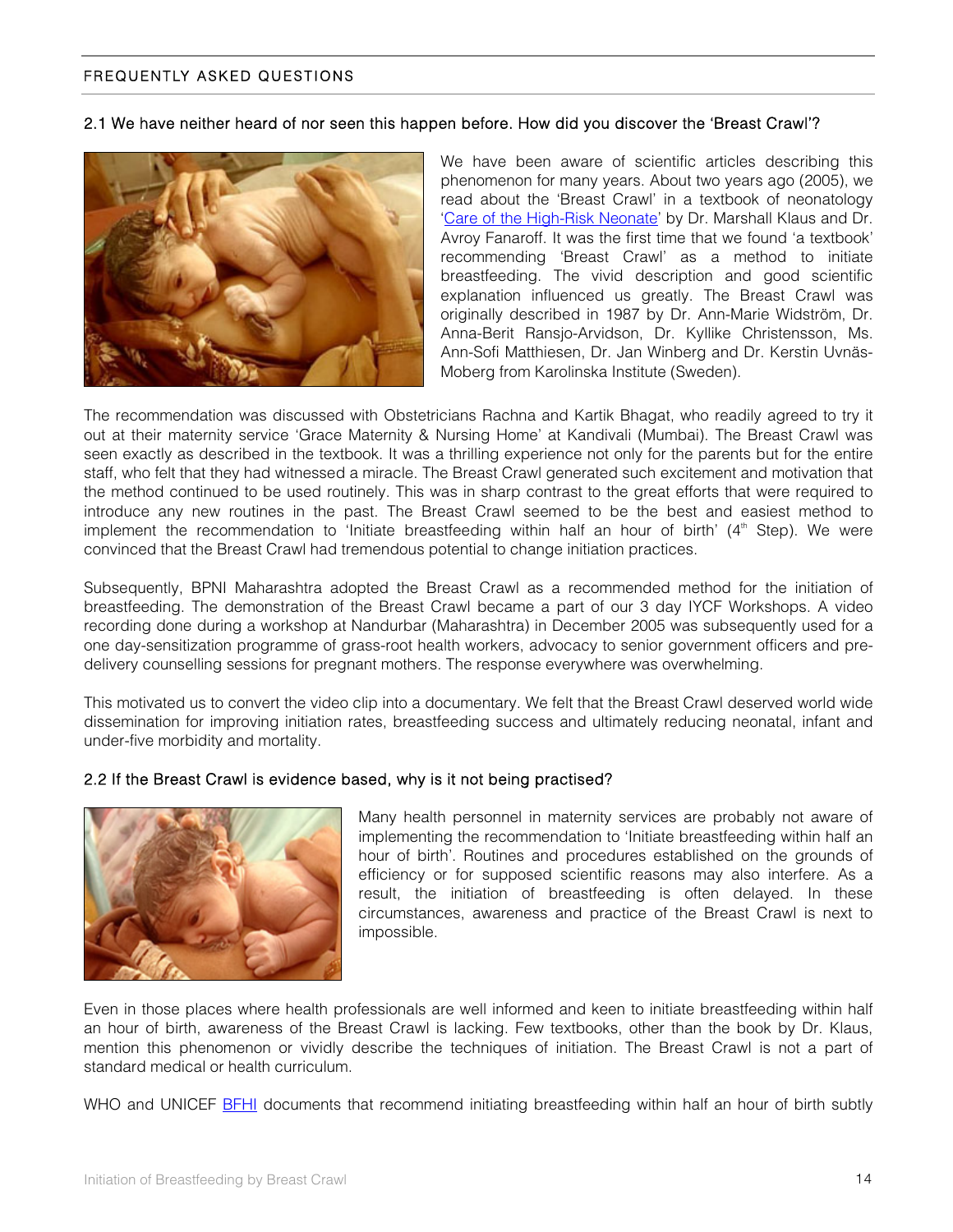describe the process of the 'Breast Crawl'. However, a precise method needs to be described with clarity. The Breast Crawl will bridge this gap and strengthen the recommendation.

Even in accredited 'Baby Friendly' maternity services; the  $4<sup>th</sup>$  Step is not often being practised in its true spirit. It is thought to be met as long as the baby is put to the breast within half an hour of birth, irrespective of the duration and the extent of skin-to-skin contact and the duration of the first breastfeed. Liberty is also taken by maternity services to extend the 'half an hour' limit to 'half to one hour' or 'one hour' (supported by literature at places).

However, a few places do initiate breastfeeding by the 'Breast Crawl' or by a similar process which amounts to the 'Breast Crawl', without giving it this label.

# 2.3 In many places, if initiation is not being practised by the Breast Crawl or a similar process, how is it practised?

To understand this, we need to know various routines which may be practised before or soon after delivery (birthing practices). Some routines are necessary, some must be delayed and some are not recommended anymore.

For Mother:

- Drugs for pain relief
- Episiotomy: a small incision to widen the vaginal outlet which needs to be sutured immediately after birth.
- Moving mother out of the labour room

For Baby:

- Oropharyngeal suction
- Drying the baby thoroughly
- ❖ Clamping the cord
- ❖ Weighing
- \* Passing the orogastric tube to empty the stomach contents
- $\triangleleft$  Injection of vitamin K
- Baby bath
- Wrapping the baby (dressing)

Most of these labour room routines hamper the first natural contact between the baby and the mother. [Section 2.5](#page-15-0)  discusses the guidelines.

Most of the time, the baby is given to the mother in the labour room itself or in the ward, already wrapped up, for her to feed in the sitting or sleeping position (turned on one side).

Naked skin-to-skin contact between the baby and the mother may be partial or absent. The period of skin-to-skin contact and suckling (first breastfeed) is also extremely variable.

#### 2.4 What advantages does early initiation offer? How is the 'Breast Crawl' superior to other patterns of initiation in terms of getting these advantages?

Early initiation offers several advantages to the baby and the mother.

- $\div$  Helps to keep the baby warm
- \* Leads to faster and effective achievement of feeding skills by the baby
- The baby starts getting colostrum as the first feed. Colostrum has high concentration of antibodies (immunity). Baby starts getting colonized by safe germs (bacterial flora) from the mother. Both these offer protection against infections and hence are important for the baby's survival.
- Helps uterine contraction, faster expulsion of the placenta, reduces maternal blood loss and prevents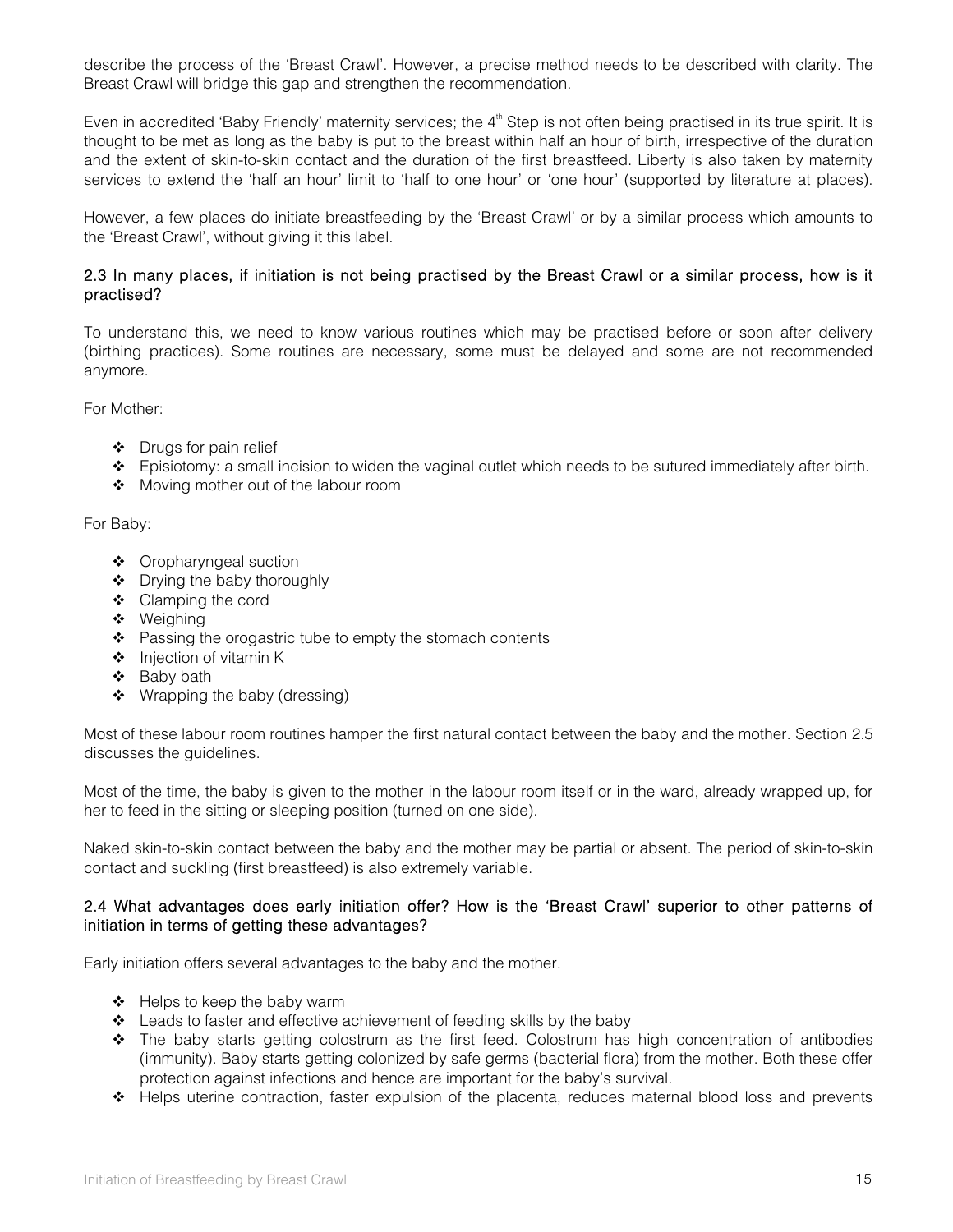anaemia.

- <span id="page-15-0"></span>Leads to better sugar levels and other biochemical parameters in the first few hours of birth.
- Earlier passage of meconium (first blackish-green stool) and hence decreased intensity of normal (physiological) newborn jaundice.
- ❖ Early and long term breastfeeding success.
- $\div$  Better mother-infant bonding.
- \* May have a role in boosting development of baby's nervous system.

There is evidence that many of these are better achieved with the Breast Crawl, which also offers proper acclimatization from the intrauterine to the extrauterine environment. This is also a natural instinctive process with other mammals. Hence, the maximum benefits of early initiation are best achieved with the Breast Crawl.

# 2.5 Do all babies move like this? We would like to try this in our maternity service. Can you give us some tips?

The Breast Crawl is natural and instinctive. A majority of babies would reach the breast all by themselves and start suckling spontaneously. The technique has been shown in the accompanying video. This is simple, easily replicable and does not require a complex learning process by the staff.

To achieve optimal results

- Discuss the Breast Crawl during Pre-delivery counselling sessions. Tell the mother about the need to wear clothes that make skin-to-skin contact possible.
- Orient staff to the technique.
- Use drugs for labour analgesia judiciously.
- A baby who has cried well does not need oro-nasal suction.
- $\div$  Dry the baby thoroughly except for the hands
- ❖ Baby bath is best delayed beyond 24 hours.
- Do not pass orogastric / nasogastric tube or do gastric suction as a routine for the baby.
- Delay Injection vitamin K, weighing, routine measuring and dressing (wrapping) of the baby till after the first breastfeed
- $\div$  The baby and the mother should be covered together with a cloth, so that they keep warm while continuing with skin to skin contact.
- \* Raise mother's head on a pillow to facilitate mother-baby visual contact.
- Do not wash / wipe breast before feeding.
- Continue the first skin-to-skin contact, until completion of the first breastfeed.
- ◆ Most babies would finish the Breast Crawl in 30-60 minutes. Hence, if a baby has already been in skin-toskin contact for an hour or more, and has not reached the breast, or has tried to attach several times and has not succeeded, then it can be gently moved nearer to the breast and helped to attach.
- \* Do not move the mother out of labour room until completion of the first breastfeed.
- The child's father or a close female relative should be a part of this entire emotional interaction. However, if this is not possible at the outset, then they should be called in at the earliest feasible and acceptable time.

# 2.6 What is the significance of 'cheek to cheek contact' shown in the video?



We are promoting this natural instinct because mothers want to see and touch the baby at a very close distance (as much as the baby needs to see mother's face). They also show a desire to kiss the baby. In India there is also a custom of a mother saying a holy message in baby's ears (practised in some communities). To facilitate all this, we discovered 'cheek to cheek contact'. All mothers enjoy these early moments. Many become extremely emotional, some burst out crying with joy and some have even licked their babies. (In a fashion similar to what a cow would do to a calf.)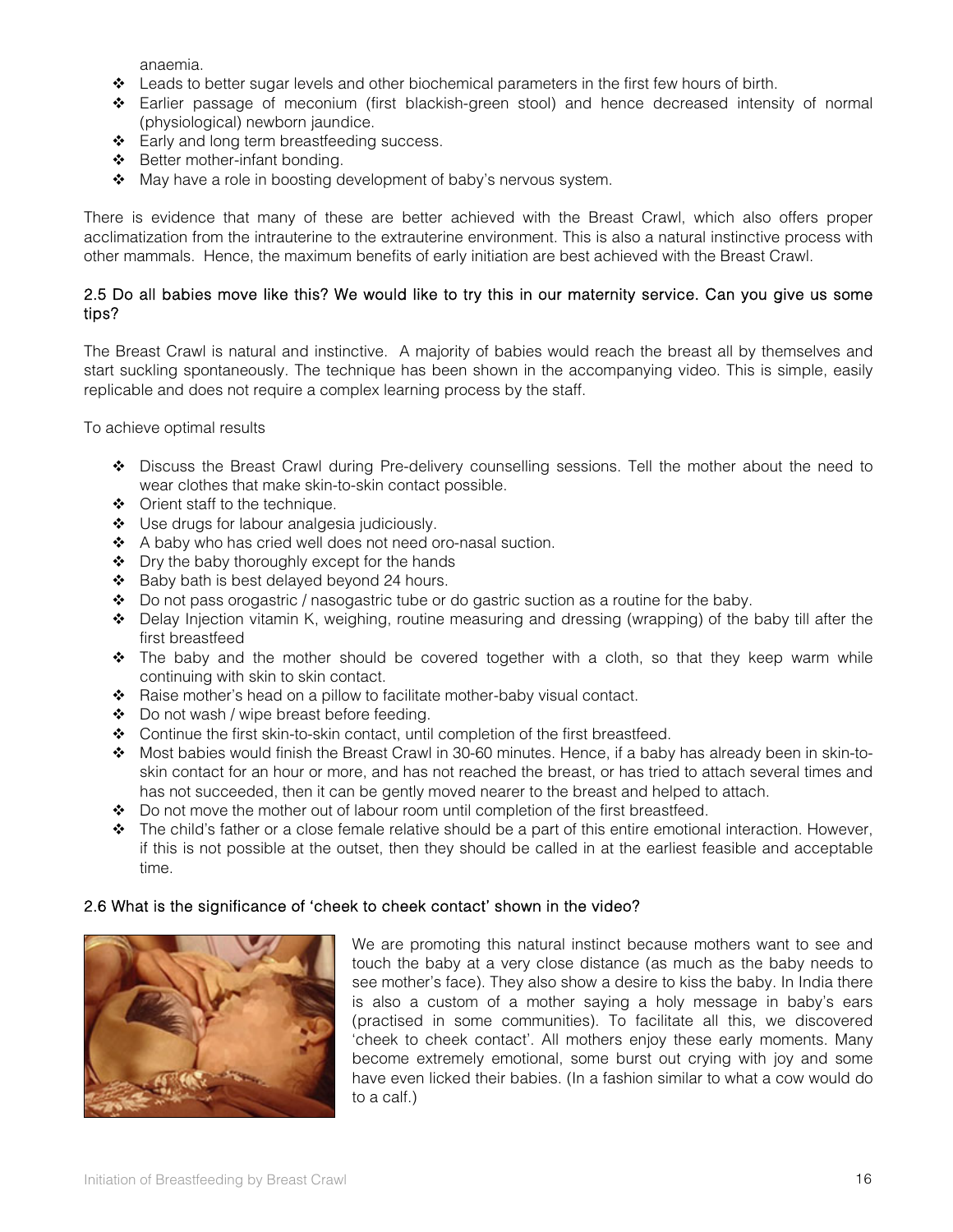After allowing this interaction we place the baby in a position to do the Breast Crawl. Cheek to cheek contact is not a substitute for full skin-to-skin contact.

#### 2.7 Why make the baby go through the entire process of breast crawl? It might be logical to help the baby to take the first breastfeed as soon as it shows readiness to suckle.

Mother-baby interactions at any time are not restricted to nutritional needs alone. The transition from the intrauterine to the extrauterine environment is made most comfortable by the Breast Crawl. Initiating early skin to skin contact offers many advantages which have been listed. Hence, focussing on the initiation of suckling alone is not justified.

Should the Breast Crawl be interrupted when a baby shows readiness to suckle? Will it be appropriate at this juncture to help the baby to attach? This needs further discussion and research. However, we feel that interrupting a natural instinctive process may not be beneficial. Continuing with the process, may provide early optimal natural stimulation to the various sensory organs and the brain. This may offer an advantage for better sensory-neural development. The baby reaches out to the nipple in a massaging movement. This not only protracts the nipple and makes it more prominent, but also releases a hormone called oxytocin. This helps the first breastfeed.

#### 2.8 If the baby has successfully completed the Breast Crawl and taken the first breastfeed, does it ensure successful establishment of breastfeeding?

The Breast Crawl is a wonderful method to initiate breastfeeding. Proper initiation does not necessarily mean successful establishment of breastfeeding. It is the first giant step, no doubt, of a process which ultimately ends with establishment of lactation in a few days.

In this period mothers need to recognize and respond to early infant feeding cues and confirm that the baby is being fed at least 8 times in each 24 hours. Frequency of feeding and skin-to-skin contact is the key to success. Rooming-in, demand feeding, proper techniques of attachment, positioning and expression of breastmilk coupled with appropriate support to the mother is crucial to establishment of successful lactation.

# 2.9 Have you tried the Breast Crawl with premature or low birth weight (LBW) babies? What are the contraindications?

If the preterm / LBW baby does not have respiratory distress, the baby may Breast Crawl. However, contact time may be limited in babies needing transfer to the premature / intensive care unit care. At this juncture, if the baby is showing readiness to suckle, we help it take the first breastfeed. Those babies not needing a transfer continue the Breast Crawl. Most babies complete it successfully. However, we do not have exact figures. We have not come across a study published on this subject.

Respiratory distress can be considered as a contraindication for the Breast Crawl. Even in these cases we ensure that the baby is shown to the mother and she is encouraged to kiss, touch and cuddle the baby before transfer.

# 2.10 Is the 'Breast Crawl' possible if the baby is born by Caesarean Delivery?

The standard Breast Crawl is obviously not possible in caesarean deliveries. However, since the majority of caesarean sections are now performed under spinal anaesthesia, the mother is fully conscious. The baby is shown to the mother and given to her for 'cheek to cheek contact'.

The baby is then placed on the mother's chest from the head end, by the side of the anaesthesiologist, even while the surgery is going on. The mother requires help in positioning and holding the baby. We assist the baby in attaching to her mother's breast as soon as she shows a readiness to suckle, allowing the first breastfeed for as long as feasible in the operation theatre itself.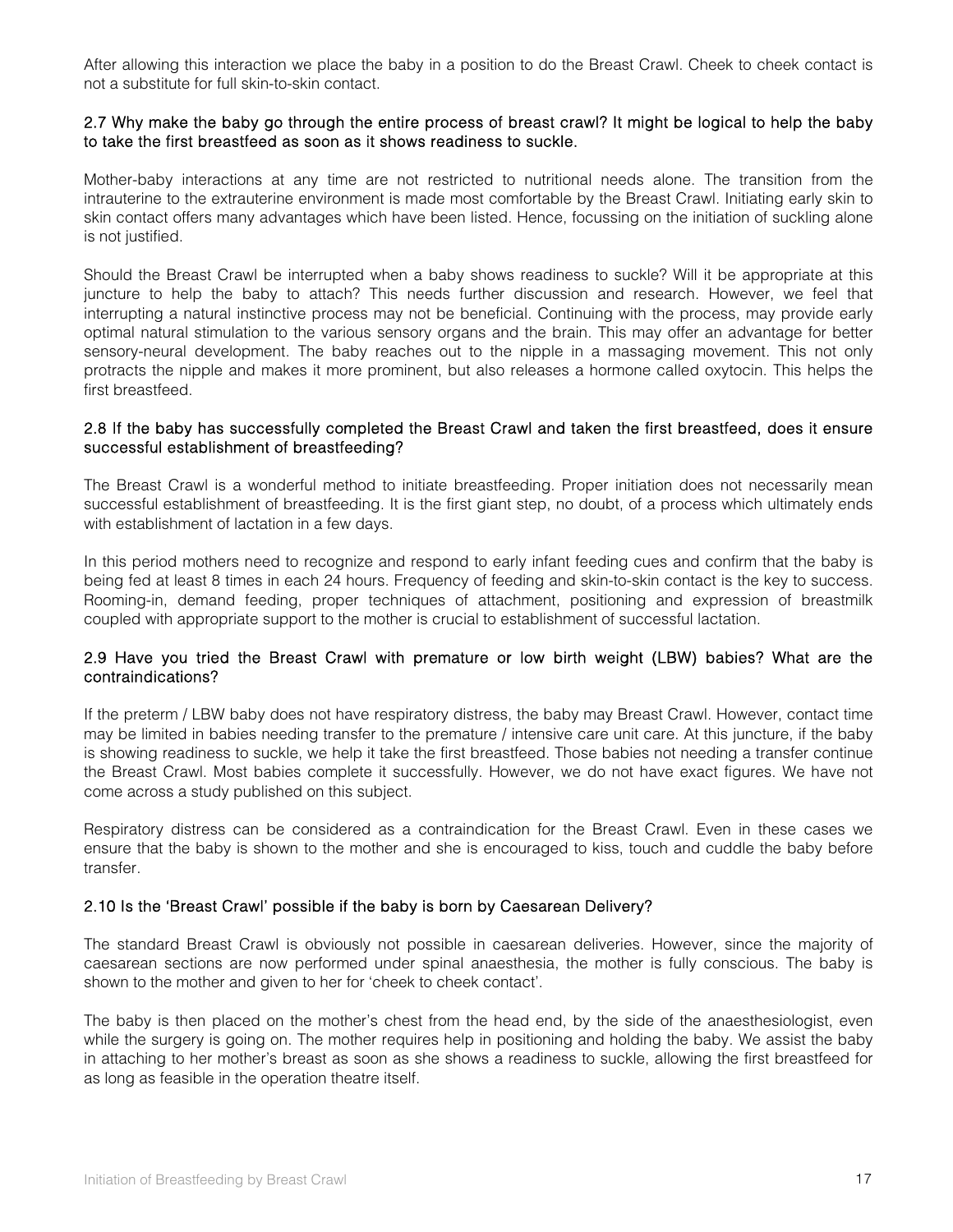If the mother or the baby's condition does not permit this, the baby is given to the mother at the earliest opportunity. There are no specific observations as yet or nothing to recommend in particular.

# 2.11 There are many people around the mother in this video. Is it right?

Delivery and first contact are times during which a mother and infant need privacy. Hence, nobody apart from the minimum necessary health personnel, the child's father and / or a close female relative should be present in these emotional and private moments.

The video was taken during one of our training workshops conducted for 30 delegates. We had allowed a few participants in the labour room, to learn the technique of Breast Crawl. The issue was discussed earlier with the mother and her family.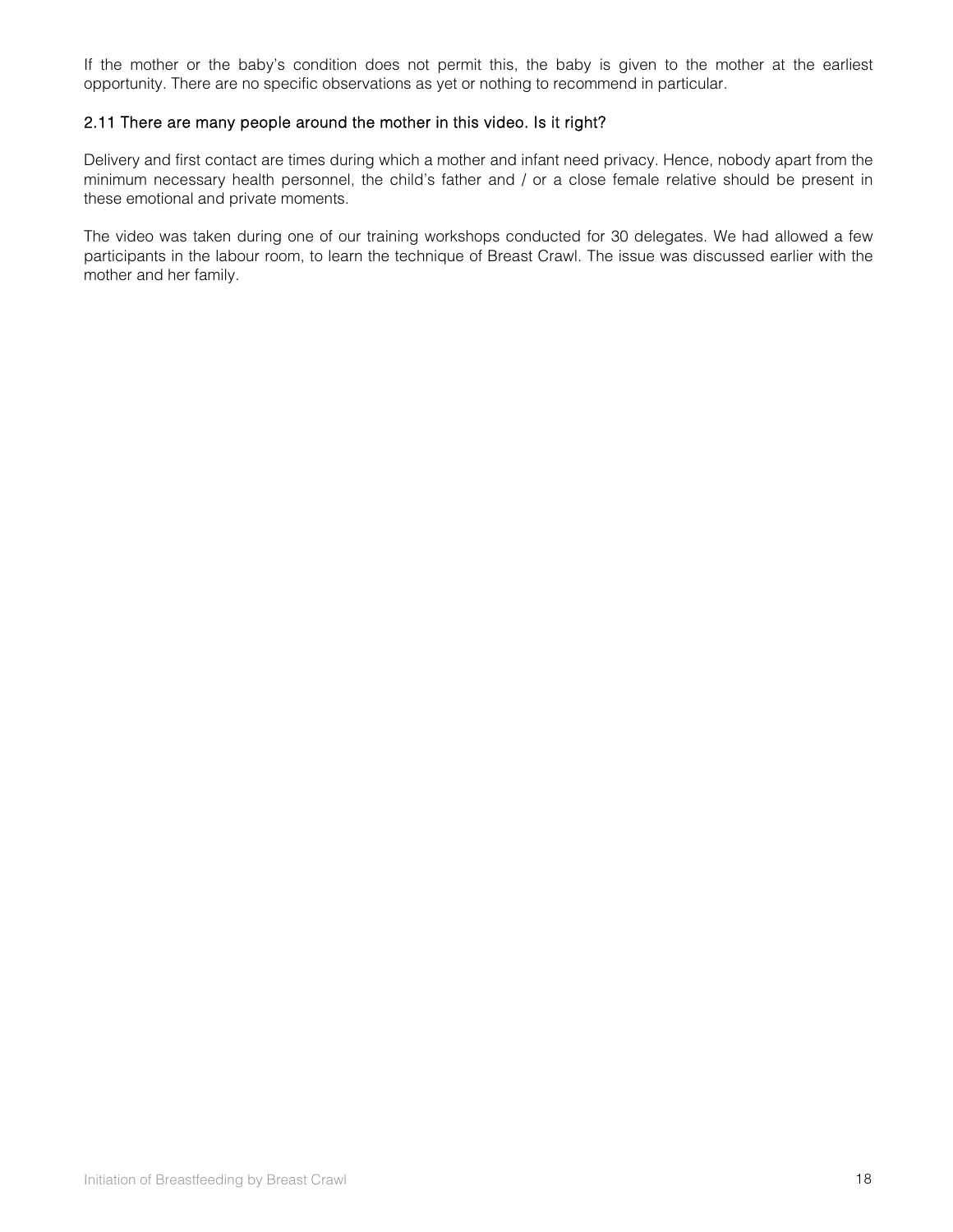# <span id="page-18-0"></span>SCIENTIFIC OVERVIEW

- 1. Introduction
- [2. How many babies successfully complete the Breast Crawl?](#page-19-0)
- [3. What makes a baby capable of the Breast Crawl?](#page-19-0)
- [4. Advantages offered by the Breast Crawl](#page-23-0)
- [5. Hindering Factors](#page-26-0)

#### 1. Introduction



Every newborn, when placed on her mother's abdomen, soon after birth, has the ability to find her mother's breast all on her own and to decide when to take the first breastfeed. This is called the 'Breast Crawl'. It was first described in 1987 at the Karolinska Institute in Sweden (Widström et al, 1987). The description of the Breast Crawl, compiled from the article, is as follows:

*'Immediately after birth the child was dried and laid on the mother's chest. In the control group a regular behavioural sequence, previously not described in the literature, was observed. After 15 minutes of comparative inactivity, spontaneous sucking and rooting movements occurred, reaching maximal intensity at 45 minutes. The first hand-to-mouth movement was observed at a mean of 34+ 2 minutes after birth and at 55+ minutes the infant spontaneously found the nipple and started to suckle.* 

*These findings suggest that an organized feeding behaviour develops in a predictable way during the first hours of life, initially expressed only as spontaneous sucking and rooting movements, soon followed by hand-to-mouth activity together with more intense sucking and rooting activity, and culminating in sucking of the breast.'* 

Excellent photographs were included in the article & the word 'crawl' appeared in the description of the photographs: '*The baby has crawled by itself towards the nipple*'

Many studies with different aims were published subsequently in relation to the 'Breast Crawl'

- Study the effect of other hindering factors (Righard and Alade, 1990)
- Biological mechanisms for homing in on the nipple (Varendi et al, 1994; Varendi et al, 1996; Varendi and Porter, 2001)
- Advantages of the Breast Crawl (Widström et al, 1990; Christensson et al, 1992; Christensson et al, 1995; Matthiesen et al, 2001)

Klaus reviewed many of these studies and gave a beautiful description of the Breast Crawl (Klaus 1998, Klaus and Kennel 2001). This inspired us to include the Breast Crawl in our 'Lactation Management' curriculum and to prepare this documentary. The credit for using the word 'Breast Crawl' as a 'noun' for the first time should be given to Klaus (1998). All previous studies have used it as a 'verb'. The starting position for the 'Breast Crawl' has been specified by Varendi et al (1994, 1996) i.e. nose in the midline of the mother's chest, eyes at the level of the nipples.

# 2. How many babies successfully complete the 'Breast Crawl'?

The table below summarizes results from various studies about number of babies completing the Breast Crawl.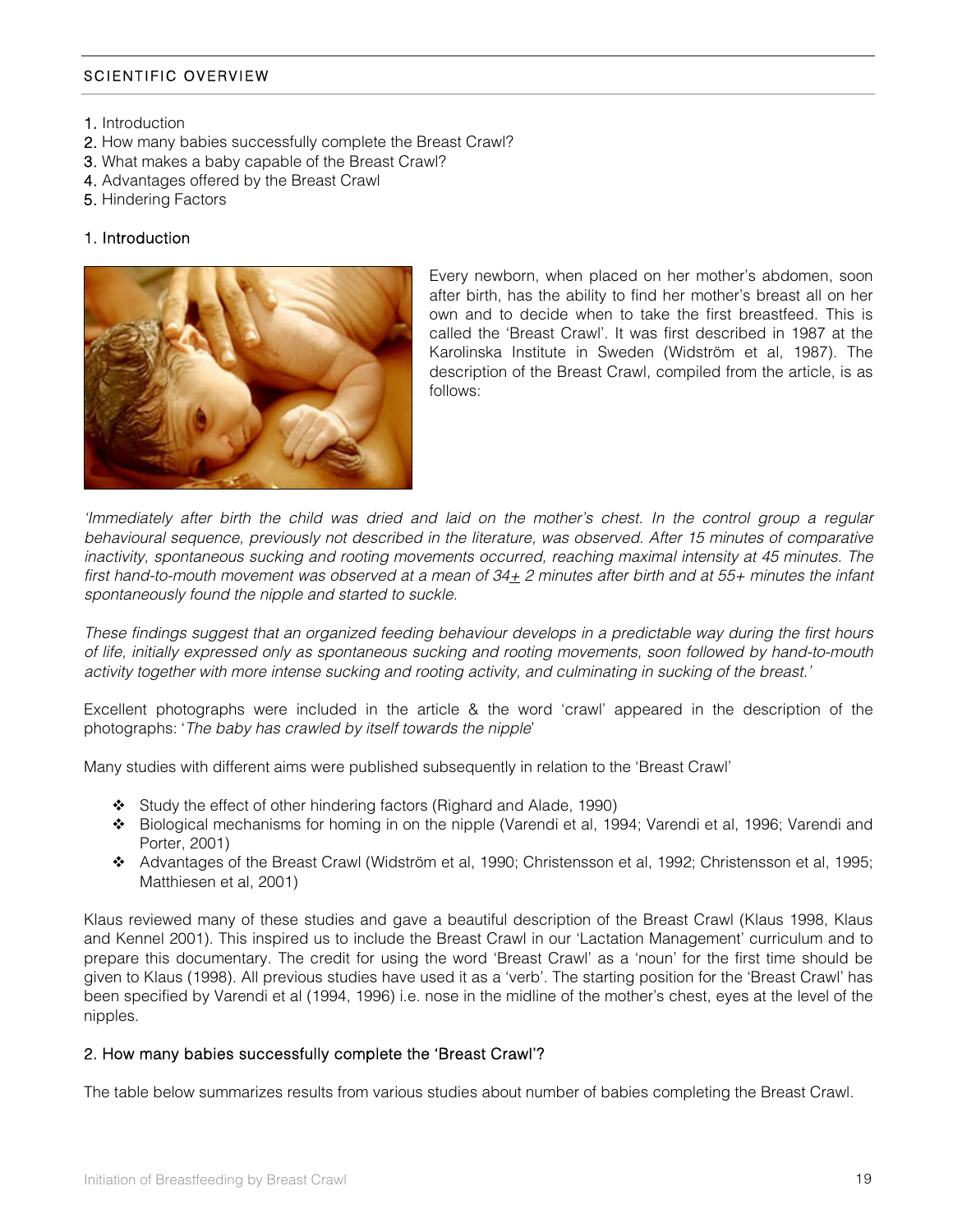<span id="page-19-0"></span>

| Study          | Total babies<br>under study | <b>Completing Breast</b><br>Crawl | Reaching the nipple but<br>needing help to attach | Not moving or not<br>reaching the nipple |
|----------------|-----------------------------|-----------------------------------|---------------------------------------------------|------------------------------------------|
| Widström, 1987 | 21                          | 20                                |                                                   |                                          |
| Righard, 1990  | 17 (Controls)               |                                   |                                                   |                                          |
| Varendi, 1994  | 30                          | 25                                |                                                   |                                          |
| Varendi, 1996  | 31                          | 22                                |                                                   |                                          |

Babies completing the Breast Crawl with spontaneous attachment is instinctive and almost a rule with very few requiring assistance.

# 3. What makes a baby capable of the 'Breast Crawl'?

A baby is born with many instinctive abilities which enable her to perform the Breast Crawl. With all these innate programmes, the infant seems to come into life carrying a small computer chip with the set of instructions. It appears that young humans, like other baby mammals, know how to find their mother's breast (Klaus and Kennel, 2001). The Breast Crawl is associated with a variety of sensory, central, motor and neuro-endocrine components, all directly or indirectly helping the baby to move and facilitate her survival in the new world.

# 3.1 Sensory Inputs

Smell, vision and taste all help the newborn to detect and find the breast. Auditory inputs and touch make her comfortable and help to create a suitable environment.

Olfactory / Visual / Taste / Auditory / Touch

#### *3.1.1 Olfactory*

This is the most studied input for the Breast Crawl and is believed to be the most important. Babies preferred their mother's unwashed breast to her washed breast, soon after birth. (Varendi et al, 1994). Besides secreting milk and colostrum, the nipple and areola are dense in glands that perhaps secrete attractive odours. Washing could have reduced or eliminated such odours. This is consistent with a previous study (Makin and Porter, 1989) where infants preferentially moved towards a gauze pad impregnated with the breast odour of a lactating woman.

Later Varendi et al (1996) showed that within the first hour after birth, significantly more babies spontaneously selected a breast treated with amniotic fluid than the alternative untreated breast. This attraction appears to be based on olfactory cues. Thus, amniotic fluid augments or overrides the attractiveness of the natural scent of the mother' breast. They postulated that observed attraction to amniotic fluid odour may reflect foetal exposure to that substance (i.e. prenatal olfactory learning). They also suggested that throughout the evolution of our species it was probably common for women to handle their babies themselves during and following delivery. Immediately after parturition, the mother's hands soiled with birth fluids would transfer the amniotic fluid to her breasts when she first attempted to nurse her neonate. This may be observed currently amongst non-human primates. The data presented illustrates the importance of maternal odours for newborn infants. Aside from guiding a neonate's overt behavioural responses, such olfactory stimuli also appear to have a calming effect on the infant and provide a basis for early individual recognition of the mother.



In 1998 Wineberg and Porter stated that about 1-2% of the human genome is allocated to production of receptors for the olfactory epithelium - a hint as to the possible importance of this chemical sense. Breast odours from the mother exert a pheromone-like effect at the newborn's first attempt to locate the nipple. Olfactory recognition may be implicated in the early stages of the motherinfant attachment process, when the newborns learn to recognize their own mother's unique odour signature - a process possibly facilitated by the high norepinephrine release and the arousal of the Locus Coeruleus at birth.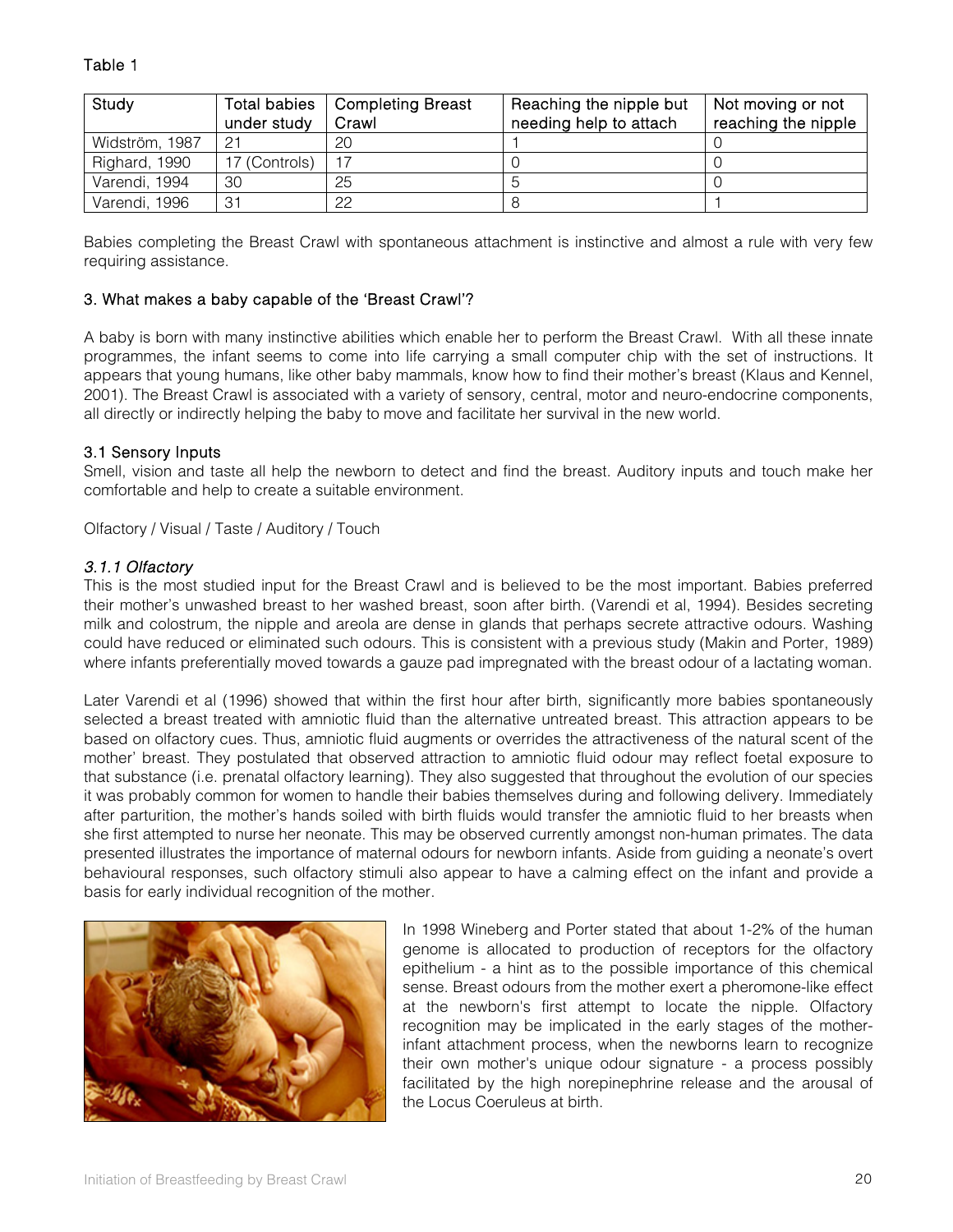The mother is the source of an array of olfactory, visual, auditory and tactile stimulation that the infant may perceive and respond to when placed on her bare chest. In an attempt to elucidate further the role of olfaction per se in early orientation to the breast, babies were observed when additional maternal cues (e.g. voice, skin temperature and texture, body form, heart & respiratory sounds and movement) were not available (Varendi and Porter, 2001). A total of 22 babies were observed during the two trials on a warming bed. In one trial, a pad carrying the mother's breast odour was placed 17 cm in front of the baby's nose. In the other trial, a clean pad was used. More babies moved towards and reached the breast pad than the clean pad. It was concluded that natural breast odours unsupported by other maternal stimuli are sufficient to attract and guide neonate to the source of odour.

It appears that amniotic fluid contains some substance that is similar to a certain secretion of the breast, albeit not the milk. The baby uses the taste & smell of amniotic fluid on its hands to make a connection with a certain lipid substance on the nipple related to the amniotic fluid. (Klaus and Kennel, 2001)

# *3.1.2 Visual*

Illingworth (1987) reviewed a number of studies of the visual abilities of the newborn. They are listed as follows:

- Within minutes after birth, the infant follows a face like pattern more than other patterns of similar brightness.
- \* It will look at a black on white drawing of a face longer than three black dots on a white background.
- $\div$  40 newborn babies, at a median age of 9 minutes, turned their heads and eyes towards a moving stimulus. There was a greater response to a proper picture of a face than to a scrambled one.

The above studies indicate that organized visual perception is an unlearned capacity.

Newborns can recognize their mother's face (Bushnell et al, 1989) and can follow it for a short distance (Brazelton and Cramer, 1990).

In the past, most caretakers believed that the newborn needed help to begin breastfeeding. So, immediately after birth, the baby was given to the mother with its lips placed near or on the mother's nipple. In this situation, some babies do start to suckle, but the majority just lick the nipple or peer up at the mother. They appear to be much more interested in the mother's face, especially her eyes, even though the nipple is right next to their lips. If kept in between the mother's breasts, the infant usually begins with a time of rest and quiet alertness during which she rarely cries and often appears to take pleasure in looking at her mother's face. There is a beautiful interlocking of gazes, at this early time, with the mother's interest in the infant's eyes and the baby's ability to interact and to look eye to eye. Visual interaction during the first few hours may explain the significantly reduced incidence of abandonment later among babies who were given early contact with suckling and who were roomed in. This may be partly due to the special interest that mother's have, shortly after birth, in hoping that their infant will look at them and to the infant's ability to interact during the prolonged period of their quiet alert state in the first hour of life (Klaus and Kennel, 2001).



We are tempted to speculate that if a baby can appreciate her mother's face, she can definitely see the areola and nipple (perceived as a dark spot on a lighter background). This is consistent with Illingworth (1987) stating that a newborn baby shows more interest in a black and white pattern than in a blank grey card. Perhaps that is the main reason why the areola is hyperpigmented. This is in sharp contrast to animal breasts / nipples. Does this point to a possibility that as compared to young animals, human babies may be also vision dependent in homing on to the nipple?

# *3.1.3 Taste*

Amniotic fluid on the infant's hands probably also explains part of the interest in suckling the hands and fingers. The baby uses the taste and smell of amniotic fluid on its hands to make a connection with a certain lipid substance on the nipple related to the amniotic fluid (Klaus and Kennel, 2001).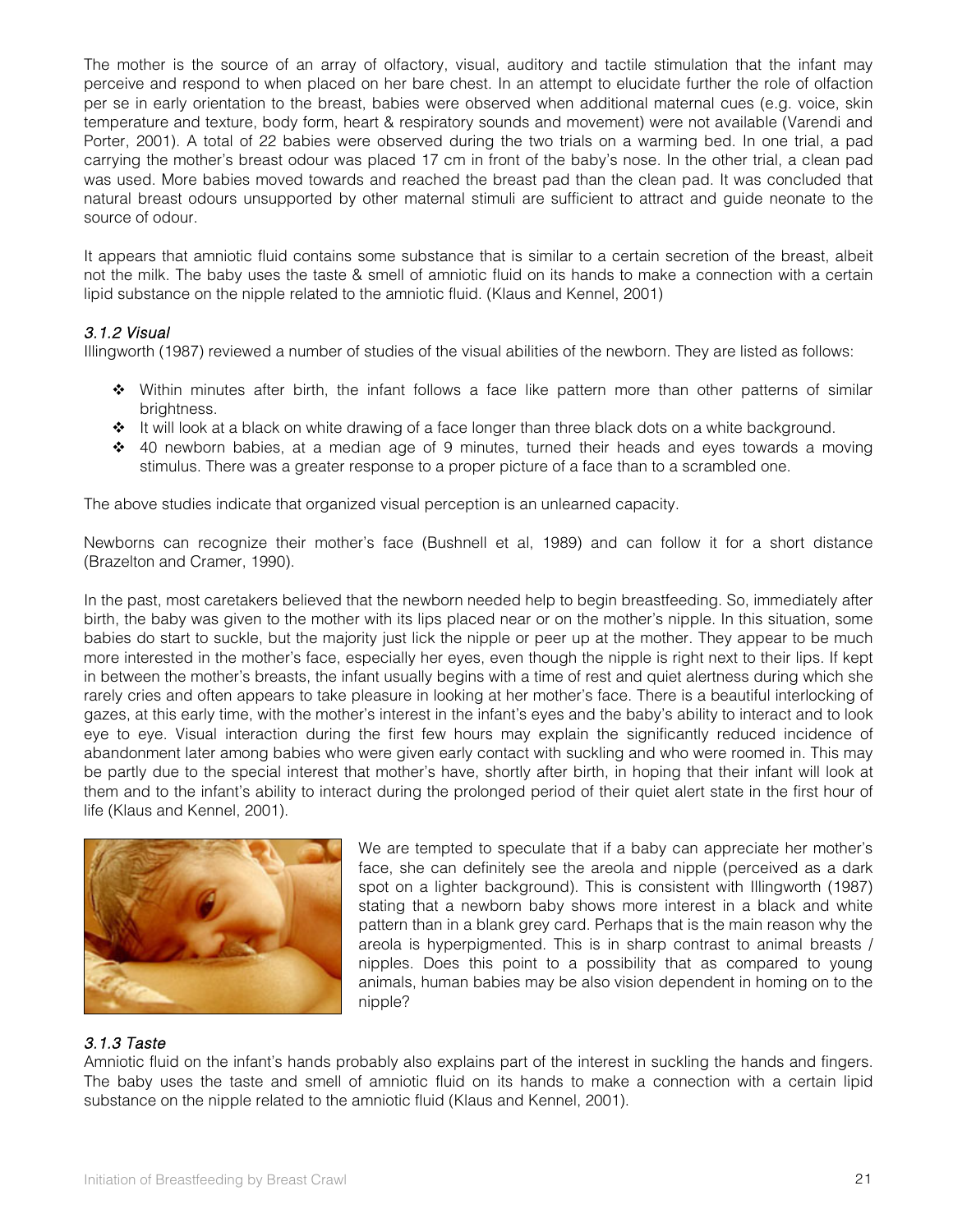# *3.1.4 Auditory*

The mother's voice is reported to be the most intense acoustic signal measured in the amniotic environment. A preterm foetus also is capable of responding to speech stimuli. Both the newborn and the foetus show heart rate decelerations in response to speech sounds. Newborn infants prefer the sound of the maternal voice and also suckle for longer when they hear it (DeCasper and Fifer, 1980; Fifer and Moon, 1994). They can discriminate the language heard in utero from another language (Mehler et al, 1988). Thus, the mother's voice is a naturally occurring and salient stimulus during a critical time period in which there is significant development in several psychobiological systems.

Given these abilities of the newborn, the Breast Crawl offers the best chance for auditory stimulation with the natural voice of the mother, which the newborn is accustomed to in utero. However, it is also important to encourage mothers to initiate conversations with the baby in the antenatal period and to continue conversing in the early tender moments soon after birth. This may not only comfort the baby but also may have a bearing on development.

The rhythmic sound of the mother's heart-beat can also have a calming influence on the baby. Sounds that imitated heart beats at a frequency of about 70 per minute, during the first few days, not only calmed the baby but also reduced postnatal weight loss (Salk L, 1960; Salk L, 1962).

Early experiences with voices have both acute and enduring effects on the developing brain. These effects have ramifications for the development of the auditory system, as well as for later social and emotional development (Fifer and Moon, 1994).

Thus, the Breast Crawl provides continuity in auditory stimulation and development during transition from intrauterine to extrauterine life.

# *3.1.5 Touch*

Skin to skin touch provides heat and variety of other tactile inputs. It offers benefits at many levels:

- ❖ Helps maintain temperature (Christensson et al, 1992)
- Facilitates metabolic adaptations especially sugar levels and acid-base balance (Christensson et al, 1992)
- \* Results in less crying (Christensson et al, 1992; Christensson et al, 1995)
- Facilitates bonding (Widström et al, 1990)
- Causes oxytocin release in the mother
- Improves immediate and long term breastfeeding success: (Righard and Alade, 1990; WHO, 1998; DeChateau and Wiberg, 1977)

All these benefits are discussed in detail later on.

# 3.2 Central Component



After birth, the healthy newborn often undergoes a quiet alert phase, which has been referred to as the first phase of reactivity. When placed skin to skin on a mother's chest shortly after birth, the infant often becomes quiet and starts exploring its environment (D'Harlingue and Durand, 2001). Infants separated from their mothers cry excessively.

Widström et al (1987) recorded a state of wakefulness during the Breast Crawl according to Brazelton's Neonatal Behaviour Assessment Scale (BNBAS). At 15 minutes, the children's median state was 4. Alertness gradually decreased until 150 minutes after birth, when they were all asleep.

This confirms that the newborn's brain is optimally ready to integrate various sensory inputs and other components of the Breast Crawl soon after birth. If initiation is not attempted soon after birth, a vital period of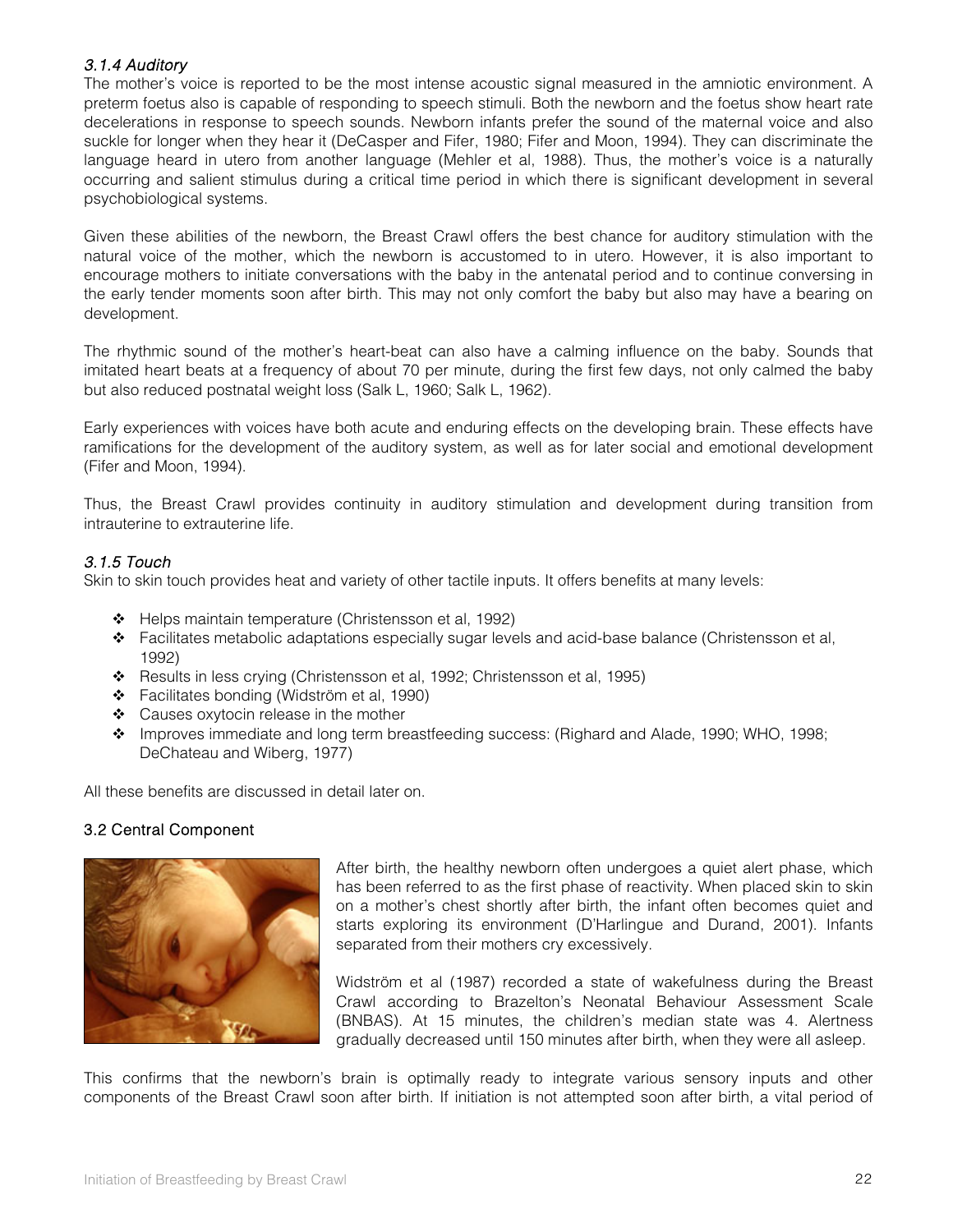alertness will be lost – the newborn will go off to sleep and the first breastfeed may be delayed for several hours. This delay leads to baby loosing out the benefits of early initiation.

# 3.3 Motor Outputs:

Orofacial / Lower Limbs / Upper Limbs / Salivation

# *3.3.1 Orofacial:*



Around 30-40 minutes after birth, the newborn begins making mouthing movements, sometimes with lip smacking. Suckling of hands and fingers is commonly seen. After attaching successfully, newborns continued to suckle for 20 minutes (Righard and Alade, 1990).

# Table 2

| Study         | Widström, 1987                | Varendi, 1996                                                   |
|---------------|-------------------------------|-----------------------------------------------------------------|
| Intensity of  | Low in first 15 mins of birth |                                                                 |
| Suckling      | Peak at 45 mins               |                                                                 |
|               | Absent by 150 mins            |                                                                 |
| Intensity of  | Low in first 15 mins of birth | Onset: 11-66 mins (Median:25) for amniotic fluid treated breast |
| Rooting       | Peak at 60 mins               | Onset: 16-58 mins (Median: 30) for natural breast               |
|               | Absent by 150 mins            |                                                                 |
| First Hand To | 34 (Mean) $\pm$ 2 mins        | 14-45mins (Median: 32) for Amniotic Fluid Treated breast        |
| mouth         |                               | 22-45 mins (Median: 29.5) for natural breast                    |
| Onset Of      | 55 (Mean) $\pm$ 4 mins        | 17-88 mins (Median: 46.5) for amniotic fluid treated breast     |
| Breastfeeding |                               | 38-103 mins (Median: 52) for natural breast                     |

# *3.3.2 Lower Limbs*



The Stepping Reflex helps the newborn to push against her mother's abdomen to propel her towards the breast. Pressure from the infant's feet on the abdomen may also help to expel placenta and reduce uterine bleeding (Klaus and Kennel, 2001). Righard & Alade (1990) observed that arm and leg movements started after a mean of 49 mins (SD: 7.8).

# *3.3.3 Upper limbs*

Horizontal motion is achieved by using small push ups and lowering one arm first in the direction they wish to go. The ability to move its hand in a reaching motion enables the baby to claim the nipple. This helps to stimulate, elongate and protract the nipple (Klaus and Kennel, 2001) and facilitates attachment. When the baby massages the breast and subsequently suckles, a large oxytocin surge is induced from the mother's pituitary gland into her bloodstream. This also helps in the manufacture of prolactin.

 Muscular strength in the neck, shoulders and arms helps newborns to bob their heads and do small "push ups" to inch forward and side to side.

The efforts to reach the breast are interspersed with short periods of rest. Sometimes babies change direction in midstream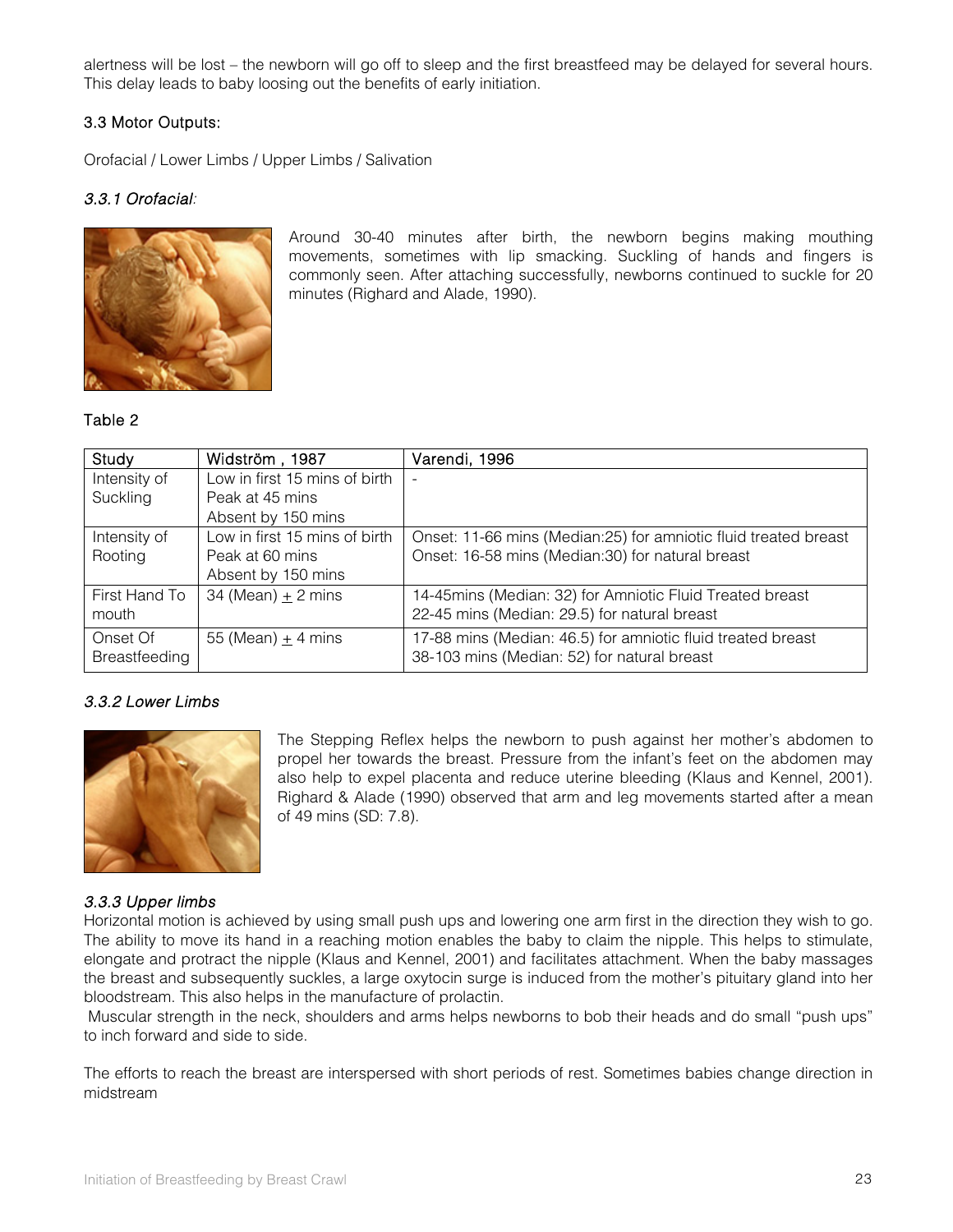# <span id="page-23-0"></span>*3.3.4 Salivation*

Salivation occurs in anticipation that the food is in close proximity.

# 3.3.5 Neuro-endocrine Component

It is widely known that oxytocin (sometimes called the love hormone) is released in the mother's blood by the posterior pituitary gland. This oxytocin is in fact produced by the hypothalamic neurons and reaches the posterior pituitary gland through their axons. It is responsible for the letdown of milk and contraction of the uterus. In humans, there is a blood brain barrier for oxytocin, and only small amounts reach the brain via the blood stream.

The lesser known fact is that de novo oxytocin synthesis occurs in both the infant's and mother's brain when breastfeeding occurs. The stimuli for this release are touch on the mother's nipple and the inside of the infant's mouth. This oxytocin, acting on multiple oxytocin receptors in the brain (Klaus and Kennel, 2001) plays the following roles:

- Stimulation of the vagal motor nucleus, releasing 19 different gastrointestinal hormones including insulin, cholecystokinin and gastrin (Tafari and Ross, 1973). Five of these 19 hormones stimulate growth of the baby's and mother's villi and increase the surface area and the absorption of calories with each feeding (Uvnas-Moberg, 1989).
- \* Important for the initiation of maternal behaviour and for the facilitation of bonding between the mother and the baby (Klaus and Kennel, 2001).
- In mothers it results in slight sleepiness, euphoria, increased pain threshold and feeling of increased love for the infant. It appears that, during breastfeeding, elevated blood levels of oxytocin are associated with increased brain levels; women who exhibit the highest plasma oxytocin are the sleepiest (Klaus and Kennel, 2001).

# 4. Advantages offered by the Breast Crawl

The promotion of early initiation of breastfeeding has great potential: 16% of neonatal deaths could be saved if all infants were breastfed from day 1 and 22% if breastfeeding were started within the first hour after birth (Edmond et al, 2006).

Several other advantages of early initiation have been mentioned in the [FAQ section.](#page-12-0) These are listed along with references in the [International Lactation Consultant Association document](http://www.ilca.org/education/2005clinicalguidelines.php) (ILCA, 2005).

All these advantages will obviously be maximally tapped with Breast Crawl. We present some of these advantages where such evidence is available: For Baby / For Mother / For Both

# 4.1 For the Baby

Warmth / Comfort / Metabolic adaptation / Quality of attachment

# *4.1.1 Warmth*

Christensson et al (1992) compared temperatures of newborns kept in skin-to-skin contact in the Breast Crawl position with those kept in a cot in the first few hours after birth. They found that the former had better body and skin temperatures. They concluded that the mother is an important heat source for the newborn. From an evolutionary perspective, the mother's body must have been the only reliable source of heat for the newborns. The natural body to body contact may have been part of a genetic programme for maternal behaviour, which is worthwhile protecting.

These findings would be especially valuable in those developing countries, where the incidence of neonatal hypothermia has been reported to be high and associated with an increased morbidity and mortality rates.

# *4.1.2 Comfort*

The transition from life in the womb to existence outside the uterus is made easy by the various sensory inputs in the Breast Crawl position.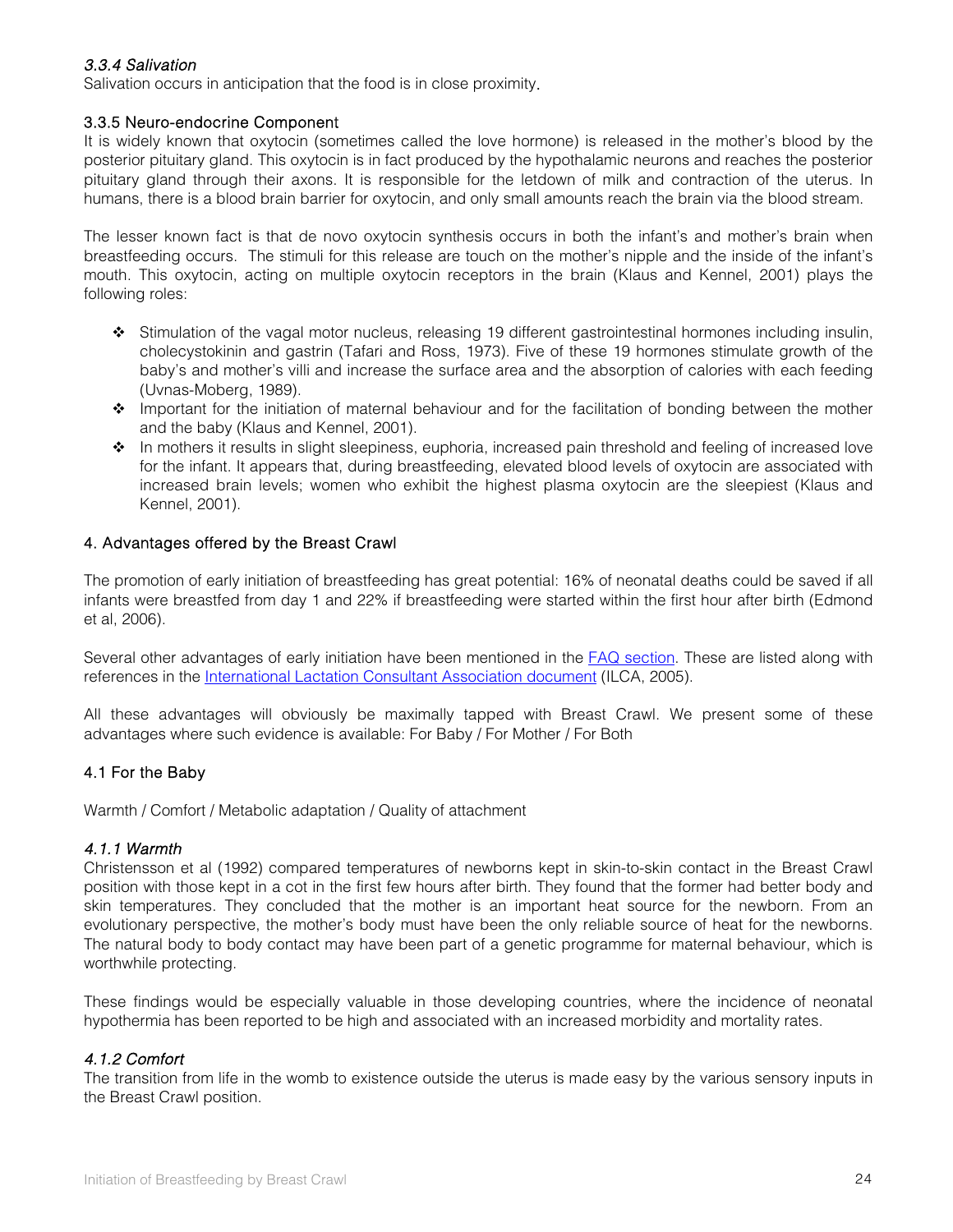In this position, the infant can experience sensations somewhat similar to that felt during the last several weeks of intra-uterine life. It is likely that each of these features – the crawling ability of the infant, the decreased crying when close to the mother, and the warming capabilities of the mother's chest-are adaptive features that have evolved to help preserve the infant's life (Klaus and Kennel, 2001).

Christensson et al (1992) compared crying between babies kept in the Breast Crawl position with those kept in a cot next to the mother during the first 90 minutes after birth. The infants in the cot cried for a significantly longer time than the babies in Breast Crawl position during all observation periods.

|  |  |  | Table 3: Crying duration at various time intervals |  |  |
|--|--|--|----------------------------------------------------|--|--|
|--|--|--|----------------------------------------------------|--|--|

| Group                                         | Time Interval |               |               |
|-----------------------------------------------|---------------|---------------|---------------|
|                                               | At 25-30 mins | At 55-60 mins | At 85-90 mins |
| Babies in skin-to-skin contact (Breast Crawl) | 60 seconds    | 0 seconds     | 10 seconds    |
| Babies in cot                                 | 1094 seconds  | 985 seconds   | 760 seconds   |

On the basis of these observations, authors concluded that the infants in cot cried for a significantly longer time than the babies in skin-to-skin contact during all observation periods.

A similar study (Christensson et al, 1995) objectively evaluated differences in crying when infants were cared for by one of three methods during the 90 minutes following birth:

- Skin to skin contact (Breast Crawl): 90 mins.
- $\cdot \cdot$  In a cot next to the mother: 90 mins.
- In a cot next to the mother for the first 45 minutes and then skin to skin contact (Breast Crawl) for next 45 mins.

Results suggested that human infants recognize physical separation from their mothers and start to cry in pulses. Crying stops at reunion. The observed cry may be a human counterpart of the 'separation distress call' which is a general phenomenon among several mammalian species and serves to restore proximity to the mother. The results suggest that in human newborns this cry is not dependent on earlier social experience and may be a genetically coded reaction to separation. Whatever the evolutionary foundations, this cry seems to signal that care in a cot does not satisfy the needs of the newborn human baby. Authors recommend that the most appropriate position of the healthy full term newborn baby after birth is in close body contact with the mother. This was ensured in the study by keeping the babies in the Breast Crawl position.

# *4.1.3 Metabolic adaptation*

Babies kept in the Breast Crawl position had higher 90 minute blood sugar levels and more rapid recovery from transient acidosis at birth, as compared to babies separated and kept in a cot next to the mother (Christensson et al, 1992).

# *4.1.4 Quality of attachment*



Of 17 babies kept in the Breast Crawl position and kept in uninterrupted skin-to-skin contact for 1 hour, 16 attached to the breast correctly. Fifteen babies in the other group were separated after about 20 minutes for routine measuring and weighing procedures. After an interval of approximately 20 minutes, they were returned to the mother. Only seven babies in this group attached correctly (Table 4). These findings are crucial because the early suckling pattern is of prognostic value for the duration and success of breastfeeding (Righard and Alade, 1990).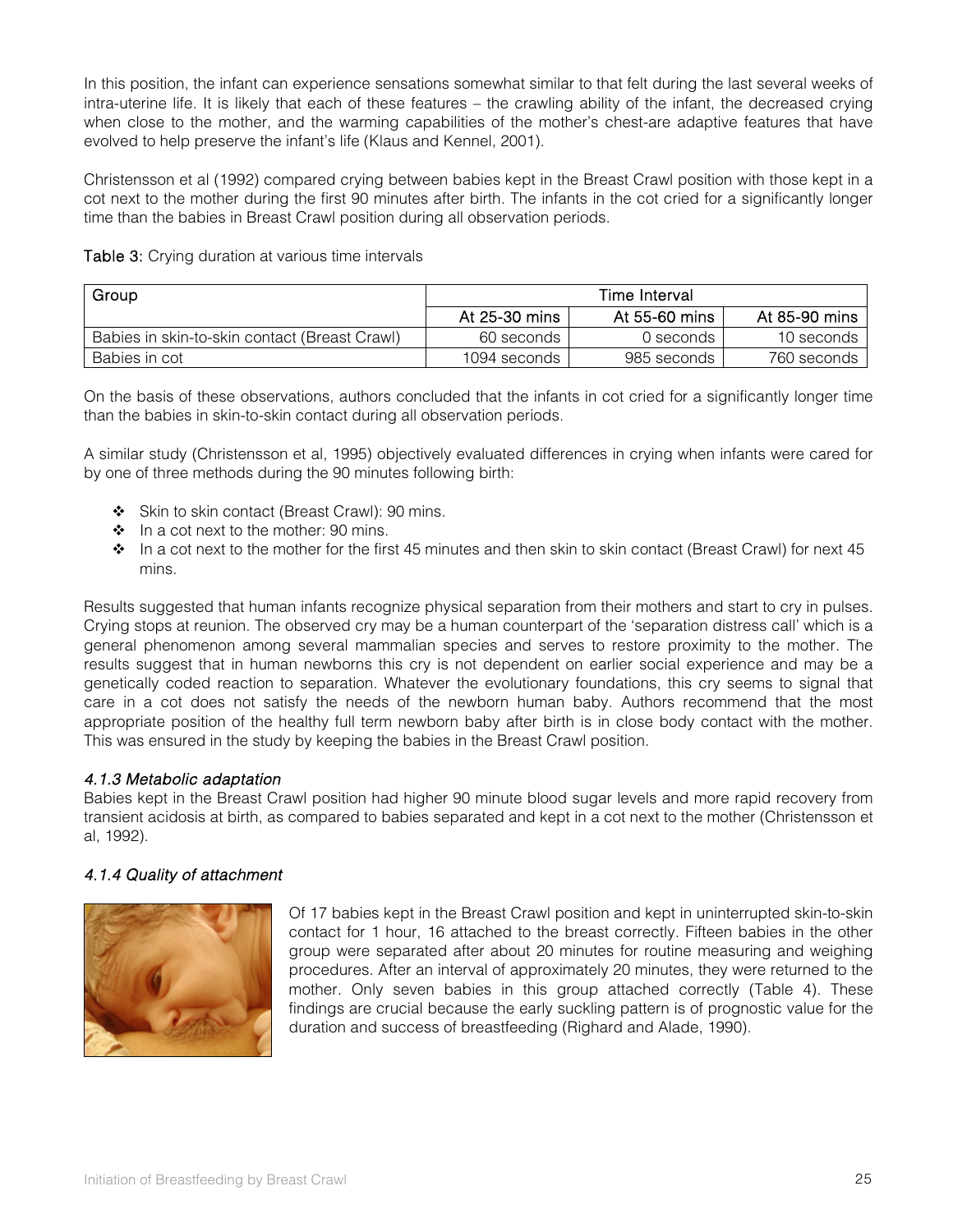# 4.2 For the Mother

# *Expulsion of placenta and reduction of postpartum haemorrhage*

This occurs by the following mechanisms

- \* As mentioned earlier, massage of the breast by the baby and subsequent suckling induce a large oxytocin surge from the mother's pituitary gland into her bloodstream. Close emotional interaction coupled with cutaneous, visual and auditory stimuli from the baby during the Breast Crawl also help oxytocin release. This oxytocin helps to contract the uterus, expelling the placenta and closing off many blood vessels in the uterus, thus reducing blood loss and preventing anaemia.
- Pressure of the infant's feet on the abdomen may also assist in expelling the placenta (Klaus and Kennel, 2001).

Nissen et al (1995) showed that with the baby in Breast Crawl position, the blood level of oxytocin soon after delivery was elevated significantly compared with that postpartum. The level returned to its pre-partum value 1 hour after delivery. The peak oxytocin level was seen 15 minutes after delivery with expulsion of placenta. Most mothers had several peaks of oxytocin occurring up to 1 hour after delivery.

# 4.3 Advantages for Both: Bonding

A mother's feeling of love for the baby may not necessarily begin with birth or instantaneously with the first contact. During the Breast Crawl, while resting skin to skin and gazing eye to eye, they begin to learn about each other on many different planes. For the mother, the first few minutes and hours after birth are a time when she is uniquely open, emotionally, to respond to her baby and to begin the new relationship. Suckling enhances the closeness and new bond between mother and baby. Mother and baby appear to be carefully adapted for these first moments together (Klaus and Kennel, 2001).

Many studies have addressed the question of whether there is what has been called a 'sensitive period' for parent-infant contact in the first minutes, hours and days of life that may alter the parent's behaviour with their infant later in life. In each study, increasing the mother-infant time together or increased suckling improves caretaking by the mother (Klaus and Kennel, 2001).

Researchers have also observed that mothers exhibit a very orderly and predictable set of behaviour when they first see and come into contact with their newborns. They begin by hesitantly touching the infant's extremities with their fingertips. Within four or five minutes, they begin caressing the child's trunk with the palm, simultaneously showing progressively heightened interest that continues for several minutes. By the end of nine minutes, fingertip touch has dropped substantially, palm contact has more than doubled, and touch now emphasizes the trunk rather than the extremities. (Klaus et al, 1970)

If nurses spend as little as 10 minutes helping each mother discover some of their newborn infant's abilities, such as turning towards the mother's voice and following the mother's face and assisting mothers with suggestions about ways to quieten their infants, the mothers become more appropriately interactive with their infants face to face and during feeding at 3- 4 months of age (Brazelton and Cramer, 1990).

If the lips of the infant touch the mother's nipple in the first hour of life, a mother will decide to keep her baby 100 minutes longer in her room every day during her hospital stay than another mother who does not have contact until later (Widström et al, 1990).

Extended early contact in the first few days helps prevent parenting disorders including child abuse, failure to thrive, abandonment and neglect later on.

The behaviour described in these studies can be partly explained by de novo release of oxytocin in both the mother's and infant's brain when an infant suckles from the breast (Klaus and Kennel, 2001) (discussed in [section 3.3.5\)](#page-23-0).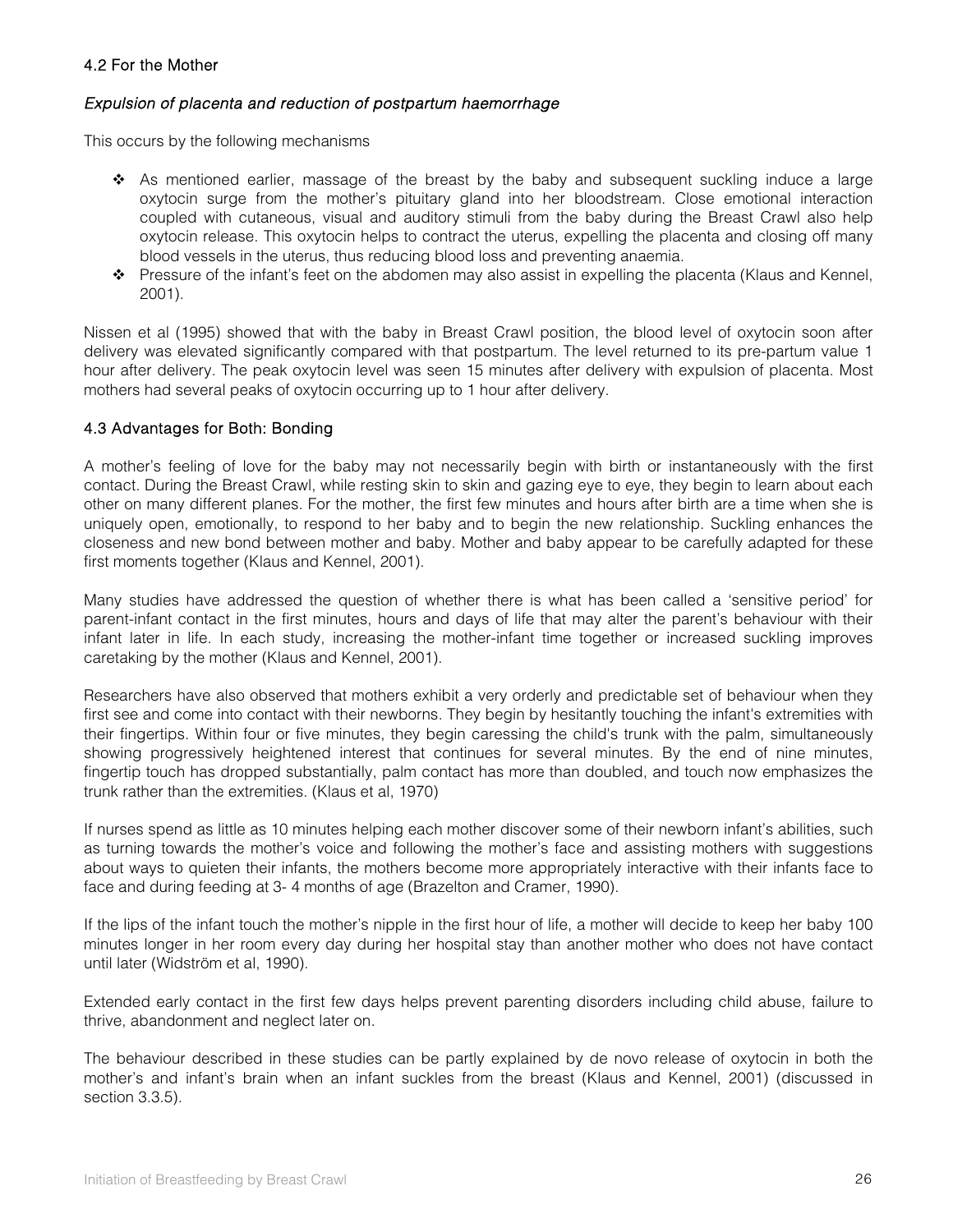# <span id="page-26-0"></span>5. Hindering Factors

Righard and Alade (1990) studied the effect of separation on the Breast Crawl in 72 infants. In the separated group (n=34), the infant was placed on the mother's abdomen immediately after birth but removed after 20 minutes for measuring and wrapping. These routines took about 20 minutes after which the infant was returned to the mother. In the contact group (n=38) contact between mother and infant was uninterrupted for at least one hour after birth. Of the 72 mothers, 40 (56%) received pethidine during labour. The suckling technique was studied in both the groups. The results of the study were tabulated and are as follows:

# Table 4

| Total 72 newborns     | <b>Suckling Pattern</b> |           | Still not suckling<br>2 hrs after birth |
|-----------------------|-------------------------|-----------|-----------------------------------------|
|                       | Correct                 | Incorrect |                                         |
| Contact Group (38)    |                         |           |                                         |
| No Pethidine (17)     | 16                      |           |                                         |
| Pethidine (21)        | 8                       | 3         | 10                                      |
|                       |                         |           |                                         |
| Separation Group (34) |                         |           |                                         |
| No Pethidine (15)     |                         |           |                                         |
| Pethidine (19)        |                         | 4         | 15                                      |

Authors concluded that brief separation of the infant from the mother during the first hour after birth had a strong effect on the success of the first breastfeed, as did pethidine given during labour. Of infants both separated & exposed to pethidine through their mothers, not one breastfed successfully, whereas almost all those who were neither separated nor exposed to pethidine succeeded in adopting the correct breastfeeding technique. Thus, the two crucial determinants for a successful start to breastfeeding seem to be uninterrupted contact with the mother until after the first feed and no sedation of the infant by analgesics given to the mother during labour.

A side effect of such narcotic analgesics as pethidine is central nervous system depression, in both the mother and the infant. The plasma half life of pethidine is 3.0-4.5 hours in the mother, but as long as 13-23 hours in the infant (62 hours for the active metabolite, normeperidine). Consequently, the infant is depressed for much longer time than the mother. The plasma concentration of pethidine in the infant is almost as high as that in the mother, reaching a maximum after 2-3 hours, after which the level falls slowly. In this study, more infants were alert, ready to suckle and suckled correctly, when the time between analgesia and the delivery room was below 2 hours than when it was longer.

Separation for measuring and wrapping procedure after 15 to 20 minutes of skin to skin contact seriously disturbed the first breastfeed. This time seems to be a very critical stage for separation; just when the infant was about to start crawling movements, she was removed. The infants generally protested loudly when removed. There is no justifiable reason for routine separation - measuring and weighing procedures can simply be put off for 1-2 hours.

# Authors recommended that

- \* The naked infant should be left undisturbed on the mother's abdomen until the first breastfeeding is accomplished, and the infant's efforts to take the breast actively should be encouraged.
- \* The use of drugs given to the mother during labour should be restricted.

To allow the Breast Crawl to be successful, Klaus and Kennel (2001) strongly urge that the injection of vitamin K, application of eye ointment, washing and any measuring of infant's height, weight and head circumference be delayed for at least 1 hour. In order not to remove the taste and smell of the mother's amniotic fluid, it is necessary to delay washing the baby's hands. This early hand-sucking behaviour is markedly reduced when infant is bathed before the crawl.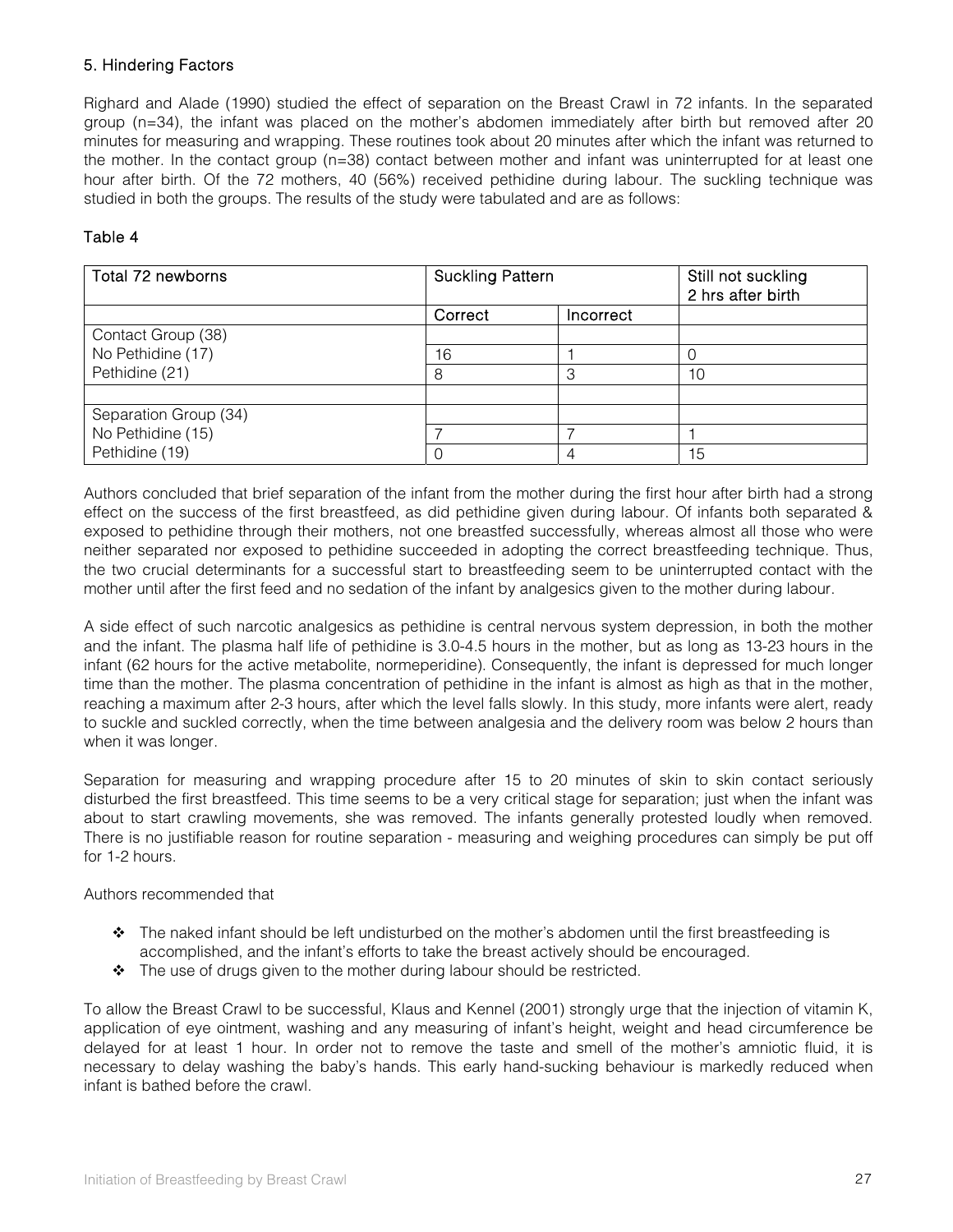As stated earlier, olfaction plays a great role in guiding the newborn to the breast. A substance secreted by the nipple is thought to be responsible. Based on this Varendi et al (1994) stated that unnecessary routine cleaning of the breast may interfere with the establishment of successful early breastfeeding by elimination of the infant's access to biologically relevant chemical signals.

The same researchers in 1996 stated that excessive use of products that eliminate or mask natural odour signals (deodorants and perfumes) should perhaps be avoided during the perinatal period.

Birth practices can affect breastfeeding, particularly initiation. These practices are important, in their own right, for the physical and psychological health of the mothers themselves. They also have been shown to enhance infants' start in life, including how they breastfeed (UNICEF-WHO, 2006). In 2006, authorities of the WHO / UNICEF Baby-Friendly Hospital Initiative added an optional component to the baby-friendly assessment tools, which examines mother-friendly care. Each country will determine whether it will integrate this module as it updates assessment criteria and tools to the new standards (Lothian, 2007). Implementing ['Ten Steps of Mother](http://www.unicef.org/programme/breastfeeding/baby.htm)  [Friendly Care'](http://www.unicef.org/programme/breastfeeding/baby.htm) will facilitate successful initiation (Breast Crawl). Hence, every maternity service should consider implementing these steps.

# Dos and Don'ts for success of the Breast Crawl

# For the Mother

- Use drugs for labour analgesia judiciously.
- ◆ Do not wash / wipe breast before feeding.
- \* Raise mother's head on a pillow to facilitate mother-baby visual contact.
- \* Do not move mother out of labour room until completion of the first breastfeed.

#### For the baby

- A baby who has cried well does not need oro-nasal suction.
- Dry the baby thoroughly except for the hands.
- $\bullet$  Do not pass orogastric / nasogastric tube or do gastric suction as a routine.
- $\div$  The baby and the mother should be covered together with a cloth, so that they keep warm while continuing with skin-to-skin contact.
- Delay the injection of vitamin K, weighing, routine measuring and dressing (wrapping) till after the first breastfeed.
- $\div$  Baby bath is best delayed to beyond 24 hours.
- \* Continue the first skin-to-skin contact till completion of the first breastfeed.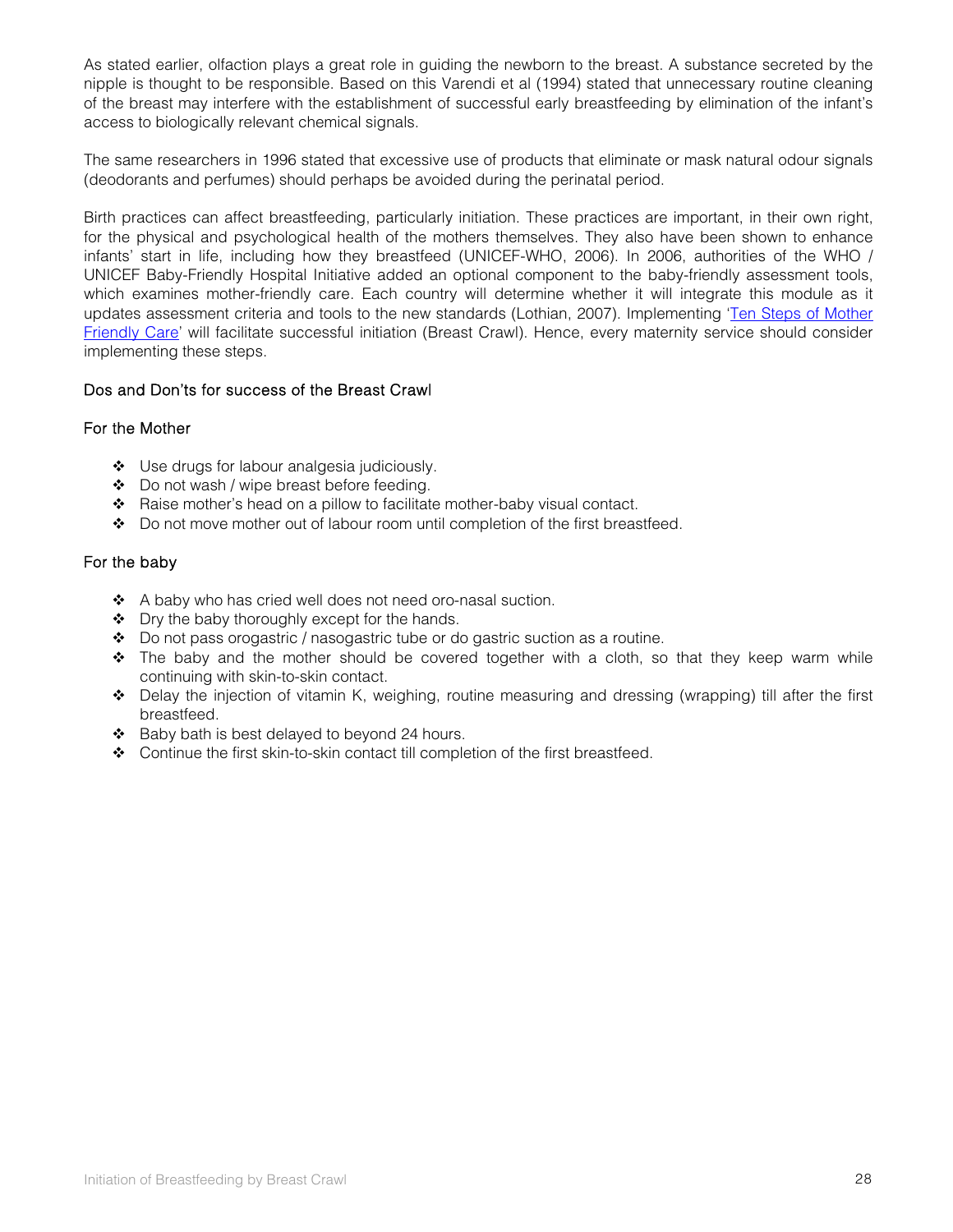# <span id="page-28-0"></span>OUR VISION

- 1. Introduction
- 2. Recommendations and Breast Crawl
- [3. Our Vision](#page-29-0)

#### 1. Introduction

The Breast Crawl was described 20 years ago. The discovery, in spite of its tremendous potential, has failed to reach the beneficiaries (i.e. mothers and infants) at large. The scientific community, the medical fraternity, health managers, breastfeeding advocates and international health organizations have missed out on a powerful 'change' agent for early initiation and hence short and long term breastfeeding success. We tried to analyze the reasons for this failure and observed that:

- \* Article Titles do not mention the Breast Crawl: Most articles related to the Breast Crawl, including the first one which described the phenomenon (Widström et al, 1987), have titles which convey the aims of the study with great clarity without mentioning the word 'Breast Crawl', even though the babies were kept in the 'Breast Crawl' position.
- Transition from Verb to Noun: Klaus (1998) used the term 'Breast Crawl' as a 'noun' for the first time. All previous studies have used it as a 'verb'. We feel that this is a landmark transition which resulted in widespread use of the term 'Breast Crawl'. Had this significance been realized earlier, perhaps the titles of many Breast Crawl studies could have used the term.
- Breast Crawl & Search Engines: Interestingly, simply because most article titles do not mention the term 'Breast Crawl', the internet search yields very few articles when the search engines use this term.
- \* Recommendation failures: The body of scientific evidence presented in the previous section is strong enough to recommend 'Breast Crawl' as 'the method' for initiating breastfeeding. However, there has been no such widespread recommendation. In fact, no particular method for initiation of breastfeeding has been recommended by the BFHI documents.

# The purpose of this dossier, and our mission, is to strongly recommend an evidence based workable method in form of the Breast Crawl for initiation of breastfeeding. This is especially relevant when the focus of World Breastfeeding Week for 2007 is on 'Initiation of Breastfeeding'.

# 2. Recommendations and Breast Crawl

WHO and UNICEF BFHI documents' subtle descriptions of the initiation of breastfeeding are similar to the process of the 'Breast Crawl'. If interpreted properly and practised in its true spirit, initiation of breastfeeding would naturally follow the 'Breast Crawl' pattern.

By the time the foundation stone of the Baby Friendly Hospital Initiative was laid, the Breast Crawl had already been discovered. This was reflected in the 'Joint WHO / Unicef Statement' (1989) as *'The newborn infant should therefore be cleaned and dried and placed over the mother's abdomen for her to take and put to her breast.'* 

WHO and UNICEF BFHI documents have evolved since 'Ten Steps to Successful Breastfeeding' were described in 1989. Though the  $4<sup>th</sup>$  step remains unchanged, the interpretation has changed with time.

The initiation of breastfeeding comprises of two components i.e. skin-to-skin contact and suckling. These were discussed and differentiated subsequently (WHO, 1998).

*'Early skin-to-skin contact and the opportunity to suckle within the first hour or so after birth are both important. However, contact and suckling are so closely interrelated that most studies reviewed have used the terms interchangeably, and few researchers distinguish clearly between them.*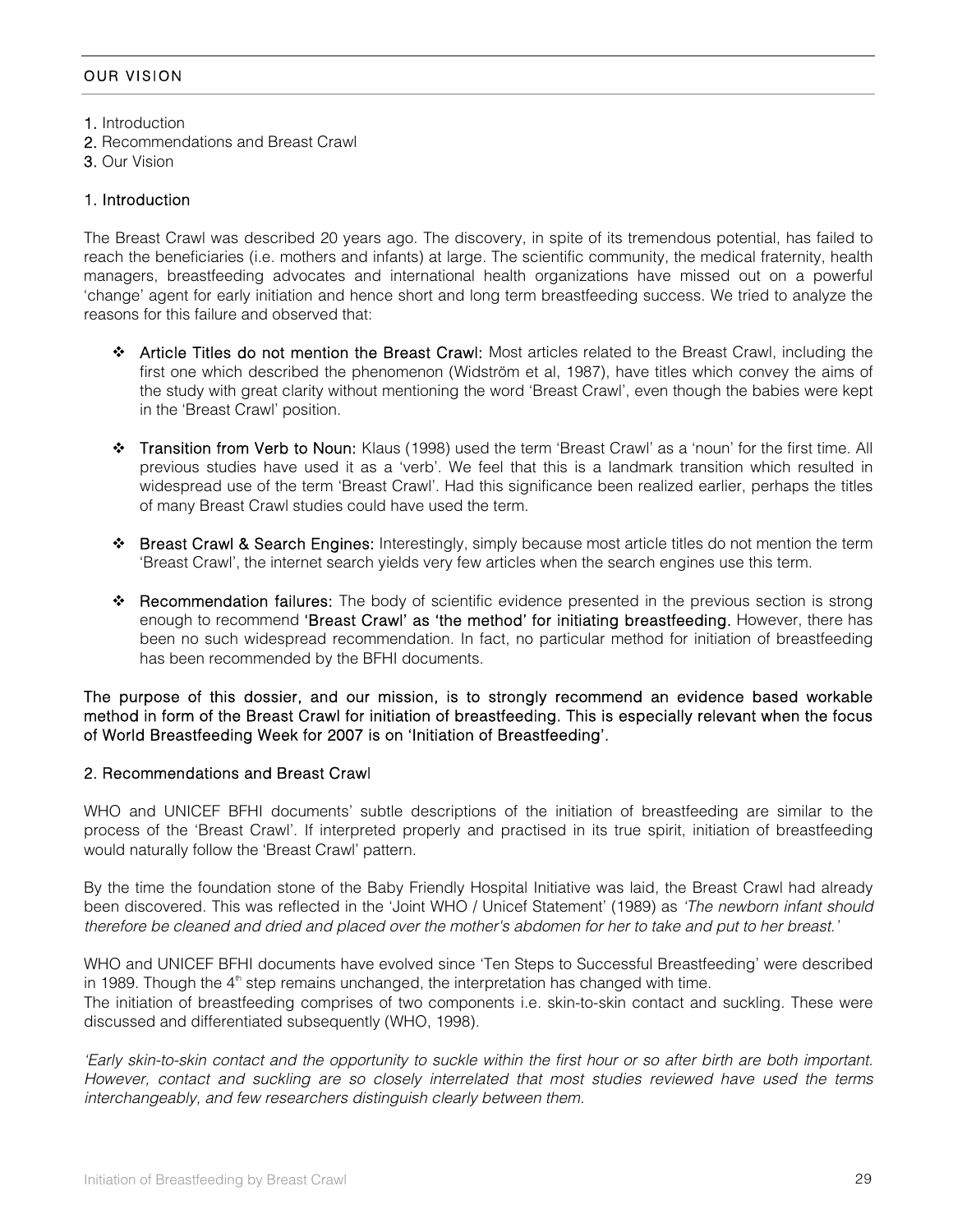<span id="page-29-0"></span>*Optimally, the infant should be left with the mother continuously from birth, and allowed to attach spontaneously to the breast whenever she shows signs of readiness to do so. An arbitrary but practical minimum recommendation is for skin-to-skin contact to start within at most half-an-hour of birth and to continue for at least 30 minutes.'* 

Revised BFHI guidelines (UNICEF/WHO, 2006) interpret 'Step 4' as *'Place babies in skin-to-skin contact with their mothers immediately following birth for at least an hour and encourage mothers to recognize when their babies are ready to breastfeed, offering help if needed.'* 

The same document further defines the 'Revised Global Criteria' for Step Four' as *'At least 80% mothers confirm that their babies were placed in skin-to-skin contact with them immediately or within five minutes after birth and that this contact continued for at least an hour, unless there were medically justifiable reasons for delayed contact.'* 

The revised criteria have precisely defined the maximum upper limit of the interval between delivery and initiation of breastfeeding as five minutes which is consistent with the recommendation by Klaus and Kennel (2001):*'Once it is clear that the baby has good colour and is active and appears normal (usually within 5 minutes), she can go to her mother.'* 

The interpretation, description and global criteria for Step four in Revised BFHI Guidelines almost matches the process of 'Breast Crawl' with some subtle differences which are tabulated below:

|                                                 | <b>Breast Crawl</b>                                                            | <b>Revised BFHI Guidelines</b>                              |
|-------------------------------------------------|--------------------------------------------------------------------------------|-------------------------------------------------------------|
| Process labelled                                | Yes                                                                            | No                                                          |
| Abilities of the newborn<br>addressed           | Yes                                                                            | No.                                                         |
| Start position                                  | Nose in the midline of the mother's chest,<br>eyes at the level of the nipples | Only one of the positions is similar to<br>the Breast Crawl |
| Recommended duration<br>of skin-to-skin contact | Till completion of the first breastfeed                                        | For at least one hour                                       |

We have following suggestions to strengthen the Revised BFHI guidelines (UNICEF/WHO, 2006)

- Define and describe in detail a specific method to initiate breastfeeding.
- ◆ The 'Breast Crawl' would help to bridge this gap.
- \* Labelling or naming the process will tremendously help the implementation.

The slogan for the World Breastfeeding Week for 2007 has focussed on initiation in one hour because it is linked to a study in Ghana (Edmond, 2006) where neonatal mortality was studied for initiation within one hour. It should not therefore be misunderstood that WABA recommends delaying initiation of breastfeeding to 'within an hour'. WABA supports 'Ten Steps to Successful Breastfeeding' and Revised BFHI Guidelines.

# 3. Our Vision

The Breast Crawl, to our mind, is the most natural, spontaneous and logical method of initiating breastfeeding. It is also the simplest method that provides prolonged skin to skin contact and culminates in the first breastfeed. It is easy, does not require elaborate preparations, can be done in any setting and is readily reproducible. We recommend that every baby (and mother) should be given an opportunity to experience this miracle.

[3.1 Ideal Recommendations](#page-30-0) 

[3.2 Implementing Breast Crawl as the method of initiation of breastfeeding.](#page-30-0) 

[3.3 Breast Crawl E-Dialogue](#page-30-0) 

[3.4 Breast Crawl Summit](#page-31-0) 

[3.5 Avenues for research](#page-31-0)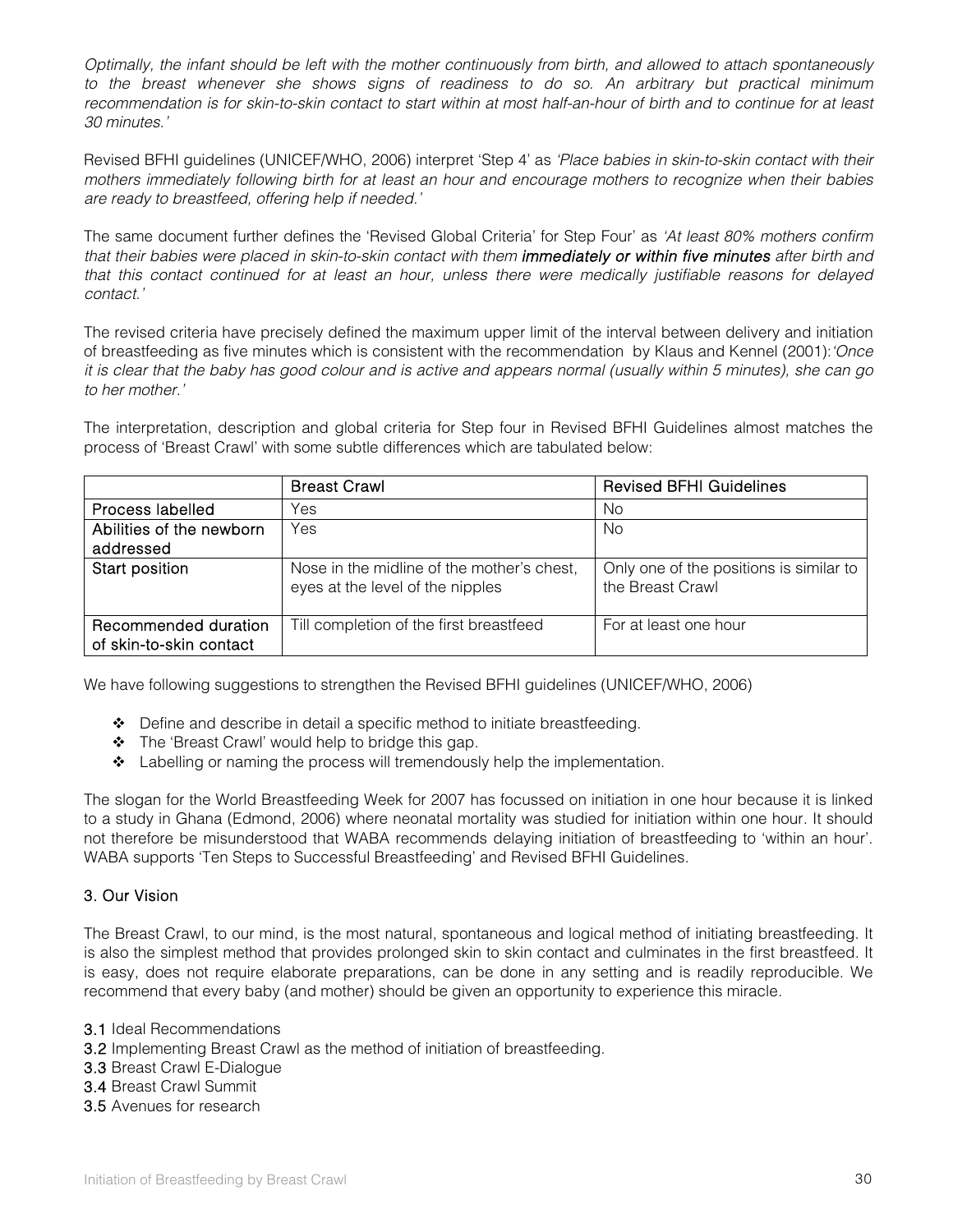# <span id="page-30-0"></span>3.1 Ideal Recommendations

Every minute after birth is crucial. The mother-baby interactions are extremely complex and precise like a computerized programme. All healthcare providers need to understand this process, which also is genetic, instinctive, unlearnt behaviour.

Current recommendations need subtle updating in the light of the evidence presented

- A description of the precise method of supporting initiation of breastfeeding i.e. the Breast Crawl.
- \* A discussion of the sensory and motor abilities of the newborn.
- \* Educating all the health workers and mothers (as well as fathers and other close relatives) about these abilities, so as to empower them to explore these abilities, for the benefit of the mother and the baby.
- The need to continue skin-to-skin contact, until completion of the first breastfeed.

At a later stage WHO / UNICEF can consider adding just two words to the fourth step as follows:

4. Help mothers initiate breastfeeding within a half-hour of birth by the 'Breast Crawl'.

At a still later stage the step can be further updated to the following:

4. Help mothers initiate breastfeeding within five minutes of birth by the 'Breast Crawl'.

# We also visualize the need to talk about the 'Extended Period of Initiation'.

Classically, 'Initiation of Breastfeeding' means the first contact and the first breastfeed. However, there is a need to talk about an 'Extended Period of Initiation'. This period can be considered as the entire period from birth till the time lactation is established. Realizing the importance of this period ILCA has published a document 'Clinical Guidelines for the Establishment of Exclusive Breastfeeding' in June 2005. The document focuses on issues such as frequency of feeding, realizing early feeding cues, waking up a sleepy infant, the need for mothers to learn positioning and attachment, monitoring for adequacy etc., in addition to other important points. Discussing this period would link Step 4 to other steps especially Step 5, 7 and 8. The lessons from the Breast Crawl, like skin to skin contact and the newborn's spectrum of abilities would come handy in this period. Some of the mothers whom we have seen initiating breastfeeding by the Breast Crawl, continued to use the 'crawling in position' advantageously, so as to establish successful breastfeeding. Though 'Kangaroo Mother Care' was invented to care for low birth weight babies, we visualize a unification of this concept with the Breast Crawl, in this extended initiation period, for normal full term newborns.

# 3.2 Implementing the Breast Crawl as the method of initiation

BPNI Maharashtra is collaborating with the Government of Maharashtra, with support from UNICEF, to train health care providers in 'Basics of IYCF'. The delegates undergoing this training are given a demonstration to initiate breastfeeding by Breast Crawl. Those delegates working in the maternity service have started implementing Breast Crawl whenever possible. However, for wider implementation, more intense efforts will be necessary. These will be vigorously followed-up over the next one year.

# 3.3 Breast Crawl E-Dialogue:

The documentary on Breast Crawl that accompanies this dossier will be sent to health professionals, researchers and breastfeeding advocates round the world. A discussion on this will be initiated by E-dialogue as well as other means. This should culminate in a Breast Crawl Summit. Both the documentary and the dossier can be put up on multiple websites for open review. WABA can play a crucial role in the dissemination of this material, along with distribution of resource material for this year's World Breastfeeding Week.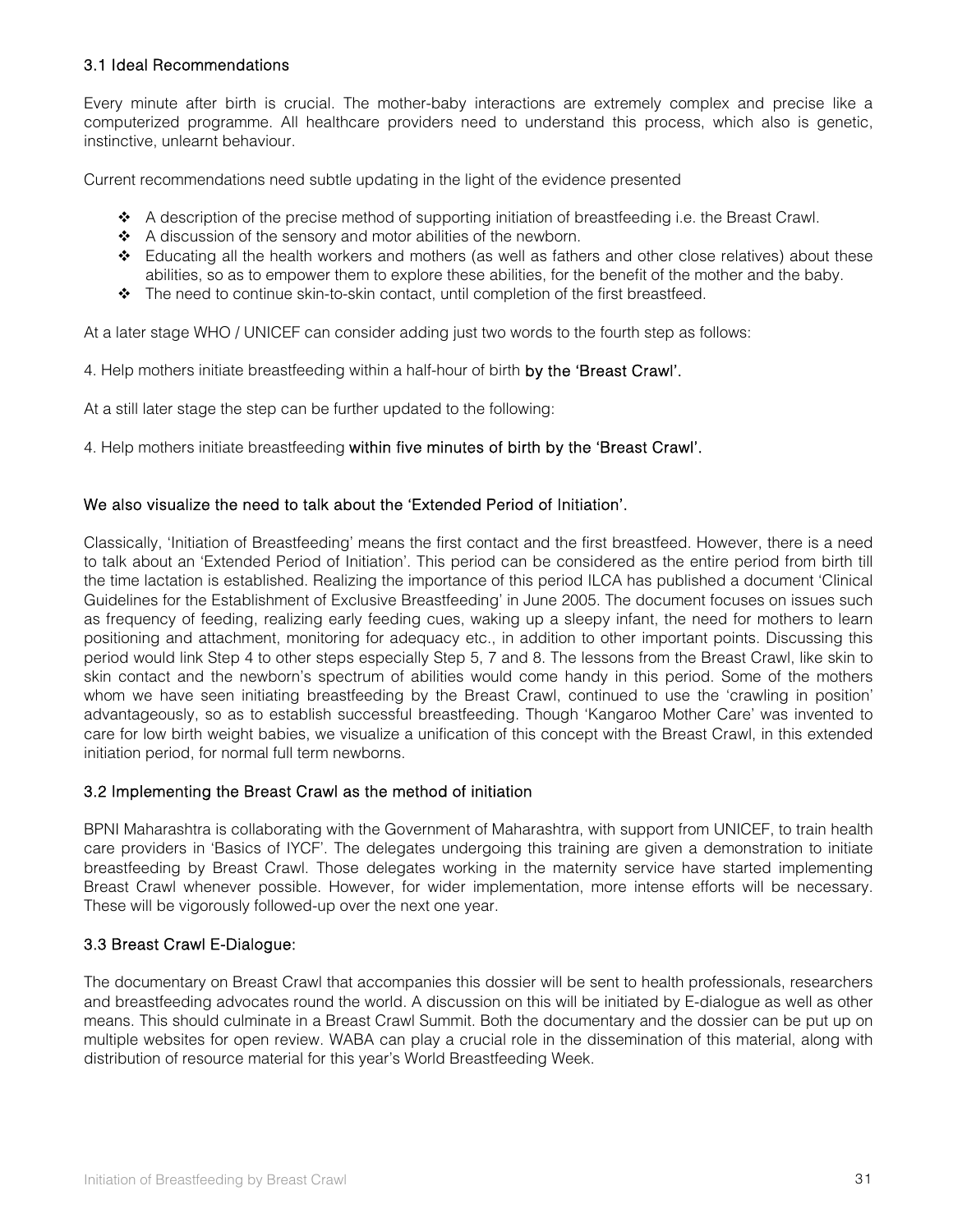# <span id="page-31-0"></span>3.4 Breast Crawl Summit

UNICEF, WHO & WABA can jointly hold this summit before or during the World Breastfeeding Week. The goals for the summit will be:

- To consider Breast Crawl as 'the method' for initiating Breastfeeding.
- \* Recommendations on Step 4 to Revised 2006 BFHI Guidelines.
- Further recommendation for worldwide implementation of the Breast Crawl
- Discussion on further research avenues on the Breast Crawl

# 3.5 Avenues for Research

- \* Studies on implementing the Breast Crawl as the recommended method for initiation and solutions to overcome problems (practicability / feasibility).
- Impact on initiation rates after using the Breast Crawl as 'the method' for initiating breastfeeding.
- Studies of the Breast Crawl with larger sample sizes and without hindering factors.
- \* Detailed studies on the role of various hindering factors with large sample size and with special reference to newer regimes for labour analgesia.
- \* Breast Crawl in low birth weight babies. This will be important for developing countries which have a high incidence of low birth weight babies.
- \* Role of infant vision in the Breast Crawl with special reference to evolutionary differences in areola pigmentation.
- Effect of initiating breastfeeding with the Breast Crawl on the establishment of lactation, exclusive breastfeeding for six months and long term breastfeeding success.
- \* Role of 'Crawling in' as an advance over 'bedding in' and 'rooming in'.
- \* Routine use of amniotic fluid application on nipples to augment the Breast Crawl.
- \* Isolation of chemical from the nipple and amniotic fluid. This may be useful to encourage babies that suddenly refuse to breastfeed.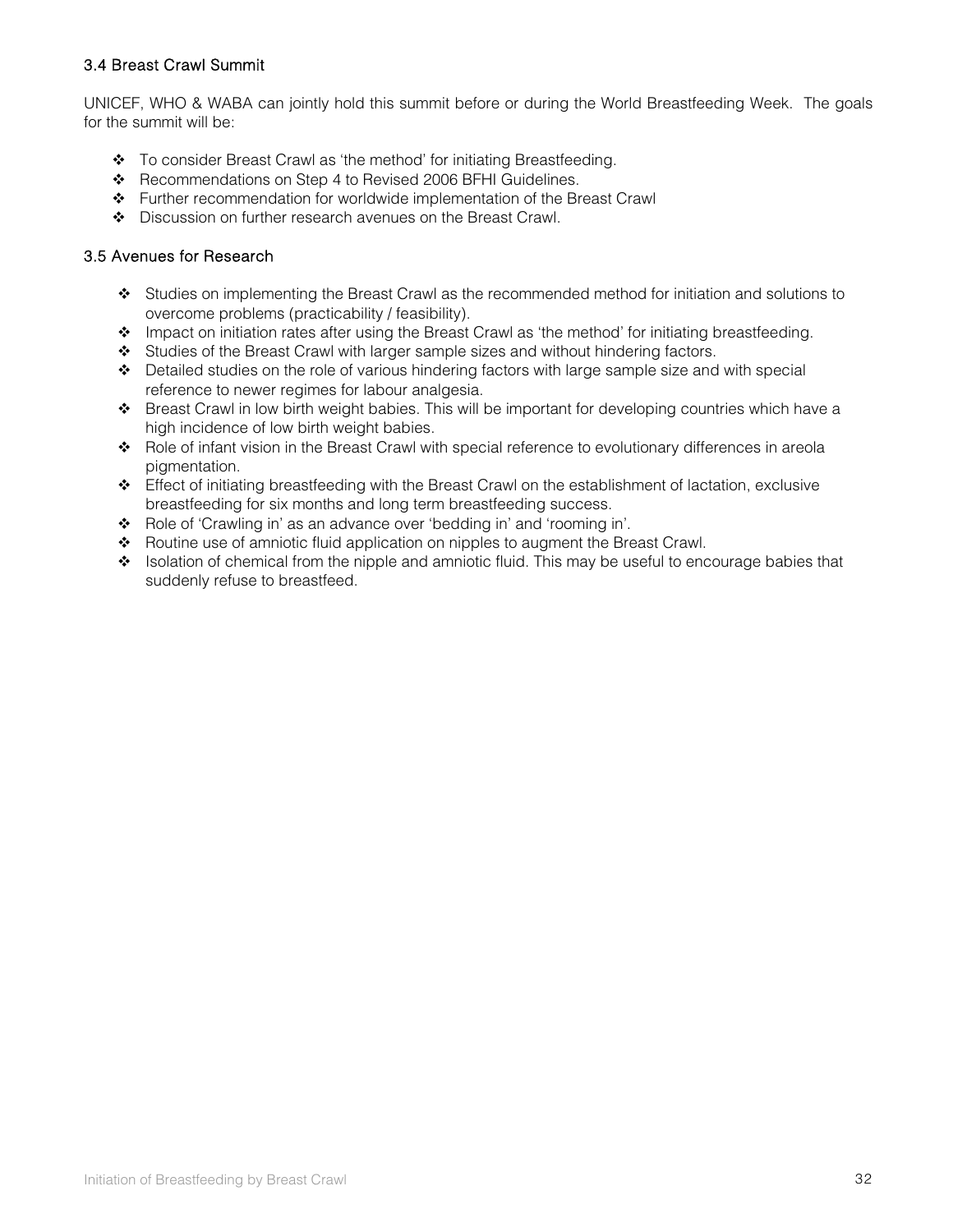#### <span id="page-32-0"></span>**REFERENCES**

Brazelton TB, Cramer B (1990) The earliest relationship. Reading MA. Addison –Wesley.

Bushnell IWR, Sai F, Mullin JT (1989) Neonatal Recognition of the mother's face. British Journal of Developmental Psychology, 7: 3-15.

Christensson K, Seles C, Moreno L et al (1992) Temperature, metabolic adaptation and crying in healthy newborns cared for skin-to-skin, or in cot. Acta Paediatrica Scandinavica, 8: 488–503.

Christensson K, Cabrera T, Christensson E et al (1995) Separation distress call in the human neonate in the absence of maternal body contact. Acta Paediatrica, 84: 468–473.

DeCasper AJ, Fifer WP (1980) Of human bonding: newborns prefer their mother's voices. Science, 208: 1174-6.

DeChateau P, Wiberg B (1977) Long term effect on mother-infant behaviour of extra contact during the first hour postpartum. Acta Paediatrica, 66:145-151.

D'Harlingue AE, Durand DJ (2001) Recognition, Stabilization, and transport of the high risk newborn in 'Care of the high-risk neonate',  $5<sup>th</sup>$  edition, W. B. Saunder's Company: 65-99

Edmond KM, Zandoh C, Quigley MA et al (2006), Delayed Breastfeeding Initiation Increases Risk of Neonatal Mortality. Pediatrics, 117: 380-386

Fifer WP, Moon CM (1994) The role of mother's voice in the organization of brain function in the newborn. Acta Paediatrica Supplement 397: 86-93

ILCA (2005). Clinical Guidelines for the Establishment of Exclusive Breastfeeding, International Lactation Consultant Association's Revision task force, 2<sup>nd</sup> edition: 1-32.

Illingworth RS (1987) Abilities & reflexes of the newborn in 'The development of the infant & young child: Normal and abnormal',  $9<sup>th</sup>$  edition, ELBS: 60-82.

Klaus MH, Kennell JH et al (1970) Human maternal behaviour at the first contact with her young. Pediatrics, 46: 187-192.

Klaus MH (1998) Mother and infant: Early emotional ties. Pediatrics, 102: 1244–1246.

Klaus MH, Kennel JH (2001) Care of the parents in 'Care of the high-risk neonate',  $5<sup>th</sup>$  edition, W. B. Saunder's Company: 195-222.

Lothian AJ (2007) Introduction: The Coalition for Improving Maternity Services. The Journal of Perinatal Education-Supplement, 16 (1): 1S-4S

Matthiesen AS, Ransjö-Arvidson AB, Nissen E et al (2001) Postpartum maternal oxytocin release by newborns: Effects of infant hand massage and sucking. Birth, 29: 13-19.

Mehler H, Jusczyk P, Lambertz G et al (1988) A precursor of language acquisition in young infants. Cognition, 29: 143-78.

Makin JW, Porter RH (1989) Attractiveness of lactating female's breast odour to neonates. Child Development, 60: 803-10.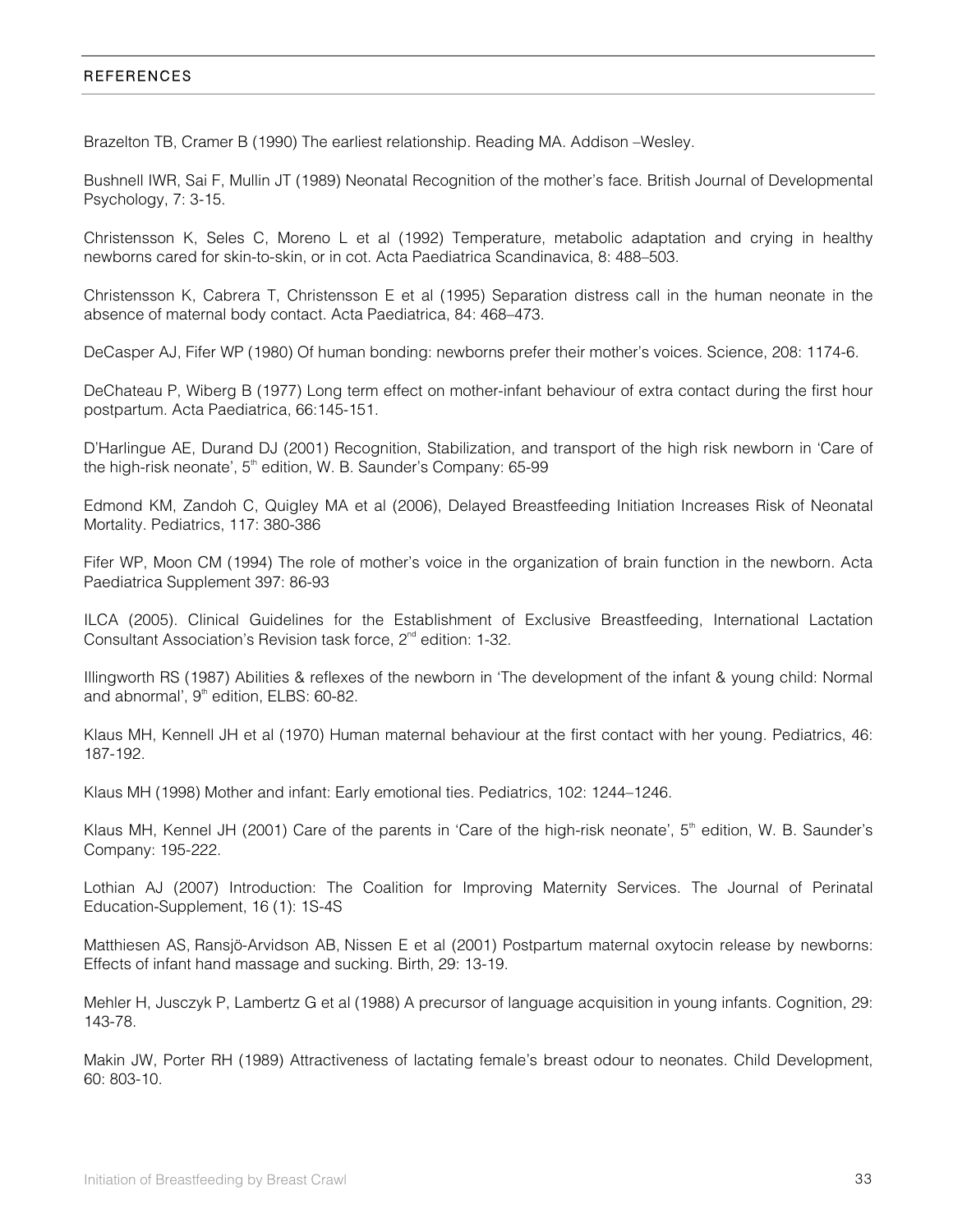Nissen E, Lilja G, Widström AM (1995) Elevation of oxytocin levels in early postpartum women. Acta Obstetrics and Gynaecology Scandinavia, 74: 530.

Righard L, Alade MO (1990) Effect of delivery room routines on success of first breastfeed. Lancet, 336 (8723): 1105-7.

Salk L (1960) The effects of the normal heart beat sound on the behaviour of the newborn infant: implications for mental health. World Mental Health, 12: 168-75.

Salk L (1962) Mother's heart beat as an imprinting stimulus. Transact New York Academy of Sciences, 24: 753- 63.

Tafari N, Ross SM (1973) On the need for organized perinatal care. Ethiopian Medical Journal, 11: 93.

UNICEF / WHO. Baby Friendly Hospital Initiative, revised, updated and expanded for integrated care, Section 1, Background and Implementation, Preliminary Version, January 2006

Uvnäs-Moberg K (1989) The gastrointestinal tract in growth and reproduction. Scientific American, 261: 78–83.

Varendi H, Porter RH, Winberg J (1994) Does the newborn baby find the nipple by smell? Lancet, 344 (8928): 989-90.

Varendi H, Porter RH, Winberg J (1996) Attractiveness of amniotic fluid odour: Evidence of prenatal olfactory learning? ACTA PAEDIATRICA, *85: 1223-7.* 

Varendi H, Porter RH (2001) Breast odour as the only maternal stimulus elicits crawling towards the odour source. Acta Paediatrica, 90 (4): 372-75.

WHO/UNICEF (1989) Protecting, Promoting and Supporting Breastfeeding: The Special Role of Maternity Services, A Joint WHO - UNICEF Statement.

WHO, 1998. Evidence for the ten steps to successful breastfeeding.

Widström AM, Ransjo-Arvidson AB, Christensson K et al (1987) Gastric suction in healthy newborn infants: Effects on circulation and developing feeding behaviour. Acta Paediatrica Scandinavica, 76:566-572.

Widström AM, Wahlberg V, Matthiesen AS (1990) Short-term effects of early suckling and touch of the nipple on maternal behaviour. Early Human Development, 21(3):153-63.

Winberg J, Porter RH (1998) Olfaction and human neonatal behaviour: clinical implications. Acta Paediatrica, 87(1):6-10.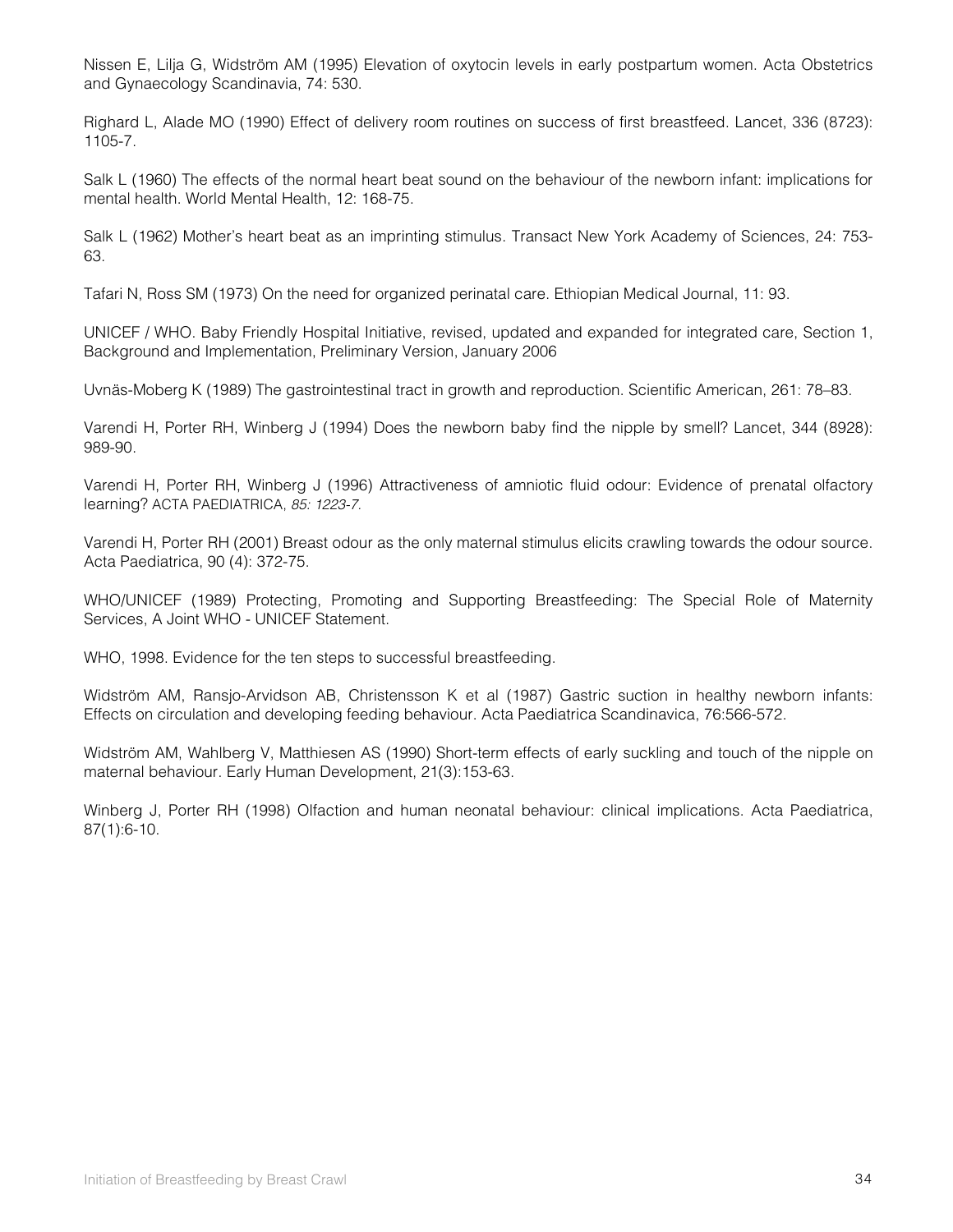# <span id="page-34-0"></span>APPENDIX 1

# List of Abbreviations

| <b>BFHI</b>    | Baby Friendly Hospital Initiative                             |
|----------------|---------------------------------------------------------------|
| <b>BPNI</b>    | Breastfeeding Promotion Network of India                      |
| <b>FOGSI</b>   | Federation of Obstetric and Gynaecological Societies of India |
| <b>HETV</b>    | <b>Health Education to Villages</b>                           |
| IAP            | Indian Academy of Paediatrics                                 |
| <b>ICDS</b>    | Integrated Child Development Services                         |
| <b>ICH</b>     | Institute of Child Health                                     |
| <b>ILCA</b>    | International Lactation Consultant's Association              |
| <b>IYCF</b>    | Infant and Young Child Feeding                                |
| <b>LBW</b>     | Low Birth Weight                                              |
| <b>NFHS</b>    | National Family Health Survey                                 |
| <b>NGO</b>     | Non-Governmental Organizations                                |
| <b>RJMCHNM</b> | Rajmata Jijau Maternal and Child Health and Nutrition Mission |
| <b>UNICEF</b>  | United Nations Childrens Fund                                 |
| WABA           | World Alliance for Breastfeeding Action                       |
| <b>WBW</b>     | World Breastfeeding Week                                      |
| <b>WHO</b>     | World Health Organization                                     |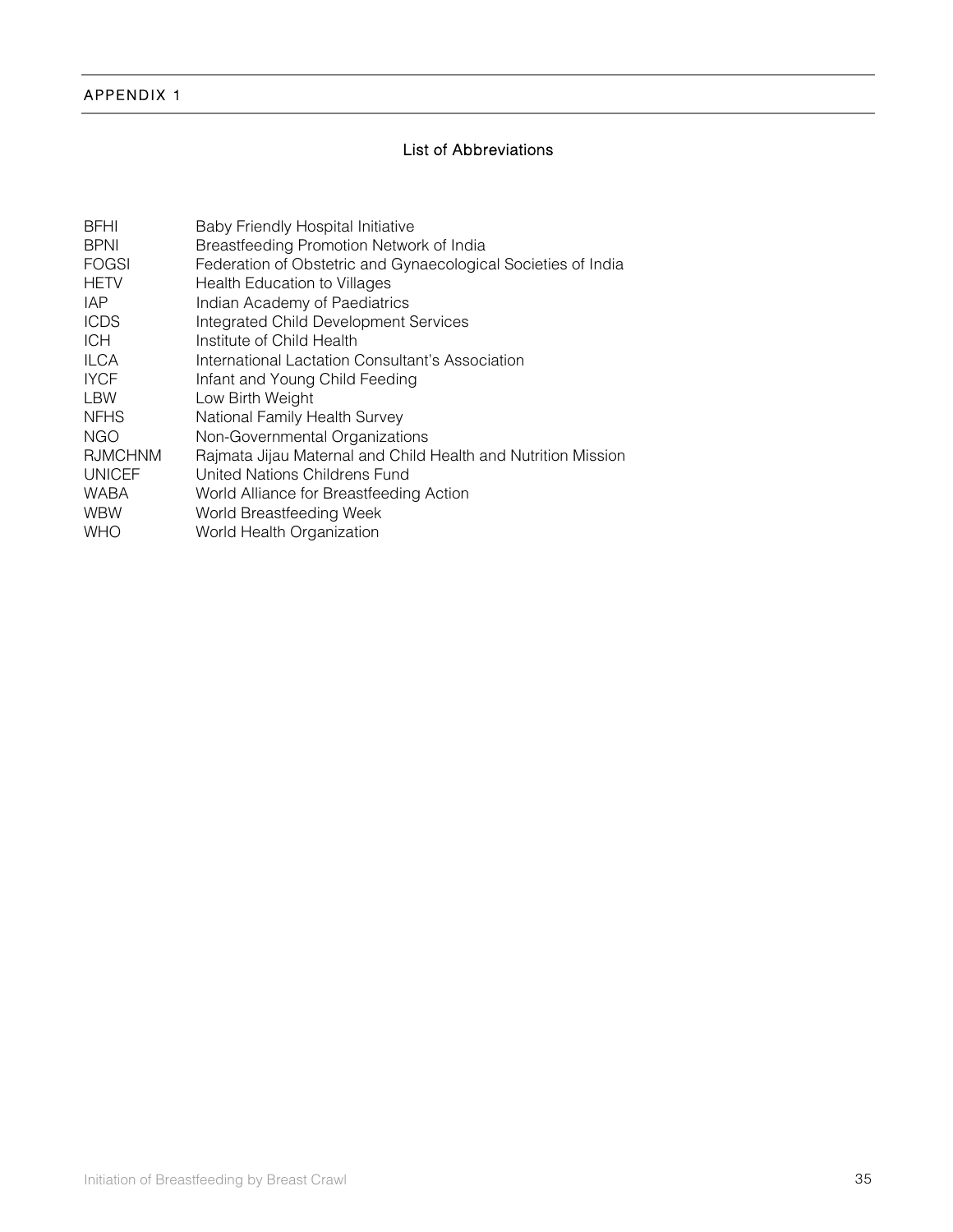# <span id="page-35-0"></span>APPENDIX 2

# Scientific Team, Trainers and Facilitators

#### Scientific Team from BPNI Maharashtra Paediatricians, Obstetricians, Community Medicine Experts, Anaesthesiologists

Kartikeya Bhagat…MD

*Practicing Obstetrician, Grace Maternity and Nursing Home, Kandivali, Mumbai* 

Rachna Bhagat…MD *Practicing Obstetrician, Grace Maternity and Nursing Home, Kandivali, Mumbai* 

Kamakshi Bhate…MD Associate Professor, Dept. of Community Medicine, Seth G. S. Medical College, Mumbai

Janki Borkar…MBBS, DGO, PGDPPHC *Practicing Obstetrician and Gynaecologist, Amravati Secretary, BPNI Amravati* 

Sanjio Borade…MBBS, DGO, DCH *Practicing Obstetrician and Paediatrician, Amravati* 

Pushpa Chaturvedi…MD, FIAP *Prof. and Head, Dept. of Pediatrics, Mahatma Gandhi Inst. of Medical Sciences, Sevagram, Wardha* 

Hema Dave…DA, MD *Practicing Anaesthesiologist, Kandivali, Mumbai* 

Prashant Gangal…MD, DCH *Practicing Pediatrician, Malad, Mumbai Mother Support and Training Coordinator, BPNI Maharashtra* 

Rujuta Hadaye…MD, DNB, DPH, DHA (TISS) *Associate Professor, Dept. of Preventive and Social Medicine, L, T. M. Medical College, Sion, Mumbai* 

Vasant Khatav…MD, DCH, MRSH *Practicing Paediatrician, Borivali, Mumbai Founder President, BPNI Maharashtra* 

Nilima Kulkarni…MD *Practicing Obstetrician and Gynaecologist, Nasik District Coordinator, BPNI Nasik* 

Shama Kulkarni…MBBS, DCH *Practicing Paediatrician, Nasik District Coordinator, BPNI Maharashtra* 

Vidyagauri Kulkarni… MD, DCH *Ex Assistant professor of Paediatrics, Seth G.S. Medical College, Mumbai Ex Honorary Paediatrician, Dr R. N. Cooper Hospital, Mumbai Committee Member, BPNI Maharashtra*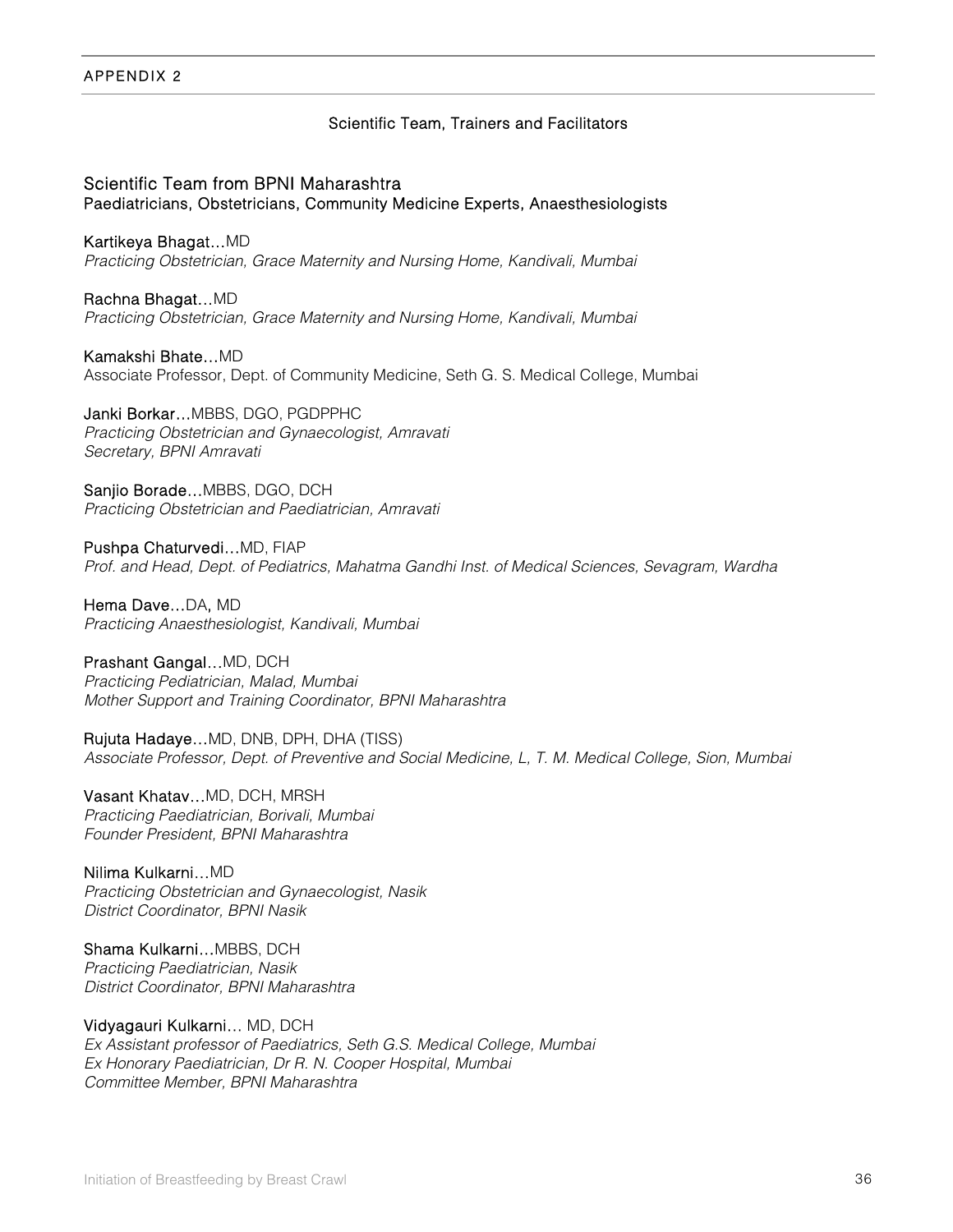Alka Kuthe….MBBS, DGO

*Practicing Obstetrician and Gynaecologist, Amravati President, BPNI Maharashtra* 

Sushma Malik…MD, DCH *Associate Professor, Dept. of Pediatrics, T. N. Medical College & B. Y. L. Nair Hospital, Mumbai Secretary, Mumbai Breastfeeding Promotion Committee 2006-2007* 

Anita Panvalkar…MD, DCH *Practicing Pediatrician, Goregaon, Mumbai Committee Member, BPNI Maharashtra* 

Sanjay Prabhu…MD, DCH *Practicing Pediatrician, Borivali- Dahisar, Mumbai Secretary, BPNI Maharashtra* 

Jayant Shah… MBBS, DCH, MD, DNTYM, DNYS *Practicing Paediatrician, Nandurbar Nandurbar District Representative, BPNI Maharashtra* 

Charu Suraiya…MD, DCH *Honorary Paediatrician, Bhagwati Municipal General Hospital, Borivali, Mumbai Past President, BPNI Maharashtra* 

Satish Tiwari…MD, LLBY *Practicing Paediatrician, Amravati Secretary Medical Legal Group and Secretary IYCF group of Indian Academy of Pediatrics Past President, BPNI Maharashtra* 

Rekha Udani…MD *Former Prof and Head, Dept. of Neonatology, K. E. M. Hospital and Seth G. S. Medical College, Mumbai Past President, Mumbai Breastfeeding Promotion Committee* 

Paresh Ved...DA, MD *Practicing Anaesthesiologist, Kandivali, Mumbai* 

# Mother Support Group Leaders (BPNI Maharashtra)

Rupal Baxi Sarita Bhagwat Sheetal Chhaya Maushumi Deshmukh Suchita Ghag Geeta Kadam Akanksha Kulabkar

Ila Mahidhar Sneha Panchal Heena Patel Hema Patel Amita Shah Dipti Shah Mona Shah

Jyoti Shinde Reshma Siddhaye Swati Temkar Sangita Vakharia Manju Verma

# Key Facilitators from Government of Maharashtra

Sanjay Kumar…IAS

*Divisional Commissioner, Aurangabad Division* 

# P. Anbalagan…IAS

*CEO, Zilla Parishad, Nandurbar*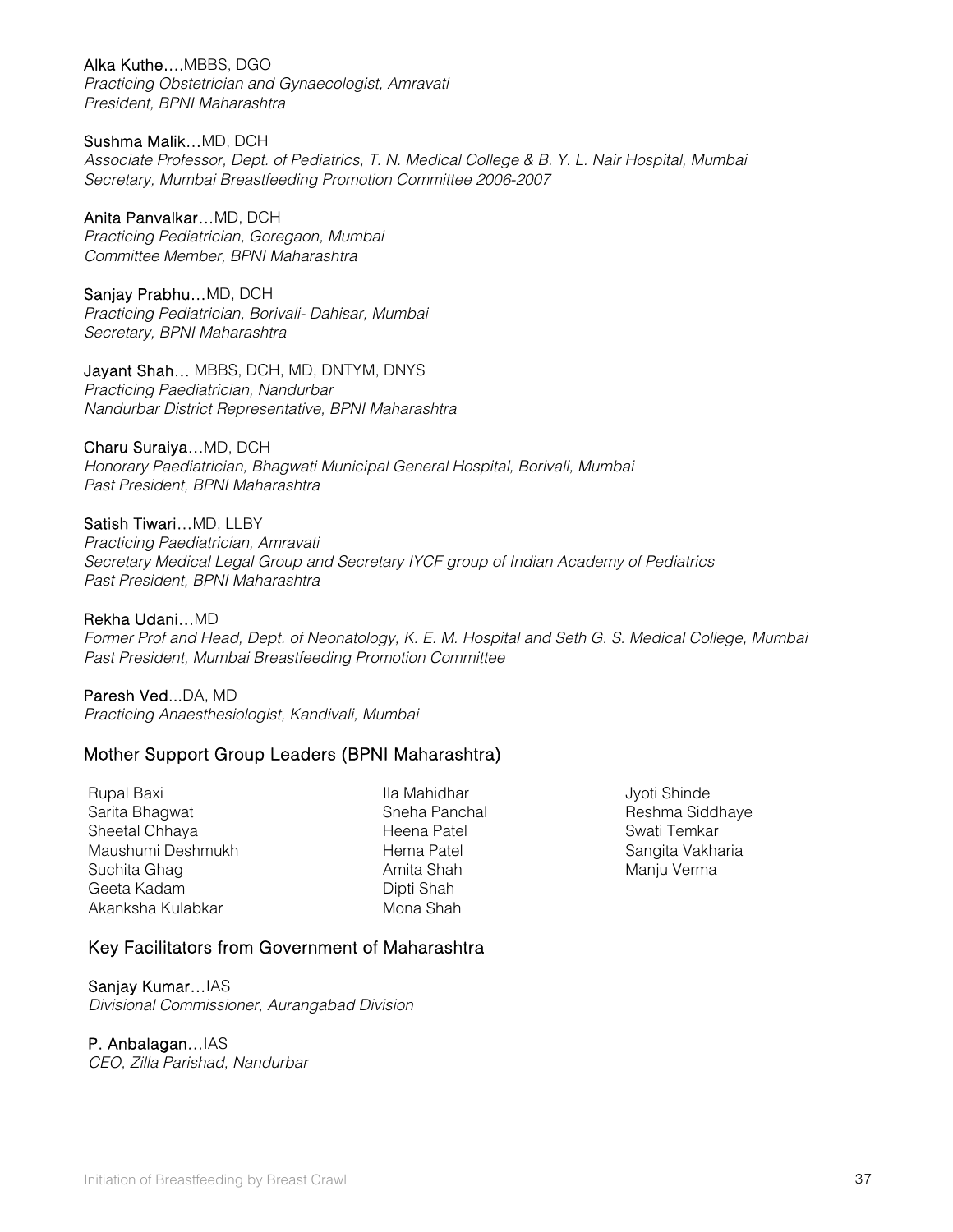Pravin Gedam…IAS *CEO, Zilla Parishad, Latur* 

Sanjeev Kumar…IAS *CEO, Zilla Parishad, Hingoli*

# Facilitators and Trainers from Government of Maharashtra

#### Chandrasen Turkar

*State Coordinator (UNICEF Programmes), Dept. of Women and Child Development* 

K. M. Nagargoje *Director, RJMCH and Nutrition Mission*

Naresh Gite *Director*, *RJMCH and Nutrition Mission*

Anand Jagtap *Deputy Commissioner, Aurangabad Division* 

Ujjwala Bawake *Asst. Commissioner, Aurangabad Division* 

M. D. Borkhade *Deputy Commissioner, ICDS* 

Manjusha Molawane *Deputy Commissioner, ICDS* 

Gopal Pandge *Deputy Director, RJMCH and Nutrition Mission* 

Kondiram Pawar *Principal, HFWTC, Amravati* 

K. D. Bhosale *Principal, HFWTC, Aurangabad* 

Sudhir Bhatlawande *Deputy CEO, Latur* 

B. D. Dalvi *Deputy CEO, Jalna* 

Arun Mohod *Deputy CEO, Yewatmal* 

Sharad Wadekar *Deputy CEO, Nasik* 

Anant More *Consultant, UNICEF* 

Pandurang Sudame *Consultant, UNICEF*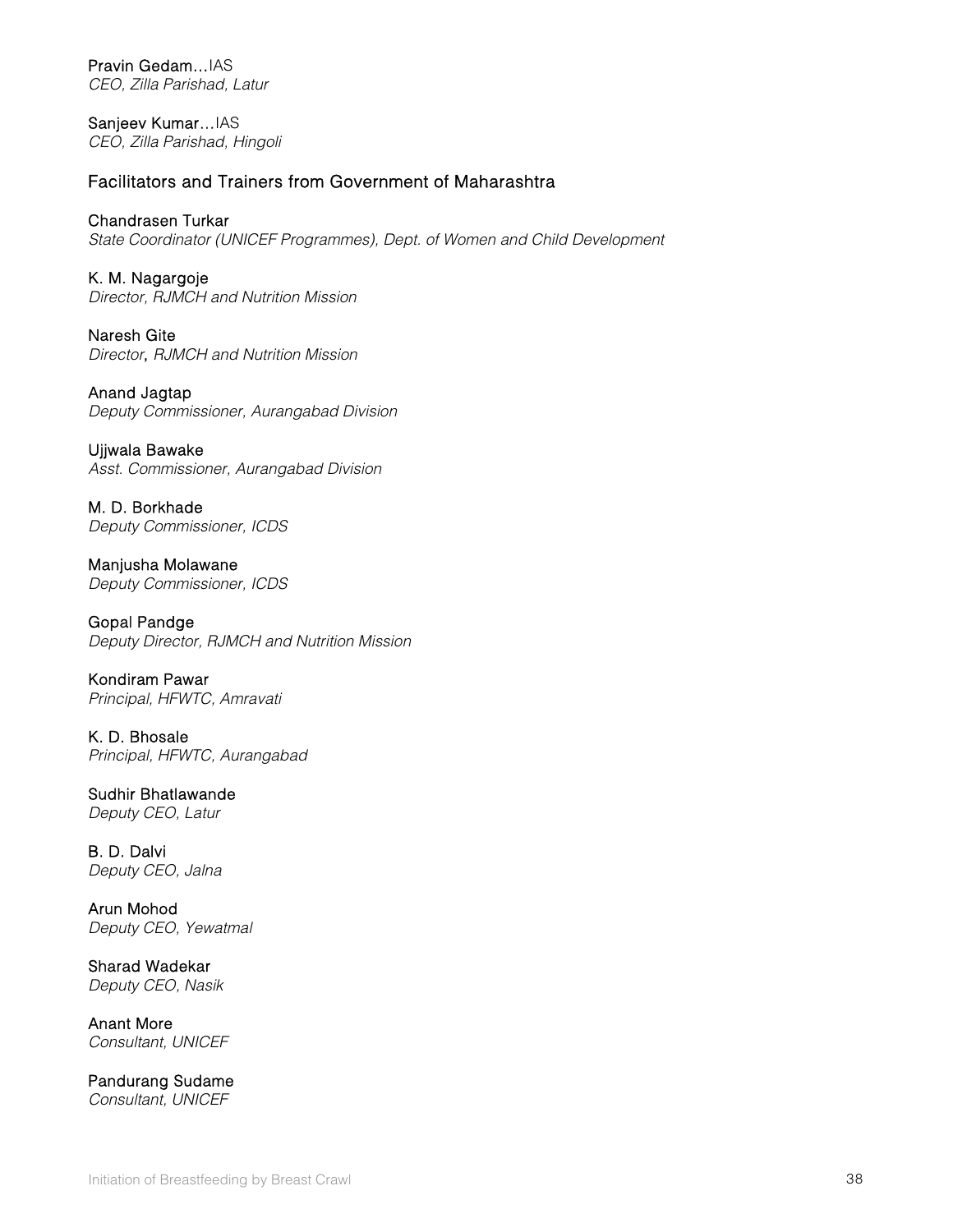#### <span id="page-38-0"></span>APPENDIX 3

#### **Reviewers**

#### Documentary and Dossier Reviewed By

R. K. Anand…MD, FRCP (Edin.), FIAP, DCH (Lond.) *Head, Dept. of Pediatrics, and Neonatology, Jaslok Hospital and Research Center, Mumbai* 

David Clark *Legal Officer, Nutrition Section, UNICEF, New York* 

Marshall Klaus...MD *Professor Emeritus of Pediatrics, University of California, San Francisco* 

Phyllis Klaus... MFT, LCSW *Licensed Psychotherapist and Clinical Social Worker Milton H. Erickson Institute in Santa Rosa, California* 

Vandana Krishna…IAS *Commissioner, Family Welfare, Govt. of Maharashtra* 

N. B. Kumta…MD, DCH, FIAP, FICP

*Former Hon. Prof. and Head, Dept. of Paediatrics, Seth G. S. Medical College and K. E. M. Hospital, Mumbai National Chief Coordinator, BPNI (1992-2004), Founder Advisor, BPNI Maharashtra; Past President, IAP* 

V. Ramani…IAS *Director General, RJMCH and Nutrition Mission, Govt. of Maharashtra* 

Werner Schultink

*Chief, Child Development and Nutrition Section, UNICEF, New York* 

Ujjwal Uke…IAS *Commissioner, ICDS, Govt. of Maharashtra* 

Nand Wadhwani *Executive Director, Health Education to Villages (HETV)* 

# Dossier Reviewed By

R. K. Agarwal …MD, MNAMS, FIAP *President Elect, IAP 2007 Chairperson, IAP IYCF Group* 

Dr. C. R. Banapurmath…MD, DCH, MNAMS, FIAP *Prof., Dept. of Pediatrics, J. J. M. Medical College, Davangere Central Co-ordination Committee Member, BPNI, INDIA* 

S. N. Daftary…MD *Prof. Emeritus, Dept. of Obst. and Gynaec. and Former Dean, Nowrosji Wadia Maternity Hospital Past President, FOGSI*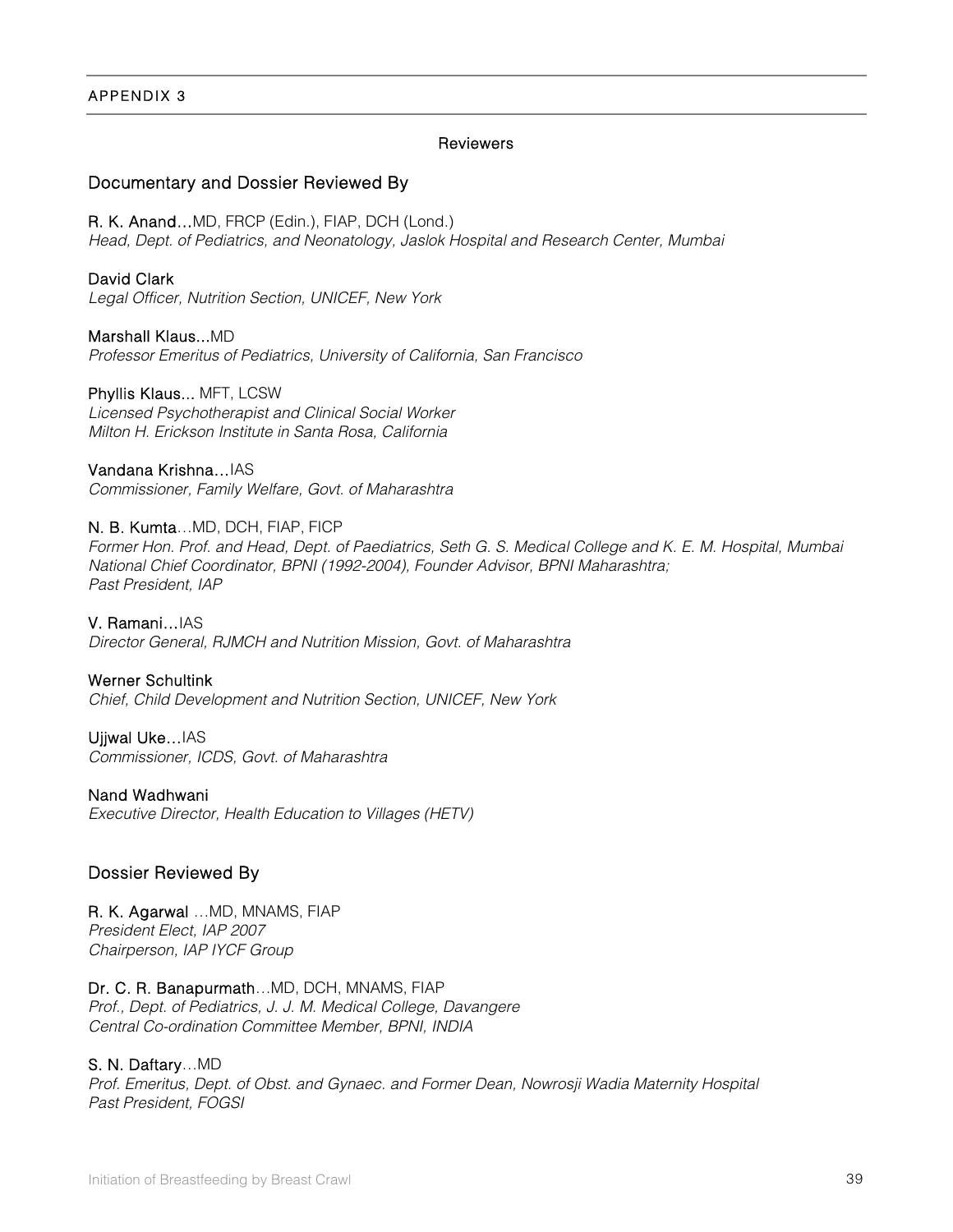Rae Davies…BSH, CD (DONA), LCCE, IBCLC *WABA Health Care Practices Task Force Co-coordinator International Mother-Baby Childbirth Initiative BOD Member* 

Hema Divakar… MD, FICOG, DGO, FICMCH, PGDMLE

*Practicing Obstetrician & Gynaecologist, Divakar's Speciality Hospital, Bangalore Chairperson, Perinatology Committee, FOGSI* 

# Anwar Fazal

*Chairperson Emeritus, World Alliance for Breastfeeding Action (WABA)* 

# Armida Fernandez…MD, DCH, FIAP, FNNF

*Former Prof. and Head, Dept. of Neonatology and Former Dean, L. T. M. Medical College and L. T. M. G. Hospital, Sion, Mumbai Founder Trustee, SNEHA, Mumbai* 

Sailesh Gupta…MD, DCH Practicing Paediatrician, Malad Former Secretary, BPNI Maharashtra Former Convenor, BFLM Committee, IAP

G. S. Hathi…MD, DCH *Former Hon. Prof. and Head, Dept. of Pediatrics, Seth G. S. Medical College and Dr. R. N. Cooper Hospital, Mumbai Former Chairman, Breastfeeding and Lactation Management Committee of IAP* 

Simin Irani…MD, DCH *Former Prof. and Head, Dept. of Neonatology, Seth G. S. Medical College & K. E. M. Hospital, Mumbai Founder and Past President, NNF* 

Pravina Kandoth…MD, DCH *Former Prof. and Head, Dept. of Paediatrics, T. N. Medical College & B. Y. L. Nair Hospital, Mumbai*

Rajesh Kasla…MD, DCH *Practicing Paediatrician, Malad, Mumbai* 

Archana Kher…MD, DCH

*Associate Professor, Dept. of Pediatrics, In Charge NICU, T. N. Medical College & B. Y. L. Nair Hospital, Mumbai*

K. P. Kushwaha... MD, FIAP *Professor, Dept. of Pediatrics, B. R. D. Medical College, Gorakhpur, UP Breastfeeding: Practice & Policy Course (London) Chairperson: Task Force on IYCF, BPNI, Delhi* 

# Jayashree Mondkar…MD, DCH

*Prof. and Head, Dept. of Neonatology, L. T. M. Medical College and L. T. M. G. Hospital, Sion, Mumbai Director, Human Milk Bank, LTMG College and Hospital, Mumbai* 

# Ruchi Nanavati…MD, DCH

*Prof. & Head, Dept. of Neonatology, Seth G. S. Medical College & K. E. M. Hospital, Mumbai Director, Human Milk Bank and Kangaroo Mother Care Centre, K. E. M. Hospital, Mumbai.*